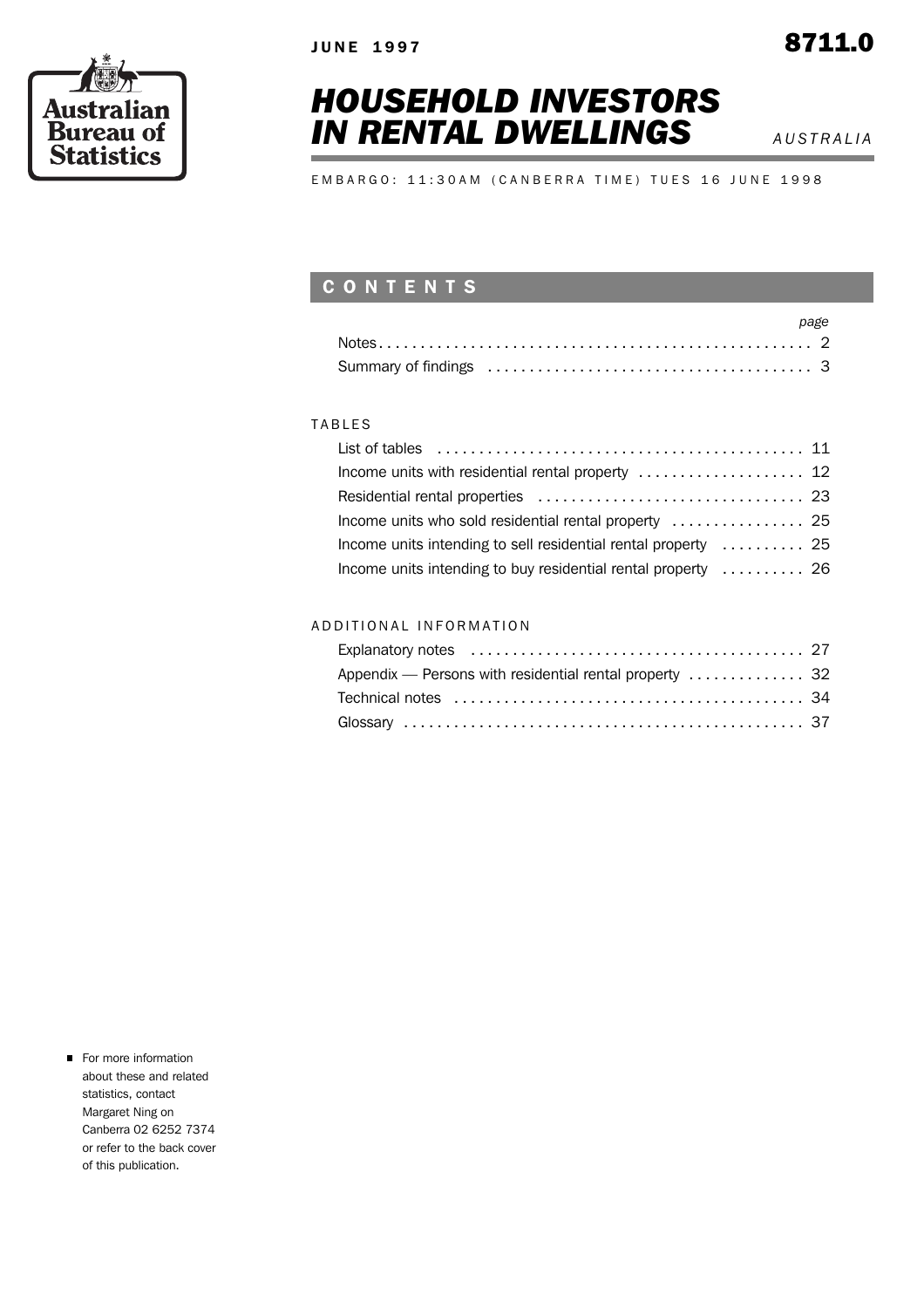|                             | <b>NOTES</b>                                                                                                                                                                                                                                                                                                                                                                                                                                                                                                                                                                                                                                                                              |  |  |  |  |
|-----------------------------|-------------------------------------------------------------------------------------------------------------------------------------------------------------------------------------------------------------------------------------------------------------------------------------------------------------------------------------------------------------------------------------------------------------------------------------------------------------------------------------------------------------------------------------------------------------------------------------------------------------------------------------------------------------------------------------------|--|--|--|--|
| PUBLICATION TITLE<br>CHANGE | Household Investors in Rental Dwellings, Australia (Cat. no. 8711.0) was formerly<br>known as Investors in Rental Dwellings, Australia (Cat. no. 8711.0).                                                                                                                                                                                                                                                                                                                                                                                                                                                                                                                                 |  |  |  |  |
| CHANGES IN THIS ISSUE       | Since the July 1993 issue of <i>Investors in Rental Dwellings, Australia</i> (Cat. no. 8711.0), a<br>change has been made to the unit of analysis, from persons to income units. This<br>publication also contains a 1997 survey table which is comparable with tables from the<br>1993 survey (see Appendix).                                                                                                                                                                                                                                                                                                                                                                            |  |  |  |  |
|                             | The June 1997 survey also collected more property information than the July 1993<br>survey. In 1993, data were collected for each person's most recently acquired property.<br>In the 1997 survey, data were collected for each respondent's most recently acquired<br>properties, up to a maximum of three properties. Therefore, for one-parent and<br>one-person income units, data were collected for up to three properties, and for couple<br>income units, up to six properties. The total number of residential rental properties<br>owned was also collected. Tables 7–13, which contain detailed information on<br>properties, relate to the most recently acquired properties. |  |  |  |  |
| ABOUT THIS SURVEY           | Users are requested to take care interpreting the data in this publication because of the<br>complex nature of the unit of analysis and property ownership, as well as reporting<br>difficulties arising from the complexity of the data.                                                                                                                                                                                                                                                                                                                                                                                                                                                 |  |  |  |  |
| SYMBOLS AND OTHER<br>USAGES | Australian Bureau of Statistics<br><b>ABS</b><br><b>MPS</b><br>Monthly Population Survey<br><b>RSE</b><br>Relative standard error<br>SD<br><b>Statistical Division</b><br><b>SE</b><br>Standard error<br><b>SLA</b><br>Statistical Local Area<br>SSD<br>Statistical Subdivision<br>not available for publication due to confidentiality but included in totals<br>n.p.<br>where applicable<br>*<br>The estimate has a relative standard error of 25% to 50%. For further<br>information see Technical Notes.<br>**<br>The estimate has a relative standard error greater than 50%. For further<br>information see Technical Notes.<br>not applicable<br>nil or rounded to zero            |  |  |  |  |

W. McLennan Australian Statistician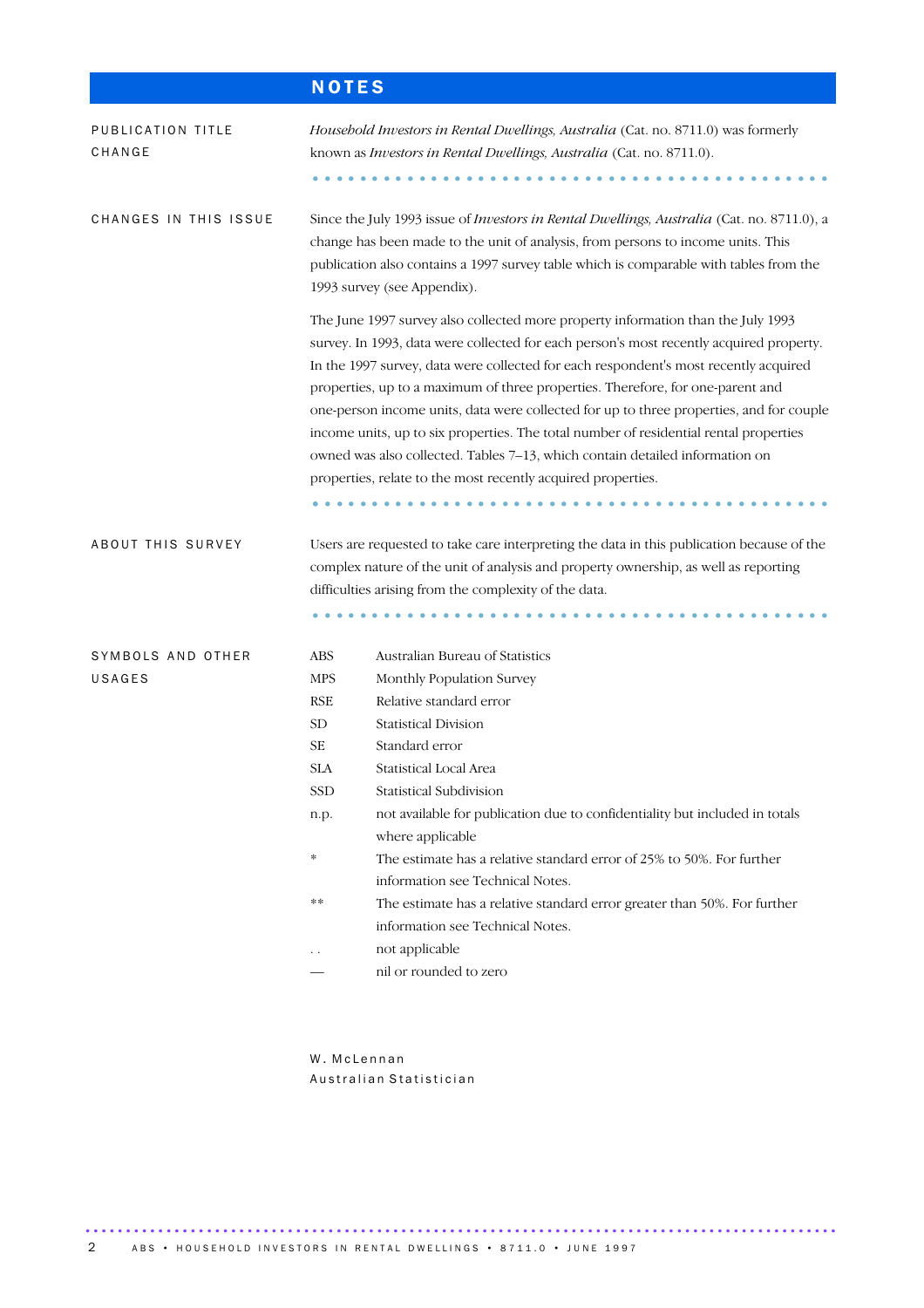# INCOME UNITS



1

 $1$  Respondents were asked how many residential rental properties they owned. Each respondent was then asked to provide data for their most recently acquired properties up to a maximum of three. Therefore, for one-parent and one-person income units, data were collected for up to three properties and for couple income units, up to six properties. Data in this diagram relate to each income unit's ownership of these properties. .............................................................................................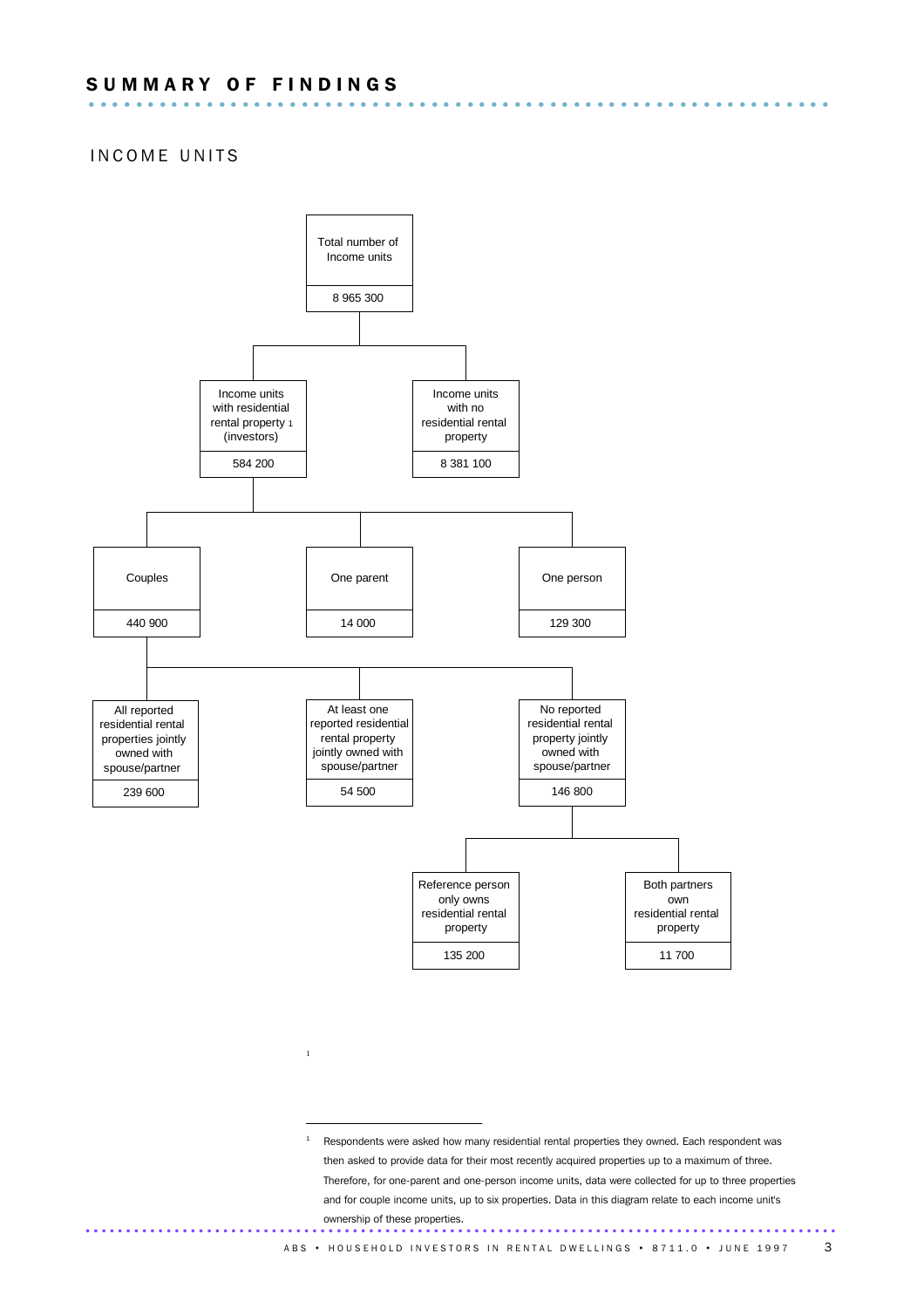# I N T R O D U C T I O N

The private rental market in Australia provided housing for approximately 20% of Australian households in 1995–96. It was the second largest source of housing after home ownership. In size, the private rental market far outweighed the public housing sector which accommodated 6% of Australian households (*Housing Occupancy and Costs, Australia, 1995–96* (Cat. no. 4130.0)).

Recent changes to government policy on public rental housing will place more reliance on the private rental market in the coming years. In particular, the Commonwealth Government intends to move away from the provision of capital funding for government rental housing in favour of the payment of rental assistance to low income clients who would then find housing in the private rental market<sup>1</sup>.

The private rental market provides housing for a wide variety of Australian households. Apart from the low income groups who may not be able to purchase their own homes, rental housing is often a first step to independence for young people who are between stages of living with parents and buying their own home. There are also many other households who live in rental housing by choice.

Private rental housing is provided by a diverse group of property owners ranging from householders to non-profit institutions, employers and corporations. The largest group of providers comprises the private householders who have invested in residential rental properties. These household investors provided rental housing for approximately 60% of households who rented in the private market in 1995–96 (Cat. no. 4130.0).

In recognition of the importance of these investors in the rental market, the Australian Bureau of Statistics (ABS) conducted a household survey in June 1997 which identified owners of residential rental property. The survey collected data on the demographic and financial characteristics of these investors, their reasons for investing in the rental housing market and information about the properties they owned.

In this publication, investors have been grouped into restricted household units called income units (see Glossary). This choice of analytical unit reflects the pooling or sharing of income that takes place (to varying degrees) within families. These relationships comprise couple relationships and relationships between parent(s) and dependent children. All other household members are assumed to form separate income units.

To assist in analysing likely changes to the private residential rental market, the survey also collected information on investors who intended to sell their properties and on income units that were contemplating investing in residential rental property in the future.

The data from this survey provide an update of information collected in the Rental Investors Survey conducted by the ABS in 1993. (See Explanatory Notes for information on comparability with the 1993 survey.)

<sup>1</sup> Department of Social Security, *Overview of the Australian Private Rental Market, Policy Research Paper No. 72, October 1996.* .............................................................................................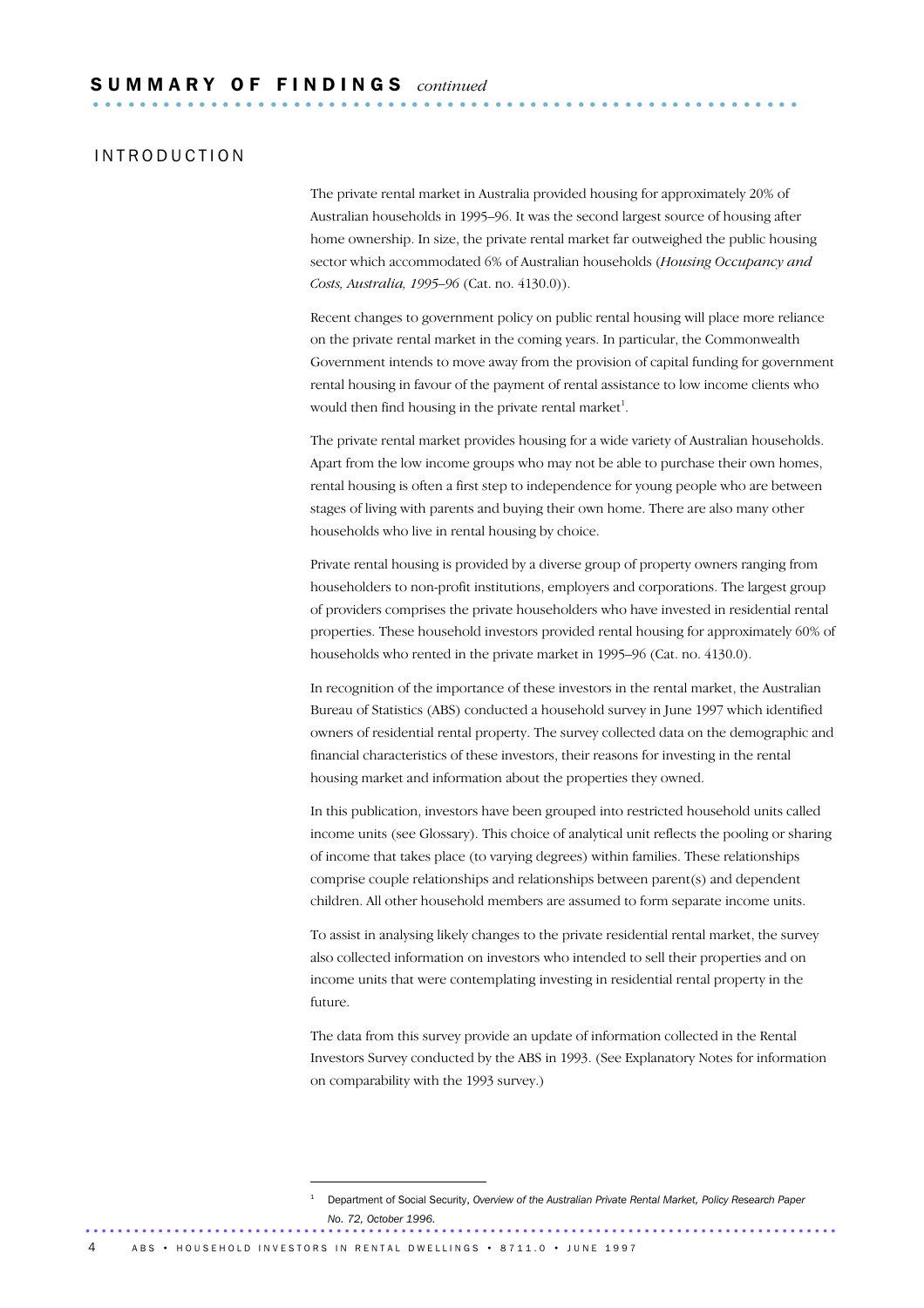# HOUSEHOLD INVESTORS IN RESIDENTIAL RENTAL PROPERTY

In June 1997, approximately 584,200 income units owned or partly owned residential rental property (table 1). These rental investors represented 6.5% of all income units living in private dwellings in Australia.

Most of these investors were small investors as 76% owned or partly owned one property only (table 1). As landlords they constituted a diverse group in terms of their age, their income, their labour force status and family status. However, certain patterns of investment were distinguishable for different groups.

AGE

Ownership of investment property increased through the prime working years of reference persons in income units. Approximately 4% of income units with the reference person aged 18–34 years were investors, increasing to 9% of those where the person was aged 35–44, and 12% of those where the person was aged 45–54. The incidence of ownership of rental property declined in the pre-retirement years and was 3% for those with a reference person aged 65 years and over.

#### Investors as a percentage of all income units by age of reference person



#### INCOME UNIT TYPE, INCOME AND TENURE

As investor income units tended to have reference persons concentrated in the 35–64 years age group, they were also likely to be couple income units, many with children still at home. In June 1997, approximately 76% of investors were couples and 47% of investors were couples with the reference person aged 35–54 years (table 1).

Investor couples tended to have higher incomes than those who did not own rental properties. While the data on income from the survey suffer from a high non-response rate (24%), the median weekly income for couple investor units that did report income was \$1,162 per week (table 4). Preliminary data from a recent survey of all income units in the population show that the median income for all couple units, whether investors or not, was \$766 per week in 1996–97 (*Income Distribution, Australia, 1996–97* (Cat. no. 6523.0)).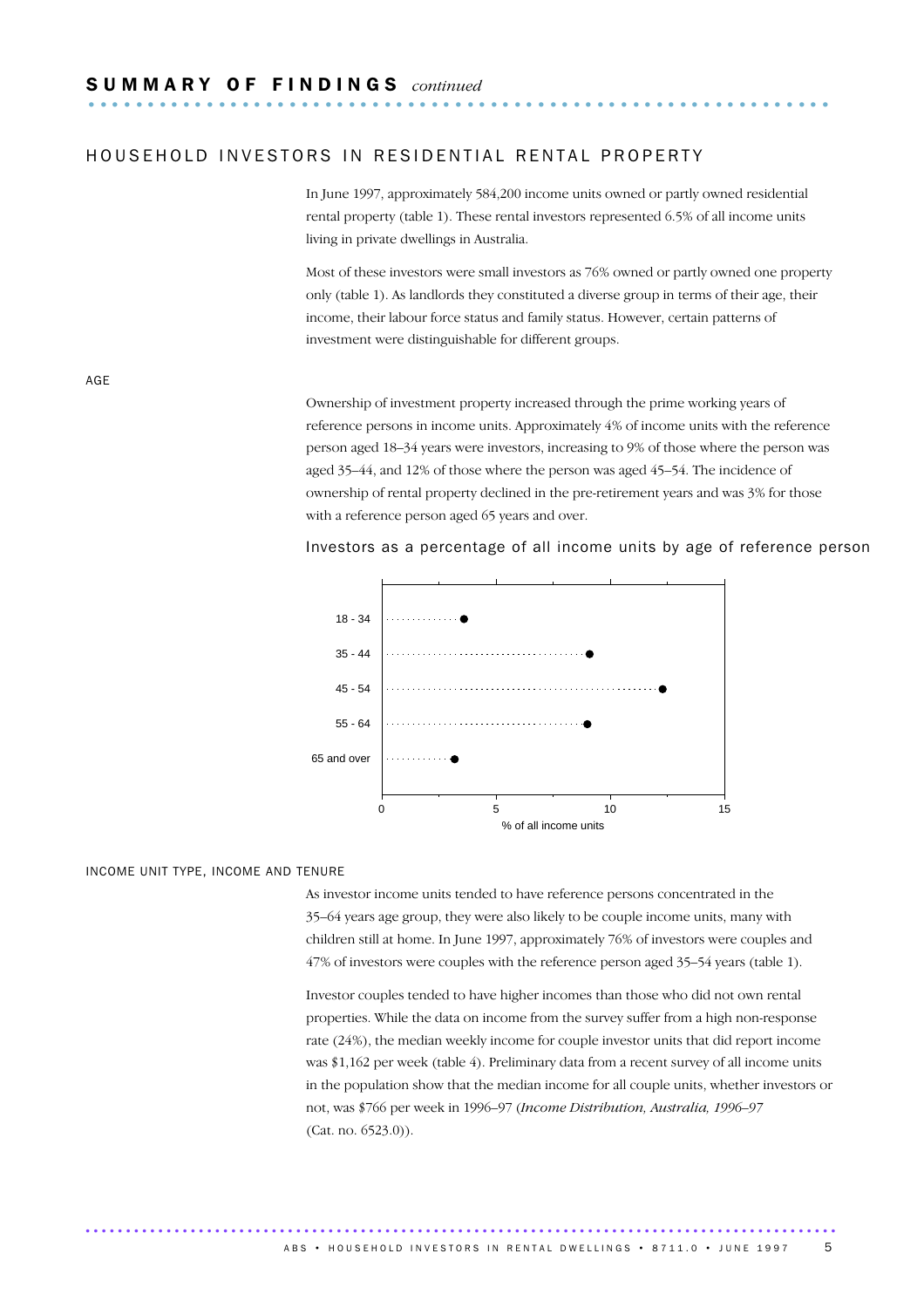#### Median weekly income for investors and for total population ....................................................... .

|                     | MEDIAN WEEKLY INCOME (\$) |                     |
|---------------------|---------------------------|---------------------|
| Income unit type    | Investor income units     | All income units(a) |
|                     |                           |                     |
| Couples             | 1 1 6 2                   | 766                 |
| One person          | 666                       | 302                 |
| All income units(b) | 1 009                     | 477                 |

..........................................

(a) *Survey of Income and Housing Costs, 1996–97* (Cat. no. 6523.0). (b) Includes one-parent income units.

This higher median income for investor couples compared with the median for all couples in the population partly reflects the concentration of reference persons in investor units in the prime working age group. Almost 85% of the investor couples drew their principal source of income from wages and salaries or from their own business and a high proportion (68%) of the investor couples also had both partners employed.

One-person income units formed a much smaller group of investors with approximately 129,300 (or 3% of all single income units in the population) owning residential rental properties in June 1997 (table 4). Like their couple counterparts, the majority (79%) of these single investors were employed.

However, one-person investor income units tended to have higher proportions of people in the elderly and young age groups than couple investors. There were 13% of one-person investor units aged 65 years and over compared to 7% of investor couples with the reference person in this age group. With the younger groups, almost 38% of one-person investor units were aged under 35 years compared to 14% of reference persons for the couple investors.

In addition to owning a residential rental property, the majority (76%) of investor income units also owned or were paying off the dwelling they were living in. This was true for most income unit types. However, 60% of single investors aged less than 35 were either living rent free or paying rent to someone else in the household. Almost all of these were living with parents and some may have been leasing out properties they were buying as future homes.

#### MOTIVATION FOR INVESTMENT

Despite the diverse demographic profile of investors, they shared some common reasons for investing. Most investors (66%) stated that one of the reasons considered when purchasing a property was that it provided a secure long-term investment (table 6).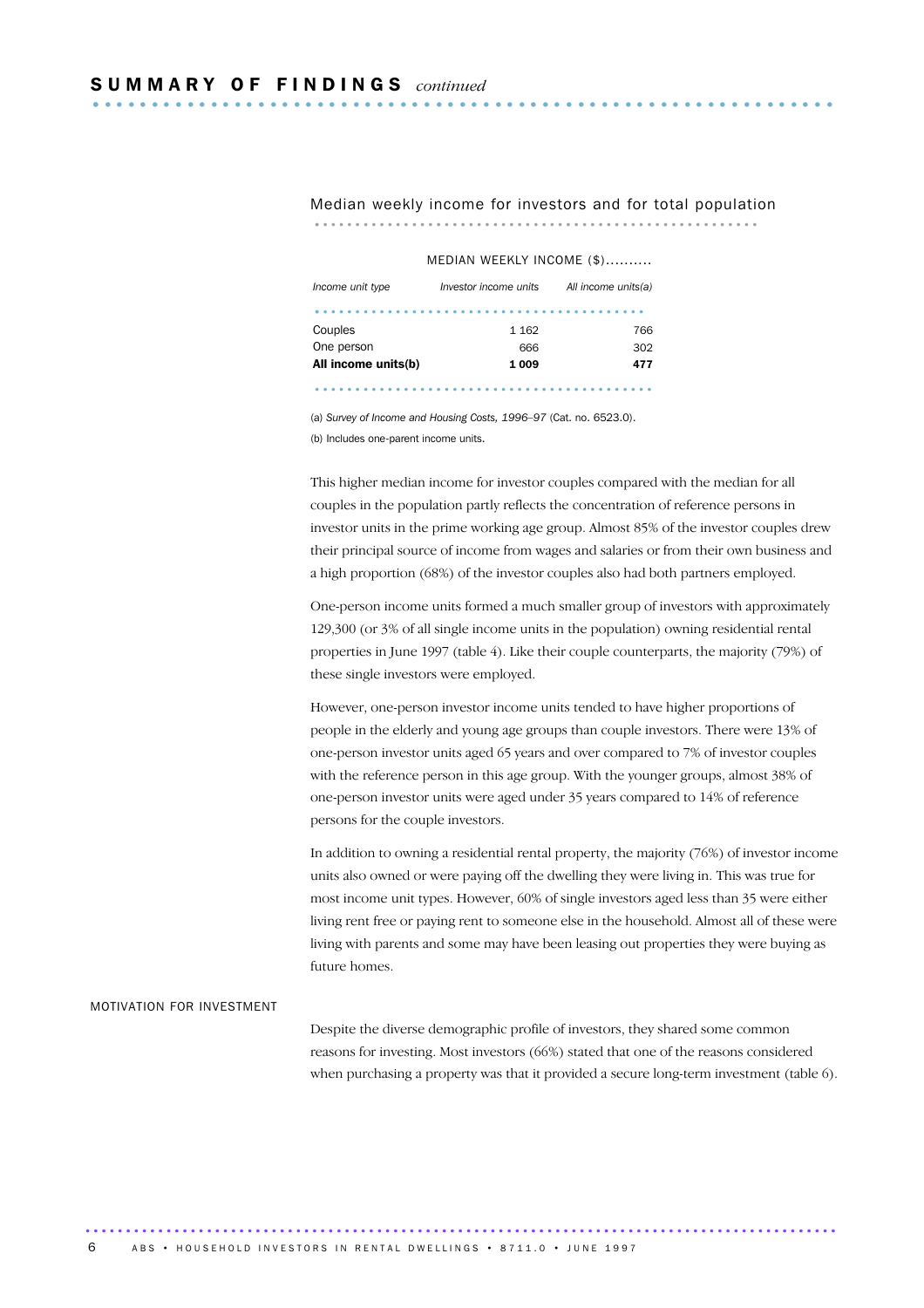

#### Selected reasons for investing in most recently acquired property(a)



The less frequently reported reasons for investing tended to differ with the age of the investors. For example, approximately 20% of investors under 45 years of age stated they were keen to reduce tax through negative gearing. This was reflected in the relatively high proportion of investor units with reference persons in this age group who were making a loss from their rental properties in 1997 (table 9).

The importance of negative gearing declined with the age of the reference person with a negligible proportion aged 65 years and over citing this as a consideration in their investment decisions (table 6). For this older group of investors, the receipt of rental income was more important and cited as an investment motive by almost 30%.

As noted in the previous section, many younger investors were renting properties that might constitute a future home for them. Almost 21% of investor income units with reference persons under the age of 35 held residential rental properties with this option in mind. Even for the older age groups, this was still an important consideration.

There was also a group of 'reluctant investors' — with 7% of investors stating that their properties were being rented because they wanted to sell but were unable to find a buyer.

#### ACQUISITION AND OWNERSHIP OF PROPERTIES

While most owners of residential rental properties specifically purchased the dwelling to rent out, some owners were also leasing out their former homes. In June 1997, 149,400 investors (or 26% of all investors) were in this category (table 7). An additional 22,400 investors had inherited their most recently acquired rental property.

The different means of acquiring properties have implications for legal ownership of the investments. In the summary above, these properties have been discussed as though they were the joint property of partners in couple units. This may be an appropriate view when considering properties as wealth holdings. However, for taxation and other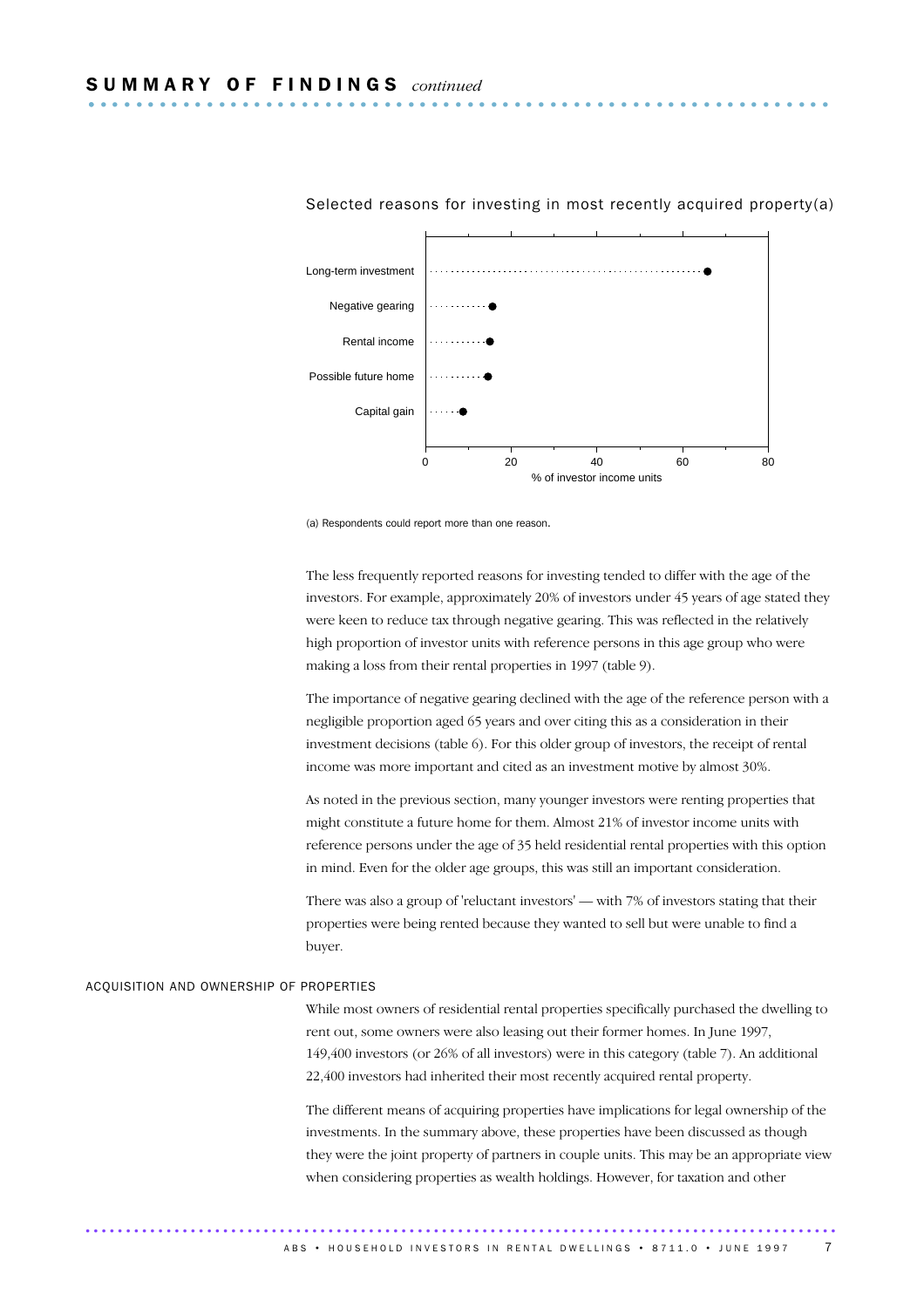# S U M M A R Y O F F I N D I N G S *continued* ............................................................... .

#### ACQUISITION AND OWNERSHIP OF PROPERTIES *continued*

purposes, property may not always be owned jointly. For example, while 440,900 investor income units were couples, only 239,600 of these couples held all their reported residential rental properties jointly in the names of the reference person and their partner. A further 54,500 couples owned at least one residential rental property jointly, while 146, 800 couples owned no properties jointly. (See diagram on page 3.) Ownership for these two groups was either as individuals or with others outside the income unit.

#### FINANCIAL ARRANGEMENTS

Almost 70% of investors had a mortgage or loan held against their investment properties with the median mortgage value being \$81,000 (table 11). The amount of interest payable on these mortgages, along with other costs, had a major effect on the net current returns from the investments.

In June 1997, almost 30% of investors stated that they made a profit on their property investments in 1995–96, 11% broke even and 36% made a loss (table 11). (The remaining investors either did not know whether they made a profit or loss (10%) or had bought the property after the end of the financial year and therefore were not asked the question  $(14%)$ .)

#### Profit or loss on investment

.........................................................

INVESTORS..............................................

|                    |       | No mortgages With mortgages | Total |
|--------------------|-------|-----------------------------|-------|
| Net annual return  | %     | %                           | %     |
|                    |       |                             |       |
| Loss               | 10.8  | 48.0                        | 35.9  |
| Break even         | 12.3  | 10.4                        | 11.0  |
| Profit             | 58.4  | 15.4                        | 29.4  |
| Not stated         | 8.3   | 10.2                        | 9.5   |
| Not applicable     | 10.2  | 16.0                        | 14.1  |
| All investor units | 100.0 | 100.0                       | 100.0 |

.........................................................

#### PRIVATE RENTAL PROPERTY

Discussion in previous sections focused on investor characteristics. This section focuses on the rental properties owned by private household investors and the structures, values and the rents paid for the properties. It therefore presents a description of a large proportion of the housing that was available in June 1997 to renters in the private rental market. (The properties reported in the survey will fall short of total stocks of rental dwellings owned by households, as persons in the survey only reported on characteristics of up to three properties per person — see Explanatory Notes.)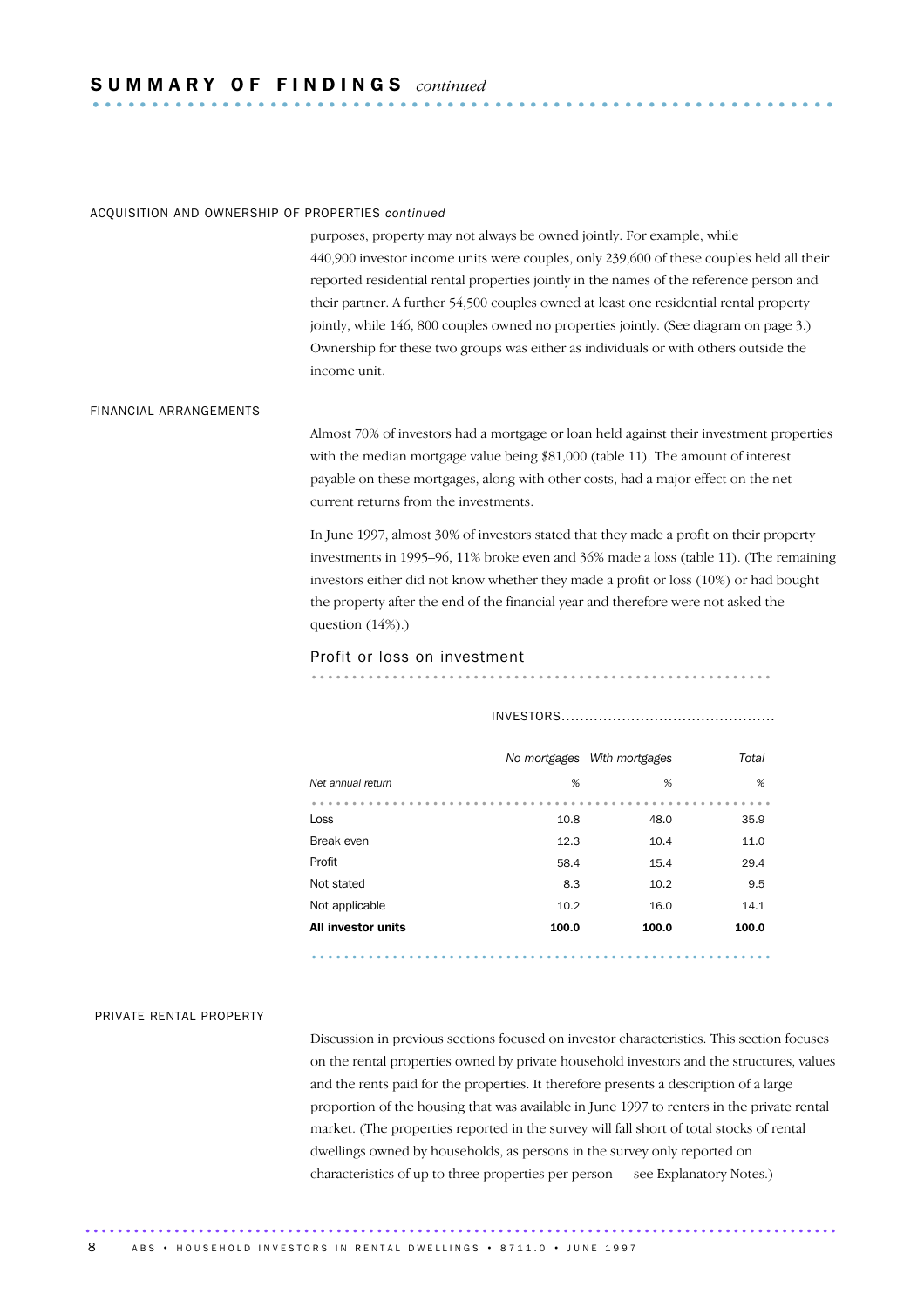#### PRIVATE RENTAL PROPERTY *continued*

In June 1997, the 584,200 investor income units reported details for 689,400 rental properties (table 12). (In terms of dwellings available for rental, these accounted for 765,900 dwelling units when multiple unit properties (i.e. blocks of flats) were taken into account (table 13).) These properties provided a wide variety of housing in terms of their structures, values and the rents charged.

Approximately 62% of the rental properties were separate houses, with an additional 22% being single flats and apartments (table 12). Most of the remaining rental stock was owned as semi-detached or terrace houses (12%), though 4% of the properties formed larger investments of blocks of flats or apartments.

In June 1997, the median value of these rental properties, as estimated by their owners, was \$125,000. Approximately 201,300 properties (29%) were valued at less than \$100,000 (table 13). Values of residential rental properties varied according to their location. While 66% of properties in Tasmania were valued at less than \$100,000, only 16% of properties in New South Wales were in this value range (table 13). At the top end of the market, 118,200 (17%) of rental properties were valued at \$200,000 or more. Half of these were in New South Wales and that State also had the highest median value of property (\$158,000), reflecting the high prices of real estate generally in Sydney.

Proportionally, there was less variation in the value of rents paid than there was in the value of the properties themselves. With a median weekly rent of \$154 in June 1997, only 9% of properties were being let for less than \$100 per week. Almost 68% of properties were let for between \$100 and \$200 per week.

Gross rates of return on rental properties tended to decline as the value of the property increased. Approximately 57% of the properties with a gross rate of return of less than 5% were valued at \$200,000 or more (table 12). At the other end of the scale, 63% of properties with a gross rate of return of 8% or more were valued at less than \$100,000.

#### Average gross rate of return(a) by value of property



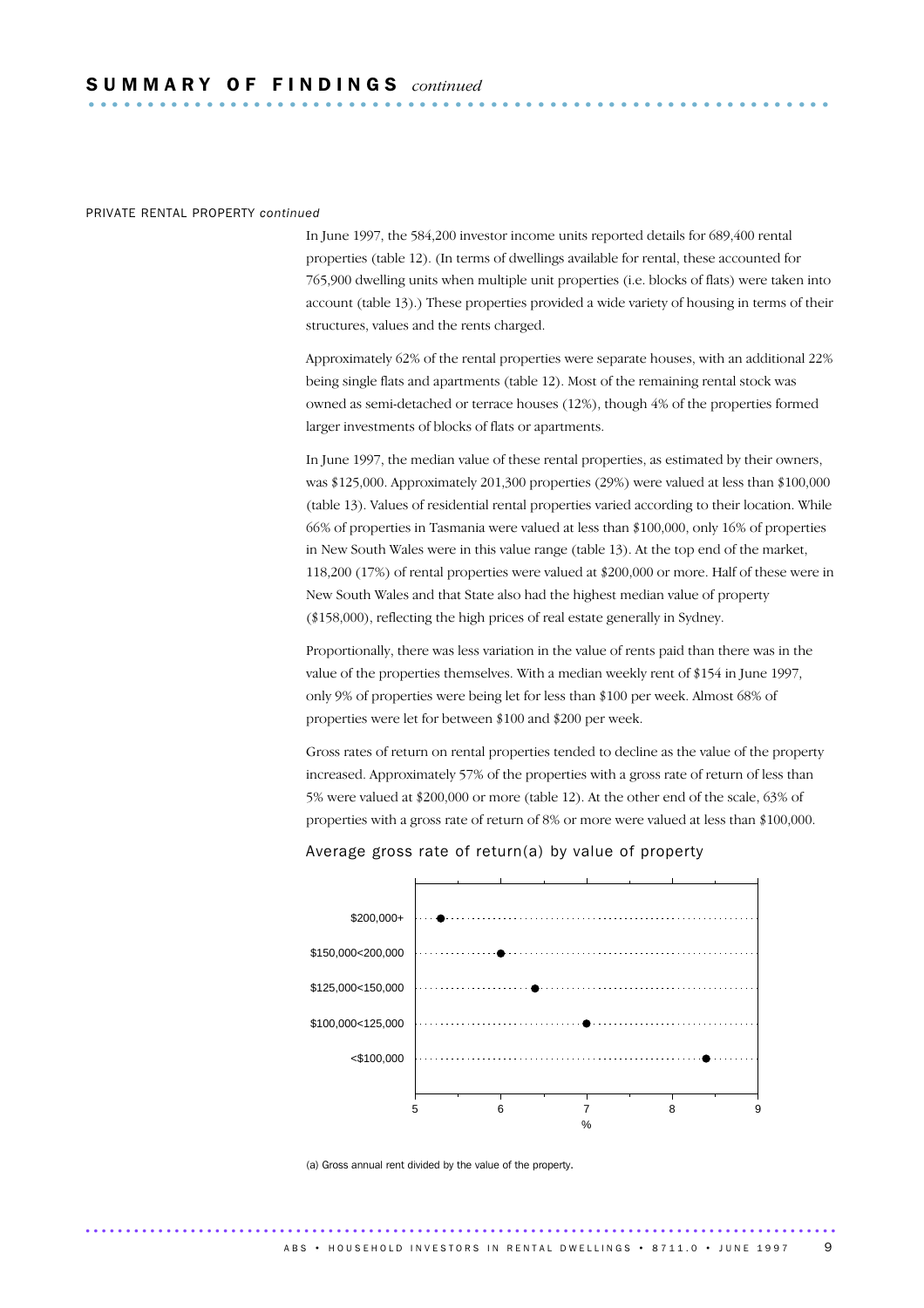#### INTENTIONS TO SELL PROPERTY

Residential rental properties appeared to change ownership quite frequently. In June 1997, approximately 200,000 income units stated that they had sold a property (or their share in a property) in the previous five years (table 14).

In addition, 95,300 current investors stated they intended to sell an investment property in the two years following the survey (table 15). They gave a variety of reasons for these intentions. Approximately 23% of intending sellers stated they would sell because they needed funds for family or business purposes, and 18% cited inadequate return on their investments as their reason for intending to sell. Both these groups had high median weekly incomes, \$950 and \$987 respectively, compared with the median income of all intending sellers (\$892). However, these groups tended to have slightly lower median weekly incomes than all investors (\$1,009) (table 1). Other intending sellers who stated they wanted to sell because the properties involved too much work or worry, they could not afford to keep them, or to realise capital gain, had lower median weekly incomes — \$611, \$788, and \$771 respectively.

These reasons for current investors intending to sell were fairly similar to the reasons given by the 201,100 income units who had actually sold properties over the previous five years. Again, the main reasons for those sales were that the investors needed funds for family or business (33%) or the investments were too much work or worry (16%)  $(table 14)$ .

#### POTENTIAL INVESTMENT

In June 1997, approximately 203,900 income units stated that they intended to invest in residential rental properties during the two years following the survey (table 16). Of these, 153,600 were new investors while the remainder were current investors who planned to purchase another property.

The age profile of reference persons in potential investor income units was relatively young with almost half (92,500) being under the age of 35 years. Over half of the potential investors (122,200) were couple units, mainly with both partners employed.

As with existing investors, a large proportion (80%) of intending investors stated that they would buy the property for long-term investment, and nearly a quarter also cited negative gearing as a motivation for purchase.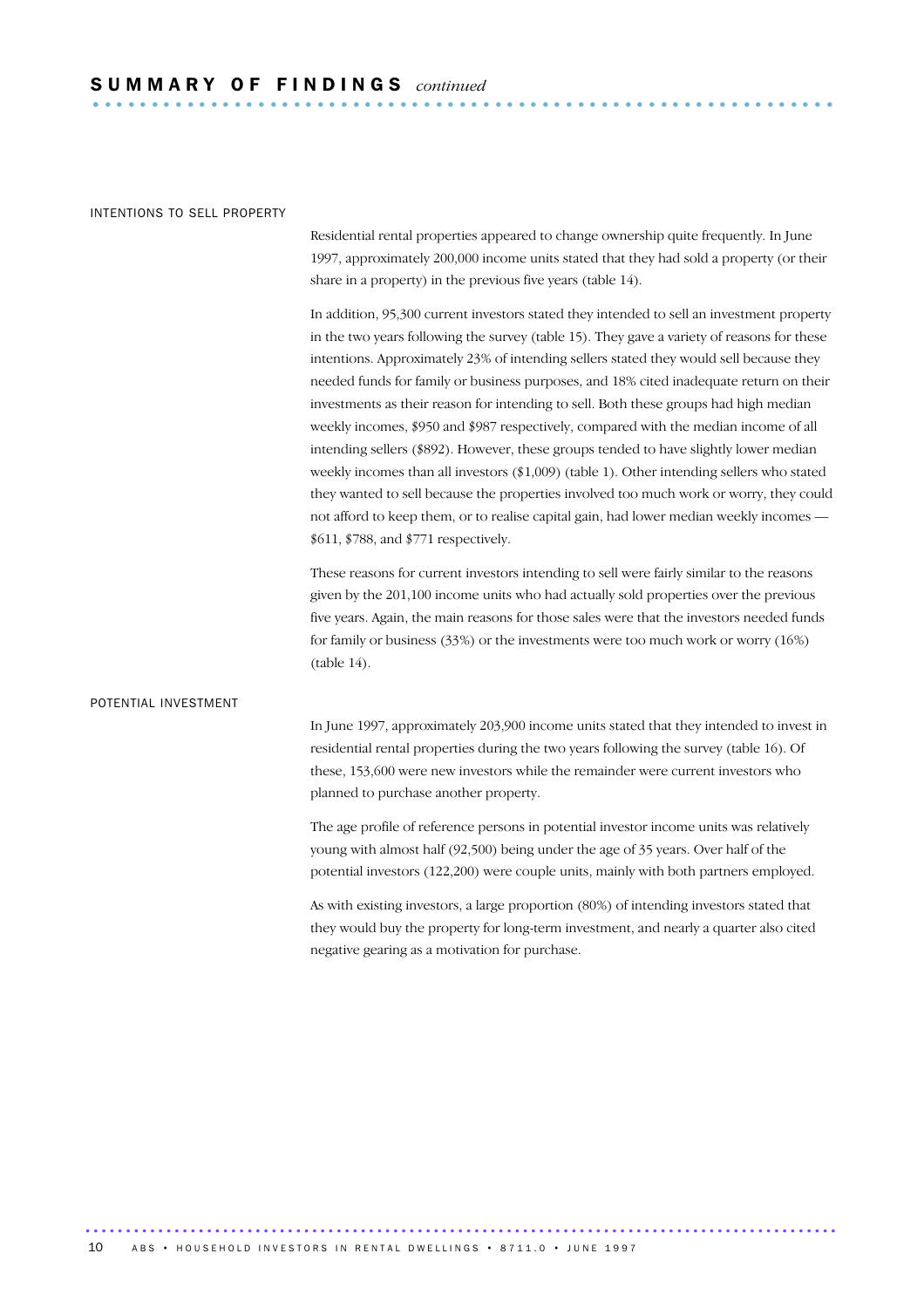# LIST OF TABLES ............................................................... .........................

Page

| INCOME UNITS WITH RESIDENTIAL RENTAL PROPERTY, JUNE 1997 |                                                                                                                      |
|----------------------------------------------------------|----------------------------------------------------------------------------------------------------------------------|
| 1                                                        |                                                                                                                      |
| 2                                                        |                                                                                                                      |
| 3                                                        |                                                                                                                      |
| $\overline{4}$                                           |                                                                                                                      |
| 5                                                        |                                                                                                                      |
| 6                                                        |                                                                                                                      |
| 7                                                        |                                                                                                                      |
| 8                                                        |                                                                                                                      |
| 9                                                        |                                                                                                                      |
| 10                                                       |                                                                                                                      |
| 11                                                       |                                                                                                                      |
| RESIDENTIAL RENTAL PROPERTIES, JUNE 1997<br>12<br>13     | Gross rate of return $\ldots \ldots \ldots \ldots \ldots \ldots \ldots \ldots \ldots \ldots \ldots \ldots \ldots$ 23 |
|                                                          | INCOME UNITS WHO SOLD RESIDENTIAL RENTAL PROPERTY IN THE FIVE YEARS PRIOR TO JUNE 1997                               |
| 14                                                       |                                                                                                                      |
| 15                                                       | INCOME UNITS INTENDING TO SELL RESIDENTIAL RENTAL PROPERTY IN THE TWO YEARS FOLLOWING JUNE 1997                      |
|                                                          | INCOME UNITS INTENDING TO BUY RESIDENTIAL RENTAL PROPERTY IN THE TWO YEARS FOLLOWING JUNE 1997                       |
| 16                                                       |                                                                                                                      |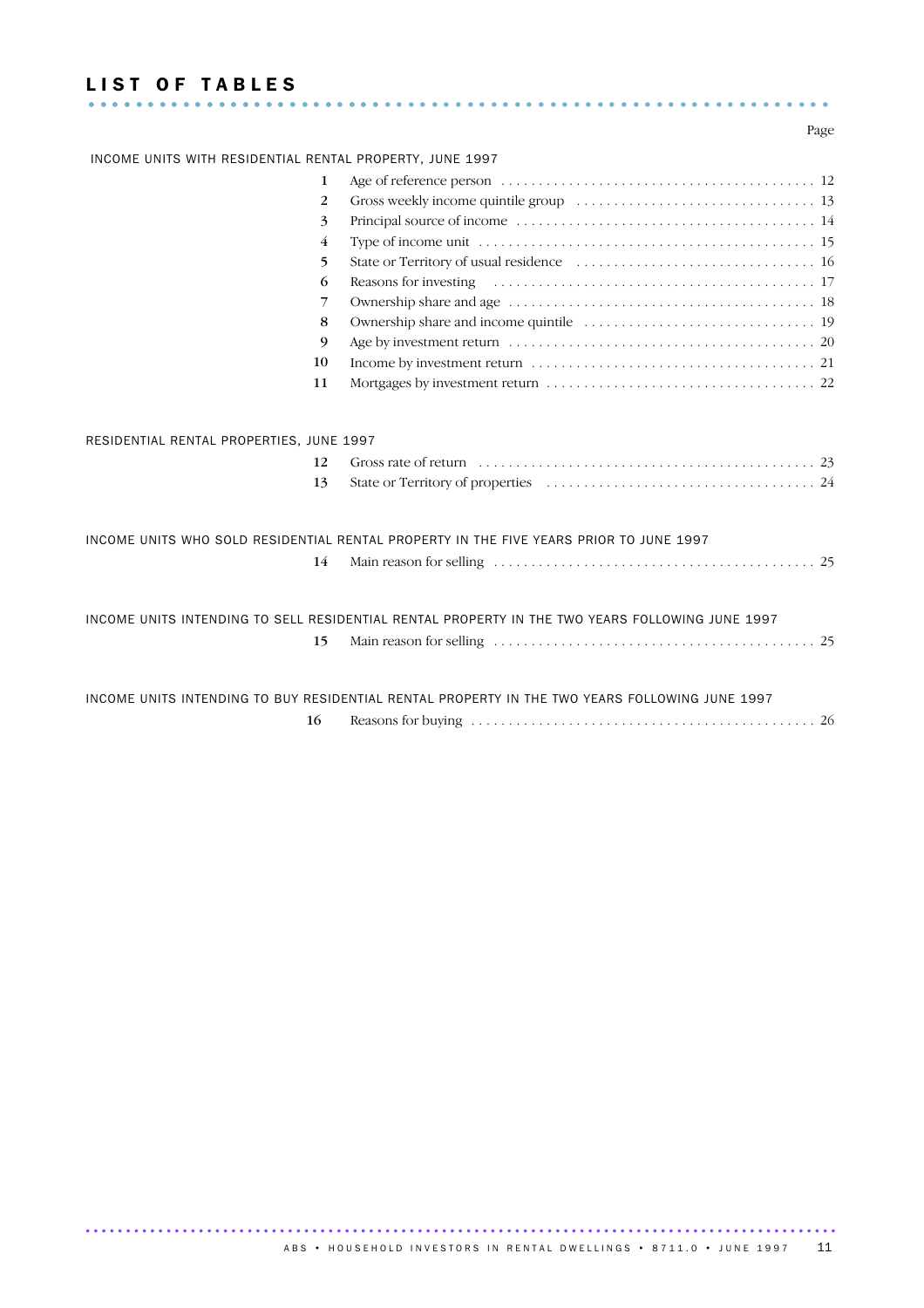|                                        |          |          | Age of reference person in years |          |             |       |
|----------------------------------------|----------|----------|----------------------------------|----------|-------------|-------|
| Selected characteristics               |          |          |                                  |          |             |       |
| of investor income units               | 18 to 34 | 35 to 44 | 45 to 54                         | 55 to 64 | 65 and over | Total |
|                                        |          |          | - Dollars per week -             |          |             |       |
| Mean gross income                      | 1,017    | 1,309    | 1,332                            | 1,056    | 587         | 1,165 |
| Median gross income                    | 866      | 1,159    | 1,159                            | 888      | 449         | 1,009 |
|                                        |          |          |                                  |          |             |       |
|                                        |          |          | — Per cent —                     |          |             |       |
| Type of investor income unit<br>Couple |          |          |                                  |          |             |       |
| With dependent children                | 35.7     | 72.6     | 45.0                             | 15.3     | $*2.7$      | 42.4  |
| Without dependent children             | 18.6     | 10.3     | 36.6                             | 68.1     | 62.2        | 33.0  |
| All couple income units                | 54.2     | 82.9     | 81.5                             | 83.4     | 65.0        | 75.5  |
| One person                             | 43.3     | 14.1     | 15.2                             | 15.8     | 35.0        | 22.1  |
| $\textbf{Total}(a)$                    | 100.0    | 100.0    | 100.0                            | 100.0    | 100.0       | 100.0 |
| Gross weekly income quintile           |          |          |                                  |          |             |       |
| Lowest                                 | 17.2     | 9.9      | 8.8                              | 20.2     | 41.2        | 15.2  |
| Second                                 | 24.5     | 14.0     | 11.4                             | 14.9     | 13.4        | 15.4  |
| Third                                  | 15.4     | 16.8     | 16.6                             | 13.4     | $*5.3$      | 15.0  |
| Fourth                                 | 12.6     | 21.3     | 15.9                             | 11.4     | $*5.3$      | 15.1  |
| Highest                                | 11.8     | 18.8     | 20.2                             | 10.7     | n.p.        | 15.2  |
| Not stated                             | 18.4     | 19.2     | 27.0                             | 29.4     | 33.1        | 24.1  |
| <b>Total</b>                           | 100.0    | 100.0    | 100.0                            | 100.0    | 100.0       | 100.0 |
| Principal source of income(b)          |          |          |                                  |          |             |       |
| Wage or salary                         | 80.4     | 73.2     | 70.2                             | 52.3     | $*6.6$      | 64.9  |
| Own business or                        |          |          |                                  |          |             |       |
| partnership income                     | 13.0     | 18.2     | 19.1                             | 21.0     | 16.8        | 17.8  |
| Other private income                   | *3.9     | 4.8      | 7.8                              | 20.2     | 50.5        | 11.7  |
| Government pensions                    |          |          |                                  |          |             |       |
| and allowances                         | $*2.5$   | 3.6      | 2.9                              | 6.4      | 26.1        | 5.5   |
| Total(c)                               | 100.0    | 100.0    | 100.0                            | 100.0    | 100.0       | 100.0 |
| Employed adults(d)                     |          |          |                                  |          |             |       |
| None                                   | $*3.9$   | $*3.1$   | 4.9                              | 19.4     | 70.3        | 11.9  |
| One                                    | 56.1     | 37.0     | 30.1                             | 33.4     | 18.5        | 36.5  |
| Two                                    | 40.1     | 60.0     | 65.0                             | 47.3     | 11.2        | 51.6  |
| <b>Total</b>                           | 100.0    | 100.0    | 100.0                            | 100.0    | 100.0       | 100.0 |
| Tenure type of own home(e)             |          |          |                                  |          |             |       |
| Owner without a mortgage               | 8.8      | 37.3     | 54.9                             | 73.5     | 89.7        | 47.0  |
| Owner with a mortgage                  | 31.1     | 39.4     | 31.9                             | 15.1     | $*4.7$      | 28.9  |
| Renter                                 |          |          |                                  |          |             |       |
| Private                                | 26.5     | 12.5     | 7.2                              | $*3.2$   | $*3.7$      | 11.5  |
| Other                                  | 15.8     | 4.8      | 3.0                              | $*1.7$   | n.p.        | 5.6   |
| Total renters(f)                       | 42.3     | 17.8     | 10.6                             | $*5.1$   | $*4.6$      | 17.3  |
| Rent free                              | 17.0     | 4.0      | $*1.9$                           | 5.8      | n.p.        | 5.9   |
| Total(g)                               | 100.0    | 100.0    | 100.0                            | 100.0    | 100.0       | 100.0 |
| Number of residential rental           |          |          |                                  |          |             |       |
| properties(h)                          |          |          |                                  |          |             |       |
| One                                    | 87.0     | 75.6     | 74.4                             | 66.5     | 79.1        | 76.4  |
| Two                                    | 10.3     | 18.2     | 16.6                             | 21.1     | 11.9        | 16.1  |
| Three or more                          | $*2.7$   | 6.2      | 9.0                              | 12.3     | $*9.0$      | 7.5   |
| <b>Total</b>                           | 100.0    | 100.0    | 100.0                            | 100.0    | 100.0       | 100.0 |
| Investor income units as a             |          |          |                                  |          |             |       |
| proportion of all income units(i)      | 3.6      | 9.1      | 12.3                             | 9.0      | 3.2         | 6.5   |
|                                        |          |          |                                  |          |             |       |
|                                        |          |          | $-1000-$                         |          |             |       |
| <b>Investor income units</b>           | 113.4    | 155.5    | 177.6                            | 88.1     | 49.6        | 584.2 |

# **TABLE 1. INCOME UNITS WITH RESIDENTIAL RENTAL PROPERTY: AGE OF REFERENCE PERSON**

(a) Includes one-parent investor income units (14,000 income units). (b) In couple investor income units, the principal source of income of the person with the higher income. (c) Includes not stated principal source of income. (d) Number of employed adults who are not dependent students. (e) See Glossary. (f) Includes public renters (1,900 income units). (g) Includes other tenure and not stated (4,800 income units). (h) The total number of residential rental properties owned by investor income units. See Glossary. (i) Total income units includes those aged 15-17 years.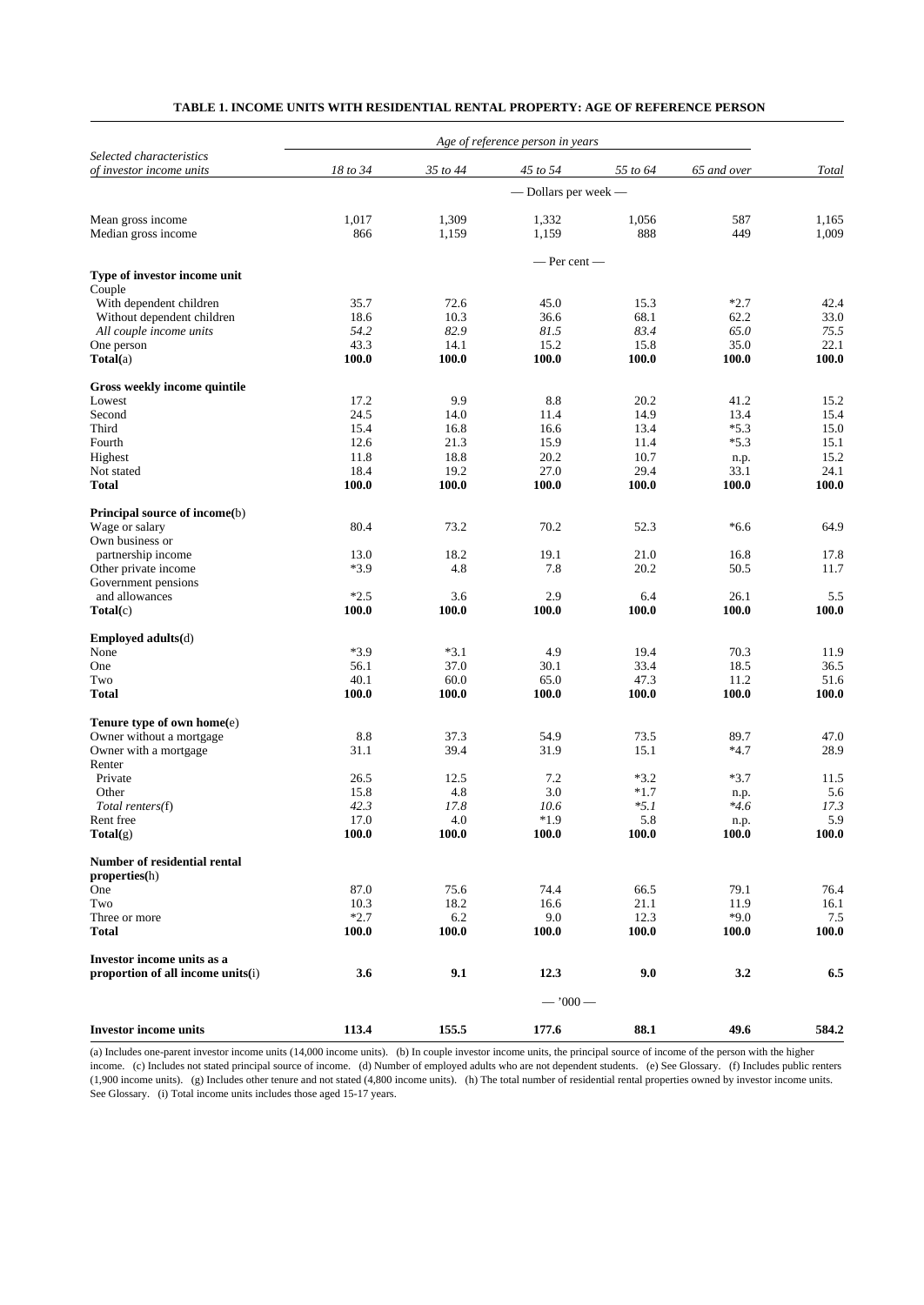| TABLE 2. INCOME UNITS WITH RESIDENTIAL RENTAL PROPERTY: GROSS WEEKLY INCOME QUINTILE GROUP |  |
|--------------------------------------------------------------------------------------------|--|
|--------------------------------------------------------------------------------------------|--|

|                                                      |                      |        | Gross weekly income quintile group |                  |         |                      |       |  |  |
|------------------------------------------------------|----------------------|--------|------------------------------------|------------------|---------|----------------------|-------|--|--|
| Selected characteristics<br>of investor income units | Lowest               | Second | <b>Third</b>                       | Fourth           | Highest | Not stated           | Total |  |  |
|                                                      | - Dollars per week - |        |                                    |                  |         |                      |       |  |  |
| Mean gross income                                    | 346                  | 718    | 1,022                              | 1,408            | 2,337   | $\ddotsc$            | 1,165 |  |  |
| Median gross income                                  | 367                  | 712    | 1,013                              | 1,408            | 2,127   | $\ddot{\phantom{0}}$ | 1,009 |  |  |
|                                                      |                      |        |                                    | $-$ Per cent $-$ |         |                      |       |  |  |
| Age of reference person in years                     |                      |        |                                    |                  |         |                      |       |  |  |
| 18 to 34                                             | 22.0                 | 31.0   | 19.9                               | 16.2             | 15.1    | 14.8                 | 19.4  |  |  |
| 35 to 44                                             | 17.3                 | 24.3   | 29.8                               | 37.5             | 32.9    | 21.2                 | 26.6  |  |  |
| 45 to 54                                             | 17.6                 | 22.7   | 33.7                               | 32.0             | 40.5    | 34.0                 | 30.4  |  |  |
| 55 to 64                                             | 20.1                 | 14.6   | 13.5                               | 11.4             | 10.6    | 18.4                 | 15.1  |  |  |
| 65 and over                                          | 23.0                 | 7.4    | $*3.0$                             | $*3.0$           | n.p.    | 11.6                 | 8.5   |  |  |
| <b>Total</b>                                         | 100.0                | 100.0  | 100.0                              | 100.0            | 100.0   | 100.0                | 100.0 |  |  |
| Type of investor income unit                         |                      |        |                                    |                  |         |                      |       |  |  |
| Couple                                               |                      |        |                                    |                  |         |                      |       |  |  |
| With dependent children                              | 18.8                 | 32.1   | 48.3                               | 55.8             | 56.3    | 43.1                 | 42.4  |  |  |
| Without dependent children                           | 32.0                 | 24.8   | 30.3                               | 33.8             | 36.0    | 38.3                 | 33.0  |  |  |
| All couple income units                              | 50.8                 | 56.8   | 78.6                               | 89.6             | 92.3    | 81.4                 | 75.5  |  |  |
| One person                                           | 42.5                 | 40.1   | 19.3                               | 9.7              | 6.2     | 17.5                 | 22.1  |  |  |
| $\textbf{Total}(a)$                                  | 100.0                | 100.0  | 100.0                              | 100.0            | 100.0   | 100.0                | 100.0 |  |  |
| Principal source of income(b)                        |                      |        |                                    |                  |         |                      |       |  |  |
| Wage or salary                                       | 34.5                 | 69.9   | 85.9                               | 85.4             | 80.2    | 45.4                 | 64.9  |  |  |
| Own business or                                      |                      |        |                                    |                  |         |                      |       |  |  |
| partnership income                                   | 15.5                 | 17.7   | 11.2                               | 11.1             | 16.5    | 28.2                 | 17.8  |  |  |
| Other private income                                 | 25.7                 | 11.4   | $*2.9$                             | $*3.2$           | $*3.0$  | 19.4                 | 11.7  |  |  |
| Government pensions                                  |                      |        |                                    |                  |         |                      |       |  |  |
| and allowances                                       | 23.8                 | n.p.   |                                    | n.p.             | n.p.    | 6.9                  | 5.5   |  |  |
| $\textbf{Total}(c)$                                  | 100.0                | 100.0  | 100.0                              | 100.0            | 100.0   | 100.0                | 100.0 |  |  |
| Emploved adults(d)                                   |                      |        |                                    |                  |         |                      |       |  |  |
| None                                                 | 42.7                 | 8.8    | $*2.1$                             | $*1.8$           | n.p.    | 14.2                 | 11.9  |  |  |
| One                                                  | 42.9                 | 64.9   | 39.1                               | 23.1             | 16.0    | 34.0                 | 36.5  |  |  |
| Two                                                  | 14.3                 | 26.3   | 58.8                               | 75.1             | 83.5    | 51.7                 | 51.6  |  |  |
| <b>Total</b>                                         | 100.0                | 100.0  | 100.0                              | 100.0            | 100.0   | 100.0                | 100.0 |  |  |
| Tenure type of own home(e)                           |                      |        |                                    |                  |         |                      |       |  |  |
| Owner without a mortgage                             | 51.8                 | 44.3   | 42.7                               | 43.7             | 41.0    | 54.4                 | 47.0  |  |  |
| Owner with a mortgage                                | 16.1                 | 22.3   | 29.0                               | 34.0             | 44.3    | 28.1                 | 28.9  |  |  |
| Renter                                               |                      |        |                                    |                  |         |                      |       |  |  |
| Private                                              | 11.2                 | 13.0   | 15.7                               | 12.9             | 10.7    | 7.6                  | 11.5  |  |  |
| Other                                                | 8.7                  | 10.8   | $*5.4$                             | $*4.1$           | $*2.8$  | $*3.2$               | 5.6   |  |  |
| Total renters(f)                                     | 20.1                 | 24.2   | 21.2                               | 17.5             | 13.7    | 11.1                 | 17.3  |  |  |
| Rent free                                            | 10.8                 | 8.0    | 6.5                                | $*3.7$           | $**1.0$ | 5.5                  | 5.9   |  |  |
| Total(g)                                             | 100.0                | 100.0  | 100.0                              | 100.0            | 100.0   | 100.0                | 100.0 |  |  |
|                                                      |                      |        |                                    | $-1000-$         |         |                      |       |  |  |
| <b>Investor income units</b>                         | 88.8                 | 89.7   | 87.6                               | 88.4             | 88.8    | 141.0                | 584.2 |  |  |

(a) Includes one-parent investor income units. (b) In couple investor income units, the principal source of income of the person with the higher income. (c) Includes not stated. (d) Number of employed adults who are not dependent students. (e) See Glossary. (f) Includes public renters. (g) Includes other tenure.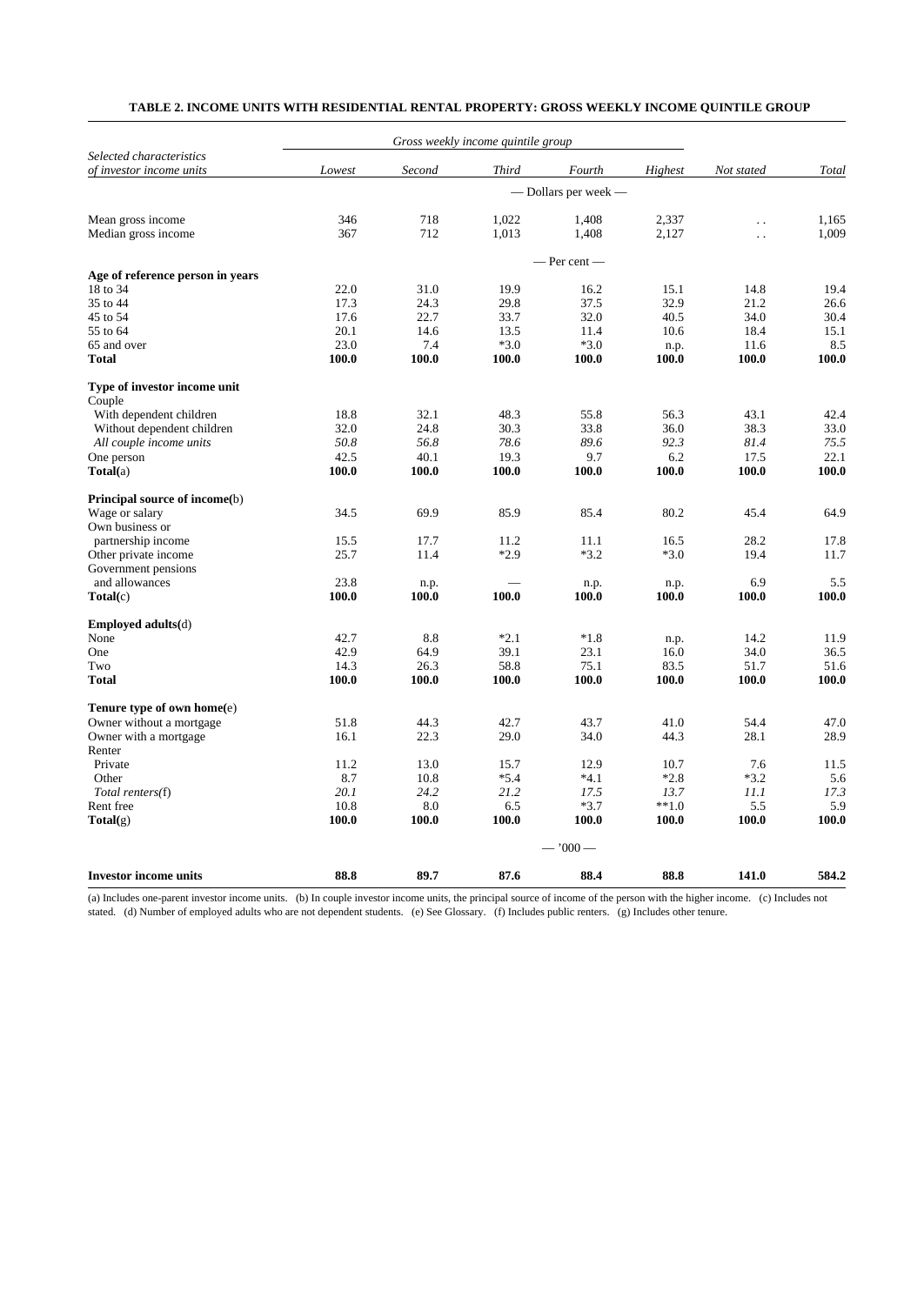| Own business or<br>Selected characteristics<br>Government pensions<br>of investor income units<br>Wage or salary<br>partnership income Other private income<br>and allowances<br>Total(b)<br>— Dollars per week —<br>1,273<br>1,240<br>687<br>350<br>Mean gross income<br>931<br>518<br>Median gross income<br>1,123<br>313<br>1,009<br>$-$ Per cent $-$<br>Age of reference person in years<br>18 to 34<br>$*6.4$<br>$*8.9$<br>24.0<br>14.2<br>19.4<br>35 to 44<br>27.3<br>30.0<br>11.0<br>17.5<br>26.6<br>45 to 54<br>32.9<br>32.7<br>20.2<br>15.9<br>30.4<br>55 to 64<br>12.2<br>17.8<br>26.0<br>15.1<br>17.6<br>$*0.9$<br>36.5<br>8.5<br>65 and over<br>8.0<br>40.0<br>100.0<br>100.0<br>100.0<br>Total<br>100.0<br>Type of investor income unit<br>Couple<br>With dependent children<br>46.1<br>49.6<br>19.7<br>23.6<br>48.1<br>Without dependent children<br>29.0<br>35.1<br>42.1<br>67.8<br>All couple income units<br>75.1<br>84.7<br>65.7<br>22.8<br>28.9<br>One person<br>14.2<br>25.3<br>100.0<br>100.0<br>100.0<br>100.0<br>$\textbf{Total}(c)$<br>Gross weekly income quintile<br>8.1<br>13.3<br>33.3<br>65.4<br>Lowest<br>Second<br>16.5<br>15.3<br>14.9<br>15.4<br>n.p.<br>9.5<br>$*3.7$<br>Third<br>19.8<br>15.0<br>19.9<br>9.5<br>$*4.1$<br>Fourth<br>15.1<br>n.p.<br>$*3.9$<br>Highest<br>18.8<br>14.1<br>15.2<br>n.p.<br>Not stated<br>38.4<br>40.0<br>24.1<br>16.9<br>30.3<br>100.0<br>Total<br>100.0<br>100.0<br>100.0<br>100.0<br><b>Employed adults(d)</b><br>$*0.4$<br>7.0<br>None<br>54.5<br>72.7<br>11.9<br>40.1<br>30.4<br>32.1<br>22.9<br>36.5<br>One<br>59.5<br>62.5<br>13.5<br>$*4.4$<br>51.6<br>Two<br>100.0<br><b>Total</b><br>100.0<br>100.0<br>100.0<br>Tenure type of own home(e)<br>Owner without a mortgage<br>39.6<br>55.9<br>69.1<br>59.0<br>Owner with a mortgage<br>31.6<br>32.0<br>14.3<br>16.8<br>Renter<br>Private<br>12.9<br>8.7<br>7.1<br>$*13.3$<br>7.4<br>$*1.5$<br>$*2.4$<br>$*4.5$<br>Other<br>Total renters(f)<br>20.5<br>10.2<br>10.2<br>18.4<br>Rent free<br>7.0<br>$*1.7$<br>$*6.4$<br>$*5.2$<br>100.0<br>100.0<br>100.0<br>100.0<br>$\text{Total}(g)$<br>100.0<br>$-1000-$<br>379.1<br>32.3<br>103.8<br>68.5<br><b>Investor income units</b> |  |  |       |
|-----------------------------------------------------------------------------------------------------------------------------------------------------------------------------------------------------------------------------------------------------------------------------------------------------------------------------------------------------------------------------------------------------------------------------------------------------------------------------------------------------------------------------------------------------------------------------------------------------------------------------------------------------------------------------------------------------------------------------------------------------------------------------------------------------------------------------------------------------------------------------------------------------------------------------------------------------------------------------------------------------------------------------------------------------------------------------------------------------------------------------------------------------------------------------------------------------------------------------------------------------------------------------------------------------------------------------------------------------------------------------------------------------------------------------------------------------------------------------------------------------------------------------------------------------------------------------------------------------------------------------------------------------------------------------------------------------------------------------------------------------------------------------------------------------------------------------------------------------------------------------------------------------------------------------------------------------------------------------------------------------------------------------------------------------------------------------------------------------------------------------------------------------------------------------------------------------|--|--|-------|
|                                                                                                                                                                                                                                                                                                                                                                                                                                                                                                                                                                                                                                                                                                                                                                                                                                                                                                                                                                                                                                                                                                                                                                                                                                                                                                                                                                                                                                                                                                                                                                                                                                                                                                                                                                                                                                                                                                                                                                                                                                                                                                                                                                                                     |  |  |       |
|                                                                                                                                                                                                                                                                                                                                                                                                                                                                                                                                                                                                                                                                                                                                                                                                                                                                                                                                                                                                                                                                                                                                                                                                                                                                                                                                                                                                                                                                                                                                                                                                                                                                                                                                                                                                                                                                                                                                                                                                                                                                                                                                                                                                     |  |  |       |
|                                                                                                                                                                                                                                                                                                                                                                                                                                                                                                                                                                                                                                                                                                                                                                                                                                                                                                                                                                                                                                                                                                                                                                                                                                                                                                                                                                                                                                                                                                                                                                                                                                                                                                                                                                                                                                                                                                                                                                                                                                                                                                                                                                                                     |  |  |       |
|                                                                                                                                                                                                                                                                                                                                                                                                                                                                                                                                                                                                                                                                                                                                                                                                                                                                                                                                                                                                                                                                                                                                                                                                                                                                                                                                                                                                                                                                                                                                                                                                                                                                                                                                                                                                                                                                                                                                                                                                                                                                                                                                                                                                     |  |  | 1,165 |
|                                                                                                                                                                                                                                                                                                                                                                                                                                                                                                                                                                                                                                                                                                                                                                                                                                                                                                                                                                                                                                                                                                                                                                                                                                                                                                                                                                                                                                                                                                                                                                                                                                                                                                                                                                                                                                                                                                                                                                                                                                                                                                                                                                                                     |  |  |       |
|                                                                                                                                                                                                                                                                                                                                                                                                                                                                                                                                                                                                                                                                                                                                                                                                                                                                                                                                                                                                                                                                                                                                                                                                                                                                                                                                                                                                                                                                                                                                                                                                                                                                                                                                                                                                                                                                                                                                                                                                                                                                                                                                                                                                     |  |  |       |
|                                                                                                                                                                                                                                                                                                                                                                                                                                                                                                                                                                                                                                                                                                                                                                                                                                                                                                                                                                                                                                                                                                                                                                                                                                                                                                                                                                                                                                                                                                                                                                                                                                                                                                                                                                                                                                                                                                                                                                                                                                                                                                                                                                                                     |  |  |       |
|                                                                                                                                                                                                                                                                                                                                                                                                                                                                                                                                                                                                                                                                                                                                                                                                                                                                                                                                                                                                                                                                                                                                                                                                                                                                                                                                                                                                                                                                                                                                                                                                                                                                                                                                                                                                                                                                                                                                                                                                                                                                                                                                                                                                     |  |  |       |
|                                                                                                                                                                                                                                                                                                                                                                                                                                                                                                                                                                                                                                                                                                                                                                                                                                                                                                                                                                                                                                                                                                                                                                                                                                                                                                                                                                                                                                                                                                                                                                                                                                                                                                                                                                                                                                                                                                                                                                                                                                                                                                                                                                                                     |  |  |       |
|                                                                                                                                                                                                                                                                                                                                                                                                                                                                                                                                                                                                                                                                                                                                                                                                                                                                                                                                                                                                                                                                                                                                                                                                                                                                                                                                                                                                                                                                                                                                                                                                                                                                                                                                                                                                                                                                                                                                                                                                                                                                                                                                                                                                     |  |  |       |
|                                                                                                                                                                                                                                                                                                                                                                                                                                                                                                                                                                                                                                                                                                                                                                                                                                                                                                                                                                                                                                                                                                                                                                                                                                                                                                                                                                                                                                                                                                                                                                                                                                                                                                                                                                                                                                                                                                                                                                                                                                                                                                                                                                                                     |  |  |       |
|                                                                                                                                                                                                                                                                                                                                                                                                                                                                                                                                                                                                                                                                                                                                                                                                                                                                                                                                                                                                                                                                                                                                                                                                                                                                                                                                                                                                                                                                                                                                                                                                                                                                                                                                                                                                                                                                                                                                                                                                                                                                                                                                                                                                     |  |  | 100.0 |
|                                                                                                                                                                                                                                                                                                                                                                                                                                                                                                                                                                                                                                                                                                                                                                                                                                                                                                                                                                                                                                                                                                                                                                                                                                                                                                                                                                                                                                                                                                                                                                                                                                                                                                                                                                                                                                                                                                                                                                                                                                                                                                                                                                                                     |  |  |       |
|                                                                                                                                                                                                                                                                                                                                                                                                                                                                                                                                                                                                                                                                                                                                                                                                                                                                                                                                                                                                                                                                                                                                                                                                                                                                                                                                                                                                                                                                                                                                                                                                                                                                                                                                                                                                                                                                                                                                                                                                                                                                                                                                                                                                     |  |  | 42.4  |
|                                                                                                                                                                                                                                                                                                                                                                                                                                                                                                                                                                                                                                                                                                                                                                                                                                                                                                                                                                                                                                                                                                                                                                                                                                                                                                                                                                                                                                                                                                                                                                                                                                                                                                                                                                                                                                                                                                                                                                                                                                                                                                                                                                                                     |  |  | 33.0  |
|                                                                                                                                                                                                                                                                                                                                                                                                                                                                                                                                                                                                                                                                                                                                                                                                                                                                                                                                                                                                                                                                                                                                                                                                                                                                                                                                                                                                                                                                                                                                                                                                                                                                                                                                                                                                                                                                                                                                                                                                                                                                                                                                                                                                     |  |  | 75.5  |
|                                                                                                                                                                                                                                                                                                                                                                                                                                                                                                                                                                                                                                                                                                                                                                                                                                                                                                                                                                                                                                                                                                                                                                                                                                                                                                                                                                                                                                                                                                                                                                                                                                                                                                                                                                                                                                                                                                                                                                                                                                                                                                                                                                                                     |  |  | 22.1  |
|                                                                                                                                                                                                                                                                                                                                                                                                                                                                                                                                                                                                                                                                                                                                                                                                                                                                                                                                                                                                                                                                                                                                                                                                                                                                                                                                                                                                                                                                                                                                                                                                                                                                                                                                                                                                                                                                                                                                                                                                                                                                                                                                                                                                     |  |  | 100.0 |
|                                                                                                                                                                                                                                                                                                                                                                                                                                                                                                                                                                                                                                                                                                                                                                                                                                                                                                                                                                                                                                                                                                                                                                                                                                                                                                                                                                                                                                                                                                                                                                                                                                                                                                                                                                                                                                                                                                                                                                                                                                                                                                                                                                                                     |  |  |       |
|                                                                                                                                                                                                                                                                                                                                                                                                                                                                                                                                                                                                                                                                                                                                                                                                                                                                                                                                                                                                                                                                                                                                                                                                                                                                                                                                                                                                                                                                                                                                                                                                                                                                                                                                                                                                                                                                                                                                                                                                                                                                                                                                                                                                     |  |  | 15.2  |
|                                                                                                                                                                                                                                                                                                                                                                                                                                                                                                                                                                                                                                                                                                                                                                                                                                                                                                                                                                                                                                                                                                                                                                                                                                                                                                                                                                                                                                                                                                                                                                                                                                                                                                                                                                                                                                                                                                                                                                                                                                                                                                                                                                                                     |  |  |       |
|                                                                                                                                                                                                                                                                                                                                                                                                                                                                                                                                                                                                                                                                                                                                                                                                                                                                                                                                                                                                                                                                                                                                                                                                                                                                                                                                                                                                                                                                                                                                                                                                                                                                                                                                                                                                                                                                                                                                                                                                                                                                                                                                                                                                     |  |  |       |
|                                                                                                                                                                                                                                                                                                                                                                                                                                                                                                                                                                                                                                                                                                                                                                                                                                                                                                                                                                                                                                                                                                                                                                                                                                                                                                                                                                                                                                                                                                                                                                                                                                                                                                                                                                                                                                                                                                                                                                                                                                                                                                                                                                                                     |  |  |       |
|                                                                                                                                                                                                                                                                                                                                                                                                                                                                                                                                                                                                                                                                                                                                                                                                                                                                                                                                                                                                                                                                                                                                                                                                                                                                                                                                                                                                                                                                                                                                                                                                                                                                                                                                                                                                                                                                                                                                                                                                                                                                                                                                                                                                     |  |  |       |
|                                                                                                                                                                                                                                                                                                                                                                                                                                                                                                                                                                                                                                                                                                                                                                                                                                                                                                                                                                                                                                                                                                                                                                                                                                                                                                                                                                                                                                                                                                                                                                                                                                                                                                                                                                                                                                                                                                                                                                                                                                                                                                                                                                                                     |  |  |       |
|                                                                                                                                                                                                                                                                                                                                                                                                                                                                                                                                                                                                                                                                                                                                                                                                                                                                                                                                                                                                                                                                                                                                                                                                                                                                                                                                                                                                                                                                                                                                                                                                                                                                                                                                                                                                                                                                                                                                                                                                                                                                                                                                                                                                     |  |  |       |
|                                                                                                                                                                                                                                                                                                                                                                                                                                                                                                                                                                                                                                                                                                                                                                                                                                                                                                                                                                                                                                                                                                                                                                                                                                                                                                                                                                                                                                                                                                                                                                                                                                                                                                                                                                                                                                                                                                                                                                                                                                                                                                                                                                                                     |  |  |       |
|                                                                                                                                                                                                                                                                                                                                                                                                                                                                                                                                                                                                                                                                                                                                                                                                                                                                                                                                                                                                                                                                                                                                                                                                                                                                                                                                                                                                                                                                                                                                                                                                                                                                                                                                                                                                                                                                                                                                                                                                                                                                                                                                                                                                     |  |  |       |
|                                                                                                                                                                                                                                                                                                                                                                                                                                                                                                                                                                                                                                                                                                                                                                                                                                                                                                                                                                                                                                                                                                                                                                                                                                                                                                                                                                                                                                                                                                                                                                                                                                                                                                                                                                                                                                                                                                                                                                                                                                                                                                                                                                                                     |  |  |       |
|                                                                                                                                                                                                                                                                                                                                                                                                                                                                                                                                                                                                                                                                                                                                                                                                                                                                                                                                                                                                                                                                                                                                                                                                                                                                                                                                                                                                                                                                                                                                                                                                                                                                                                                                                                                                                                                                                                                                                                                                                                                                                                                                                                                                     |  |  | 100.0 |
|                                                                                                                                                                                                                                                                                                                                                                                                                                                                                                                                                                                                                                                                                                                                                                                                                                                                                                                                                                                                                                                                                                                                                                                                                                                                                                                                                                                                                                                                                                                                                                                                                                                                                                                                                                                                                                                                                                                                                                                                                                                                                                                                                                                                     |  |  |       |
|                                                                                                                                                                                                                                                                                                                                                                                                                                                                                                                                                                                                                                                                                                                                                                                                                                                                                                                                                                                                                                                                                                                                                                                                                                                                                                                                                                                                                                                                                                                                                                                                                                                                                                                                                                                                                                                                                                                                                                                                                                                                                                                                                                                                     |  |  | 47.0  |
|                                                                                                                                                                                                                                                                                                                                                                                                                                                                                                                                                                                                                                                                                                                                                                                                                                                                                                                                                                                                                                                                                                                                                                                                                                                                                                                                                                                                                                                                                                                                                                                                                                                                                                                                                                                                                                                                                                                                                                                                                                                                                                                                                                                                     |  |  | 28.9  |
|                                                                                                                                                                                                                                                                                                                                                                                                                                                                                                                                                                                                                                                                                                                                                                                                                                                                                                                                                                                                                                                                                                                                                                                                                                                                                                                                                                                                                                                                                                                                                                                                                                                                                                                                                                                                                                                                                                                                                                                                                                                                                                                                                                                                     |  |  |       |
|                                                                                                                                                                                                                                                                                                                                                                                                                                                                                                                                                                                                                                                                                                                                                                                                                                                                                                                                                                                                                                                                                                                                                                                                                                                                                                                                                                                                                                                                                                                                                                                                                                                                                                                                                                                                                                                                                                                                                                                                                                                                                                                                                                                                     |  |  | 11.5  |
|                                                                                                                                                                                                                                                                                                                                                                                                                                                                                                                                                                                                                                                                                                                                                                                                                                                                                                                                                                                                                                                                                                                                                                                                                                                                                                                                                                                                                                                                                                                                                                                                                                                                                                                                                                                                                                                                                                                                                                                                                                                                                                                                                                                                     |  |  | 5.6   |
|                                                                                                                                                                                                                                                                                                                                                                                                                                                                                                                                                                                                                                                                                                                                                                                                                                                                                                                                                                                                                                                                                                                                                                                                                                                                                                                                                                                                                                                                                                                                                                                                                                                                                                                                                                                                                                                                                                                                                                                                                                                                                                                                                                                                     |  |  | 17.3  |
|                                                                                                                                                                                                                                                                                                                                                                                                                                                                                                                                                                                                                                                                                                                                                                                                                                                                                                                                                                                                                                                                                                                                                                                                                                                                                                                                                                                                                                                                                                                                                                                                                                                                                                                                                                                                                                                                                                                                                                                                                                                                                                                                                                                                     |  |  | 5.9   |
|                                                                                                                                                                                                                                                                                                                                                                                                                                                                                                                                                                                                                                                                                                                                                                                                                                                                                                                                                                                                                                                                                                                                                                                                                                                                                                                                                                                                                                                                                                                                                                                                                                                                                                                                                                                                                                                                                                                                                                                                                                                                                                                                                                                                     |  |  |       |
|                                                                                                                                                                                                                                                                                                                                                                                                                                                                                                                                                                                                                                                                                                                                                                                                                                                                                                                                                                                                                                                                                                                                                                                                                                                                                                                                                                                                                                                                                                                                                                                                                                                                                                                                                                                                                                                                                                                                                                                                                                                                                                                                                                                                     |  |  |       |
|                                                                                                                                                                                                                                                                                                                                                                                                                                                                                                                                                                                                                                                                                                                                                                                                                                                                                                                                                                                                                                                                                                                                                                                                                                                                                                                                                                                                                                                                                                                                                                                                                                                                                                                                                                                                                                                                                                                                                                                                                                                                                                                                                                                                     |  |  | 584.2 |

# **TABLE 3. INCOME UNITS WITH RESIDENTIAL RENTAL PROPERTY: PRINCIPAL SOURCE OF INCOME**

(a) In couple investor income units, the principal source of income of the person with the higher income. (b) Includes not stated. (c) Includes one-parent investor income units. (d) Number of employed adults who are not dependent students. (e) See Glossary. (f) Includes public renters. (g) Includes other tenure.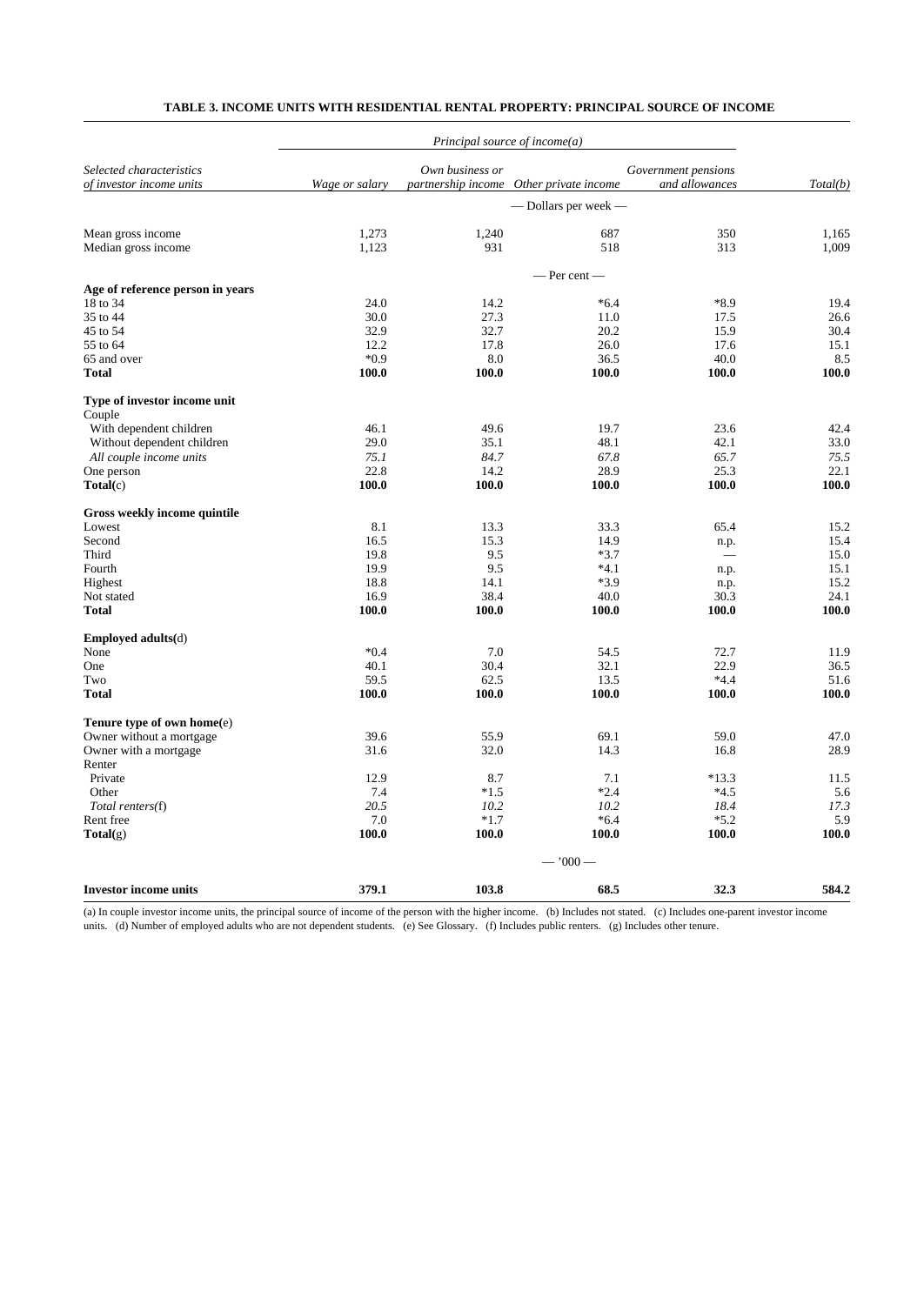|                                                                    | Income unit type                     |                                      |             |                                       |                        |                    |           |              |  |
|--------------------------------------------------------------------|--------------------------------------|--------------------------------------|-------------|---------------------------------------|------------------------|--------------------|-----------|--------------|--|
|                                                                    |                                      | Couple without dependent<br>children |             |                                       | One person             |                    |           |              |  |
| Selected characteristics<br>of investor income units               | Couple with<br>dependent<br>children | Aged 35<br>or more                   |             | All couple<br>$Total(a)$ income units | $A$ ged < 35           | Aged 35<br>or more | Total     | Total(b)     |  |
|                                                                    |                                      |                                      |             |                                       | - Dollars per week -   |                    |           |              |  |
| Mean gross income                                                  | 1,374                                | 1,173                                | 1,205       | 1,302                                 | 731                    | 814                | 782       | 1,165        |  |
| Median gross income                                                | 1,226                                | 1,028                                | 1,086       | 1,162                                 | 646                    | 692                | 666       | 1,009        |  |
|                                                                    |                                      | — Per cent —                         |             |                                       |                        |                    |           |              |  |
| Age of reference person in years                                   |                                      |                                      |             |                                       |                        |                    |           |              |  |
| 18 to 34                                                           | 16.3                                 | $\ddot{\phantom{0}}$                 | 10.9        | 13.9                                  | 100.0                  | $\sim$ $\sim$      | 37.9      | 19.4         |  |
| 35 to 44                                                           | 45.5                                 | 9.3                                  | 8.3         | 29.2                                  | $\ddot{\phantom{0}}$   | 27.3               | 16.9      | 26.6         |  |
| 45 to 54                                                           | 32.2                                 | 37.8                                 | 33.7        | 32.9                                  | $\ddot{\phantom{a}}$ . | 33.7               | 20.9      | 30.4         |  |
| 55 to 64                                                           | 5.4                                  | 34.9                                 | 31.1        | 16.7                                  | $\ddot{\phantom{a}}$ . | 17.3               | 10.8      | 15.1         |  |
| 65 and over                                                        | $*0.5$                               | 17.9                                 | 16.0        | 7.3                                   | $\ddot{\phantom{a}}$ . | 21.6               | 13.4      | 8.5          |  |
| <b>Total</b>                                                       | <b>100.0</b>                         | 100.0                                | 100.0       | 100.0                                 | 100.0                  | 100.0              | 100.0     | 100.0        |  |
| Gross weekly income quintile                                       |                                      |                                      |             |                                       |                        |                    |           |              |  |
| Lowest                                                             | 6.8                                  | 16.0                                 | 14.7        | 10.2                                  | 27.0                   | 30.6               | 29.2      | 15.2         |  |
| Second                                                             | 11.6                                 | 12.1                                 | 11.5        | 11.6                                  | 39.1                   | 20.9               | 27.8      | 15.4         |  |
| Third                                                              | 17.1                                 | 12.6                                 | 13.7        | 15.6                                  | $*9.0$                 | 15.6               | 13.1      | 15.0         |  |
| Fourth                                                             | 19.9                                 | 14.7                                 | 15.5        | 18.0                                  | $*5.6$                 | 7.3                | 6.6       | 15.1         |  |
| Highest                                                            | 20.2                                 | 15.5                                 | 16.6        | 18.6                                  | $*3.0$                 | $*5.0$             | 4.2       | 15.2         |  |
| Not stated                                                         | 24.5                                 | 29.1                                 | 28.0        | 26.0                                  | 16.4                   | 20.7               | 19.1      | 24.1         |  |
| <b>Total</b>                                                       | 100.0                                | 100.0                                | 100.0       | 100.0                                 | 100.0                  | 100.0              | 100.0     | 100.0        |  |
| Principal source of income(c)                                      |                                      |                                      |             |                                       |                        |                    |           |              |  |
| Wage or salary                                                     | 70.6                                 | 53.2                                 | 57.0        | 64.6                                  | 84.1                   | 56.5               | 67.0      | 64.9         |  |
| Own business or                                                    |                                      |                                      |             |                                       |                        |                    |           |              |  |
| partnership income                                                 | 20.7                                 | 20.0                                 | 18.9        | 19.9                                  | 10.3                   | 12.1               | 11.4      | 17.8         |  |
| Other private income                                               | 5.4                                  | 19.0                                 | 17.1        | 10.5                                  | $*3.0$                 | 22.8               | 15.3      | 11.7         |  |
| Government pensions                                                |                                      |                                      |             |                                       |                        |                    |           |              |  |
| and allowances                                                     | 3.1                                  | 7.9                                  | 7.0         | 4.8                                   | $*2.6$                 | 8.6                | 6.3       | 5.5          |  |
| $\textbf{Total}(d)$                                                | 100.0                                | 100.0                                | 100.0       | 100.0                                 | 100.0                  | 100.0              | 100.0     | 100.0        |  |
| Employed adults(e)                                                 |                                      |                                      |             |                                       |                        |                    |           |              |  |
| None                                                               | 2.7                                  | 18.6                                 | 16.5        | 8.8                                   | $*4.8$                 | 30.3               | 20.6      | 11.9         |  |
| One                                                                | 24.9                                 | 21.8                                 | 20.3        | 22.9                                  | 95.2                   | 69.7               | 79.4      | 36.5         |  |
| Two                                                                | 72.4                                 | 59.6                                 | 63.1        | 68.3                                  | $\ddot{\phantom{0}}$   | $\ddotsc$          | $\ddotsc$ | 51.6         |  |
| <b>Total</b>                                                       | <b>100.0</b>                         | <b>100.0</b>                         | 100.0       | 100.0                                 | 100.0                  | 100.0              | 100.0     | <b>100.0</b> |  |
| Tenure type of own home(f)                                         |                                      |                                      |             |                                       |                        |                    |           |              |  |
| Owner without a mortgage                                           | 43.1                                 | 69.0                                 | 62.6        | 51.6                                  | $*2.6$                 | 51.9               | 33.2      | 47.0         |  |
| Owner with a mortgage                                              | 42.1                                 | 20.5                                 | 23.3        | 33.9                                  | *8.2                   | 14.2               | 11.9      | 28.9         |  |
| Renter                                                             |                                      |                                      |             |                                       |                        |                    |           |              |  |
| Private                                                            | 8.4                                  | 5.1                                  | 8.5         | 8.4                                   | 28.5                   | 15.6               | 20.5      | 11.5         |  |
| Other                                                              | 3.5                                  | $*1.8$                               | $*1.9$      | 2.8                                   | 27.1                   | 6.8                | 14.5      | 5.6          |  |
| $Total \, renters(g)$                                              | 12.2                                 |                                      |             |                                       | 55.5                   | 23.2               | 35.5      |              |  |
| Rent free                                                          | 2.0                                  | 7.1<br>3.0                           | 10.5<br>3.2 | 11.5<br>2.5                           | 33.1                   | 7.9                | 17.5      | 17.3<br>5.9  |  |
| Total(h)                                                           | 100.0                                | 100.0                                | 100.0       | 100.0                                 | 100.0                  | 100.0              | 100.0     | <b>100.0</b> |  |
|                                                                    |                                      |                                      |             |                                       |                        |                    |           |              |  |
| Investor income units as a<br>proportion of all income units $(i)$ | 11.3                                 | 9.7                                  | 9.2         | 10.3                                  | 2.4                    | 4.0                | 3.2       | 6.5          |  |
|                                                                    |                                      |                                      |             |                                       | $-1000-$               |                    |           |              |  |
| <b>Investor income units</b>                                       | 247.9                                | 171.9                                | 193.0       | 440.9                                 | 49.0                   | 80.3               | 129.3     | 584.2        |  |
|                                                                    |                                      |                                      |             |                                       |                        |                    |           |              |  |

# **TABLE 4. INCOME UNITS WITH RESIDENTIAL RENTAL PROPERTY: TYPE OF INCOME UNIT**

(a) Includes couple units without dependent children where the reference person is aged less than 35. (b) Includes one-parent investor income units. (c) In couple investor income units, the principal source of income of the person with the higher income. (d) Includes not stated. (e) Number of employed adults who are not dependent students. (f) See Glossary. (g) Includes public renters. (h) Includes other tenure. (i) Total income units includes those aged 15-17 years.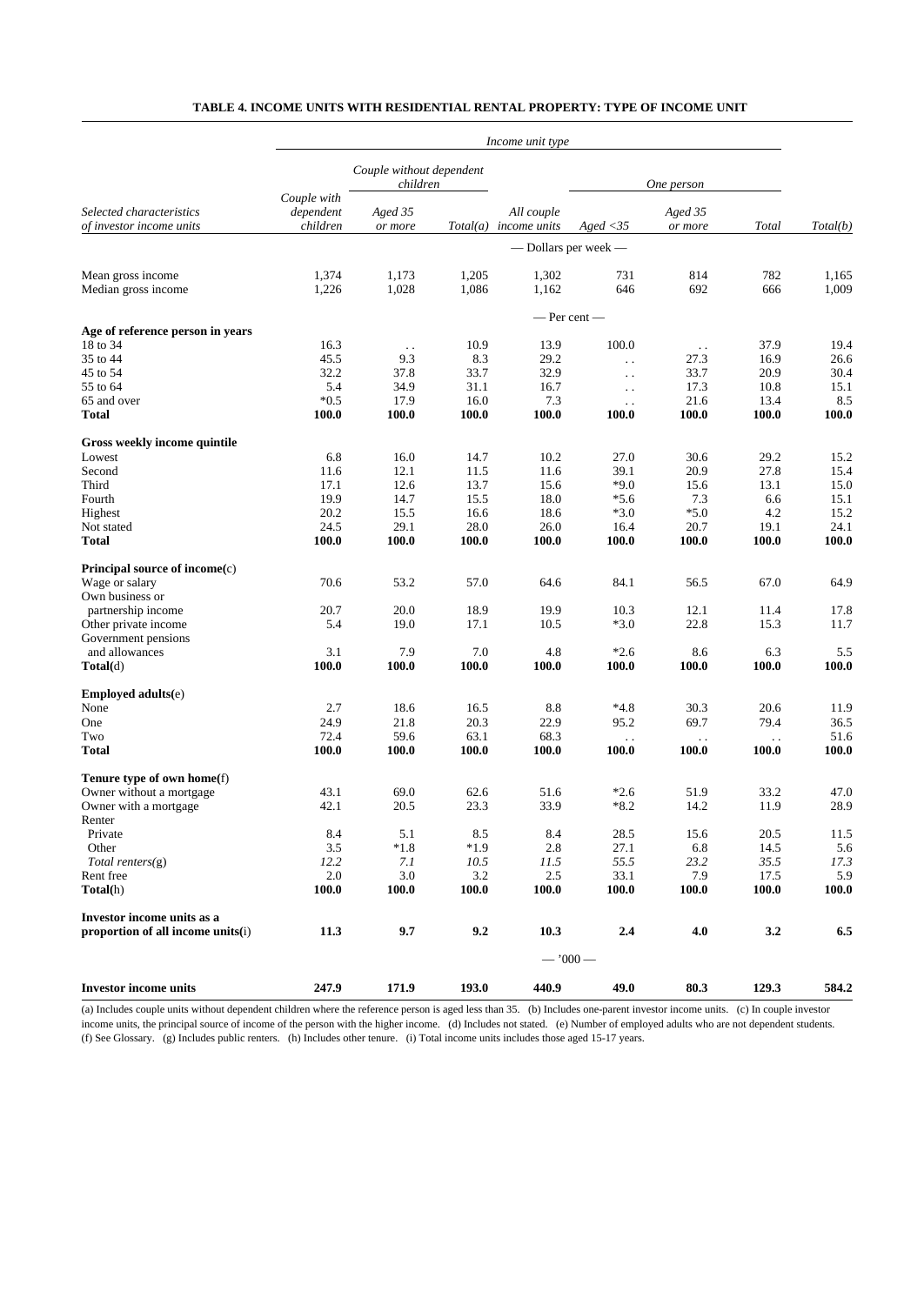| TABLE 5. INCOME UNITS WITH RESIDENTIAL RENTAL PROPERTY: STATE OR TERRITORY OF USUAL RESIDENCE |
|-----------------------------------------------------------------------------------------------|
|-----------------------------------------------------------------------------------------------|

| Selected characteristics                              |               |               |                  |               |                      |               |                  |                  |                      |
|-------------------------------------------------------|---------------|---------------|------------------|---------------|----------------------|---------------|------------------|------------------|----------------------|
| of investor income units                              | NSW           | Vic.          | Qld              | SA            | WA                   | Tas.          | NT(a)            | ACT              | Aust.                |
|                                                       |               |               |                  |               | — Dollars per week — |               |                  |                  |                      |
| Mean gross income                                     | 1,261         | 1,114         | 1,118            | 962           | 1,157                | 1,098         | 1,435            | 1,604            | 1,165                |
| Median gross income                                   | 1,078         | 1,014         | 937              | 894           | 1,022                | 920           | 1,368            | 1,379            | 1,009                |
|                                                       |               |               |                  |               | $-$ Per cent $-$     |               |                  |                  |                      |
| Age of reference person in years                      |               |               |                  |               |                      |               |                  |                  |                      |
| 18 to 34<br>35 to 44                                  | 16.4<br>24.6  | 17.3<br>26.3  | 21.8<br>27.4     | 20.4<br>28.3  | 24.5<br>27.4         | 20.2<br>28.3  | $*23.3$<br>39.6  | 18.3<br>25.2     | 19.4<br>26.6         |
| 45 to 54                                              | 30.9          | 29.6          | 30.9             | 30.4          | 29.0                 | 26.3          | $*31.5$          | 36.3             | 30.4                 |
| 55 to 64                                              | 18.7          | 17.1          | 12.2             | 12.3          | 12.6                 | 15.3          | n.p.             | 13.4             | 15.1                 |
| 65 and over                                           | 9.3           | 9.8           | 7.7              | 8.6           | 6.5                  | $*9.9$        | n.p.             | $*6.7$           | 8.5                  |
| Total                                                 | 100.0         | 100.0         | 100.0            | 100.0         | 100.0                | 100.0         | 100.0            | 100.0            | 100.0                |
| Type of investor income unit                          |               |               |                  |               |                      |               |                  |                  |                      |
| Couple                                                |               |               |                  |               |                      |               |                  |                  |                      |
| With dependent children<br>Without dependent children | 40.2<br>34.6  | 41.1<br>32.4  | 44.9<br>32.8     | 39.1<br>33.1  | 45.7<br>31.3         | 46.6<br>35.2  | 51.0<br>$*30.1$  | 42.6<br>31.8     | 42.4<br>33.0         |
| All couple income units                               | 74.7          | 73.5          | 77.7             | 72.2          | 77.0                 | 81.8          | 81.2             | 74.4             | 75.5                 |
| One person                                            | 24.0          | 23.3          | 19.6             | 25.4          | 20.5                 | 15.8          | $*13.5$          | 22.9             | 22.1                 |
| Total(b)                                              | 100.0         | 100.0         | 100.0            | 100.0         | 100.0                | 100.0         | 100.0            | 100.0            | 100.0                |
| Gross weekly income quintile                          |               |               |                  |               |                      |               |                  |                  |                      |
| Lowest                                                | 12.9          | 15.2          | 16.5             | 17.9          | 19.0                 | $*12.7$       | $**5.2$          | 9.5              | 15.2                 |
| Second                                                | 12.5          | 15.1          | 19.7             | 16.8          | 12.1                 | 22.1          | $*11.9$          | 12.7             | 15.4                 |
| Third                                                 | 14.9          | 15.3          | 14.9             | 13.0          | 16.7                 | 16.4          | $*20.3$          | 9.6              | 15.0                 |
| Fourth                                                | 13.6          | 15.4          | 14.9             | 16.4          | 17.6                 | 14.0          | $*18.6$          | 15.0             | 15.1                 |
| Highest                                               | 18.5          | 13.4          | 14.2             | $*6.6$        | 13.7                 | $*10.4$       | *29.9            | 34.6             | 15.2                 |
| Not stated<br><b>Total</b>                            | 27.6<br>100.0 | 25.7<br>100.0 | 19.8<br>100.0    | 29.3<br>100.0 | 20.9<br>100.0        | 24.5<br>100.0 | $*14.2$<br>100.0 | 18.7<br>100.0    | 24.1<br>100.0        |
| Principal source of income(c)                         |               |               |                  |               |                      |               |                  |                  |                      |
| Wage or salary                                        | 67.1          | 63.2          | 64.9             | 57.7          | 63.4                 | 60.3          | 82.9             | 78.5             | 64.9                 |
| Own business or                                       |               |               |                  |               |                      |               |                  |                  |                      |
| partnership income                                    | 17.7          | 16.1          | 18.8             | 22.8          | 19.0                 | 17.3          | $*10.3$          | $*6.5$           | 17.8                 |
| Other private income                                  | 11.0          | 13.4          | 10.8             | 11.1          | 12.6                 | 15.2          | $**6.7$          | 12.3             | 11.7                 |
| Government pensions                                   |               |               |                  |               |                      |               |                  |                  |                      |
| and allowances                                        | 4.2           | 7.3           | 5.3              | 8.3           | $*4.7$               | $*7.2$        | n.p.             | $*2.6$           | 5.5                  |
| Total(d)                                              | 100.0         | 100.0         | 100.0            | 100.0         | 100.0                | 100.0         | 100.0            | 100.0            | 100.0                |
| <b>Employed adults(e)</b>                             |               |               |                  |               |                      |               |                  |                  |                      |
| None                                                  | 11.4          | 15.7          | 10.6             | 12.2          | 9.5                  | 15.0          | n.p.             | 10.6             | 11.9                 |
| One                                                   | 36.4          | 34.8          | 36.4             | 37.6          | 39.8                 | 35.5          | 35.2             | 36.5             | 36.5                 |
| Two<br><b>Total</b>                                   | 52.2<br>100.0 | 49.5<br>100.0 | 53.0<br>100.0    | 50.2<br>100.0 | 50.6<br>100.0        | 49.5<br>100.0 | 64.5<br>100.0    | 52.9<br>100.0    | 51.6<br><b>100.0</b> |
| Tenure type of own home(f)                            |               |               |                  |               |                      |               |                  |                  |                      |
| Owner without a mortgage                              | 50.3          | 51.1          | 43.5             | 43.3          | 43.7                 | 51.3          | $*23.9$          | 47.3             | 47.0                 |
| Owner with a mortgage                                 | 25.6          | 26.8          | 31.1             | 33.6          | 28.8                 | 35.7          | 39.3             | 35.2             | 28.9                 |
| Renter                                                |               |               |                  |               |                      |               |                  |                  |                      |
| Private                                               | 11.7          | 10.2          | 13.7             | $*6.9$        | 12.7                 | $*7.2$        | $*8.8$           | 12.9             | 11.5                 |
| Other                                                 | $*3.3$        | 4.7           | 7.5              | $*4.9$        | 8.1                  | $*4.2$        | $*20.4$          | $**1.9$          | 5.6                  |
| $Total \, renters(g)$                                 | 15.3          | 14.9          | 21.3             | 13.1          | 21.5                 | $*11.4$       | $*30.6$          | 14.8             | 17.3                 |
| Rent free<br>Total(h)                                 | 7.7<br>100.0  | 6.9<br>100.0  | $3.0\,$<br>100.0 | 8.7<br>100.0  | $*5.2$<br>100.0      | n.p.<br>100.0 | $**6.3$<br>100.0 | $**2.2$<br>100.0 | 5.9<br>100.0         |
| Investor income units as a                            |               |               |                  |               |                      |               |                  |                  |                      |
| proportion of all income units(i)                     | 5.2           | 6.0           | 9.0              | 6.7           | 7.7                  | 5.1           | 13.2             | 11.0             | 6.5                  |
|                                                       |               |               |                  |               | $-1000-$             |               |                  |                  |                      |
| <b>Investor income units</b>                          | 157.2         | 134.2         | 144.0            | 47.7          | 65.1                 | 11.5          | 8.8              | 15.7             | 584.2                |

(a) Estimates relate to predominantly urban areas. (b) Includes one-parent investor income units. (c) In couple investor income units, the principal source of income of the person with the higher income. (d) Includes not stated. (e) Number of employed adults who are not dependent students. (f) See Glossary. (g) Includes public renters. (h) Includes other tenure. (i) Total income units includes those aged 15-17 years.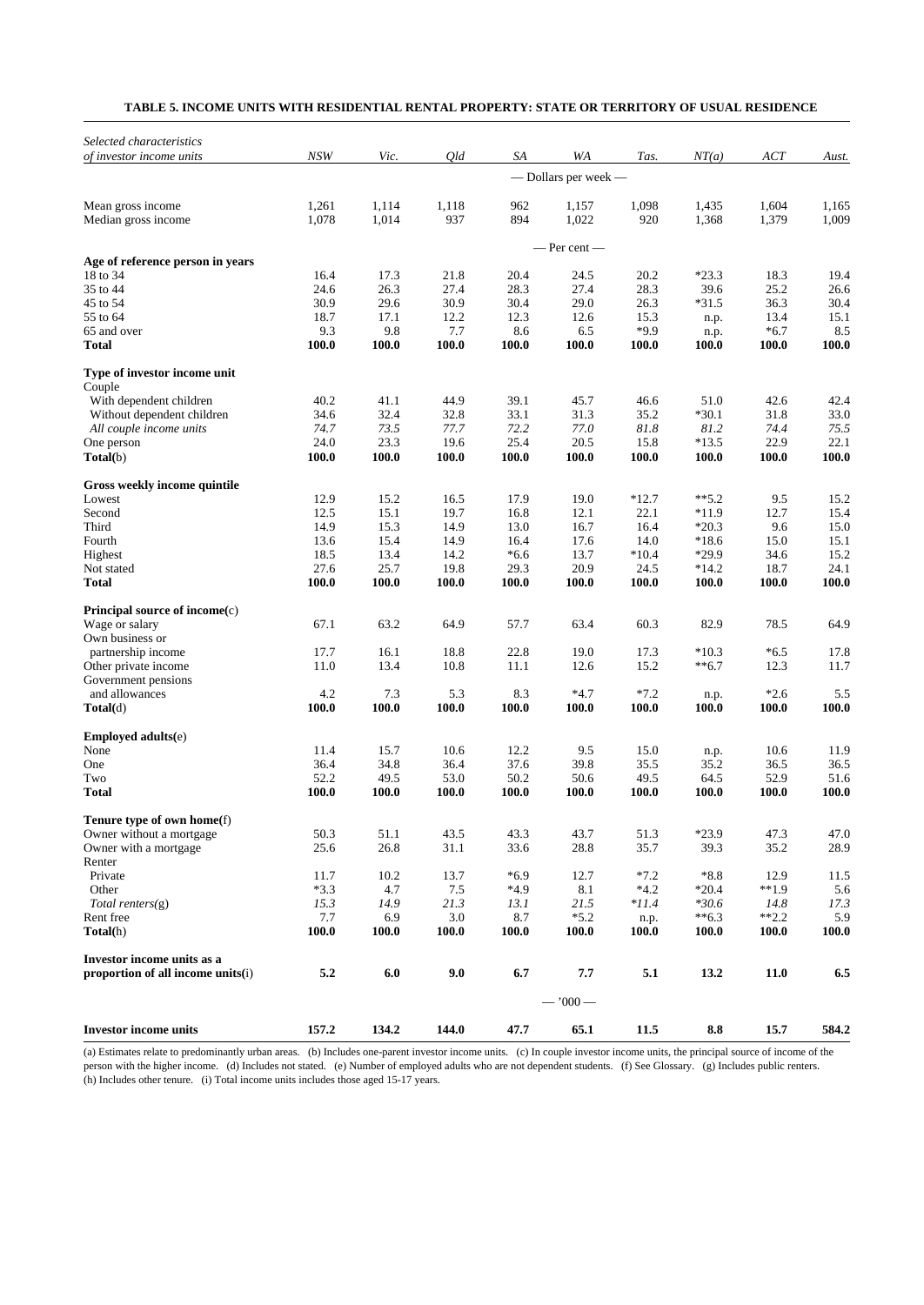|                                              | Reasons for investing in or renting out most recently acquired property(a) |                 |        |          |                      |         |         |          |                   |
|----------------------------------------------|----------------------------------------------------------------------------|-----------------|--------|----------|----------------------|---------|---------|----------|-------------------|
|                                              |                                                                            |                 |        | Possible |                      |         |         |          | Total<br>investor |
| Selected characteristics                     | Long-term                                                                  | <b>Negative</b> | Rental | future   | Capital              | Unable  | Family  |          | income            |
| of investor income units                     | investment                                                                 | gearing         | income | home     | gain                 | to sell | reasons | Other(b) | units             |
|                                              |                                                                            |                 |        |          | - Dollars per week - |         |         |          |                   |
| Mean gross income                            | 1,200                                                                      | 1,435           | 1,050  | 1,070    | 1,277                | 1,009   | 1,128   | 1,245    | 1,165             |
| Median gross income                          | 1,039                                                                      | 1,321           | 912    | 956      | 1,136                | 817     | 1,051   | 1,033    | 1,009             |
|                                              |                                                                            |                 |        |          |                      |         | 124     | 167      |                   |
|                                              |                                                                            |                 |        |          | $-$ Per cent $-$     |         |         |          | $-1000-$          |
| Age of reference person in years<br>18 to 34 | 66.5                                                                       | 18.4            | 10.1   | 20.9     | 9.8                  | 8.2     | $*2.0$  | 6.8      | 113.4             |
| 35 to 44                                     | 68.7                                                                       | 20.3            | 12.2   | 16.3     | 9.6                  | 6.7     | $*2.9$  | 7.8      | 155.5             |
| 45 to 54                                     | 66.4                                                                       | 15.8            | 13.7   | 10.6     | 9.2                  | 7.0     | 5.2     | 7.6      | 177.6             |
| 55 to 64                                     | 66.9                                                                       | 11.5            | 21.3   | 13.2     | 8.5                  | $*4.2$  | 9.9     | 7.4      | 88.1              |
| 65 and over                                  | 53.9                                                                       | $*2.2$          | 29.9   | 12.0     | $*2.4$               | $*7.0$  | $*9.7$  | $*8.7$   | 49.6              |
| <b>Total</b>                                 | 66.0                                                                       | 15.7            | 15.1   | 14.6     | 8.8                  | 6.8     | 5.0     | 7.6      | 584.2             |
|                                              |                                                                            |                 |        |          |                      |         |         |          |                   |
| Type of investor income unit<br>Couple       |                                                                            |                 |        |          |                      |         |         |          |                   |
| With dependent children                      | 68.7                                                                       | 17.2            | 13.0   | 14.0     | 10.3                 | 7.6     | 3.5     | 8.1      | 247.9             |
| Without dependent children                   | 63.3                                                                       | 15.7            | 16.5   | 12.8     | 8.3                  | 6.4     | 7.1     | 6.9      | 193.0             |
| All couple income units                      | 66.3                                                                       | 16.5            | 14.5   | 13.5     | 9.4                  | 7.1     | 5.1     | 7.6      | 440.9             |
| One person                                   | 66.4                                                                       | 12.4            | 17.2   | 18.5     | 6.7                  | 5.2     | 4.9     | 7.0      | 129.3             |
| Total(c)                                     | 66.0                                                                       | 15.7            | 15.1   | 14.6     | 8.8                  | 6.8     | 5.0     | 7.6      | 584.2             |
| Principal source of income(d)                |                                                                            |                 |        |          |                      |         |         |          |                   |
| Wage or salary                               | 68.3                                                                       | 18.9            | 11.3   | 16.1     | 9.6                  | 6.5     | 4.9     | 6.6      | 379.1             |
| Own business or                              |                                                                            |                 |        |          |                      |         |         |          |                   |
| partnership income                           | 62.2                                                                       | 13.5            | 18.9   | 11.5     | 8.7                  | 6.1     | 5.0     | 10.9     | 103.8             |
| Other private income                         | 66.7                                                                       | 7.3             | 28.2   | 10.1     | 7.2                  | $*6.7$  | $*6.0$  | 8.7      | 68.5              |
| Government pensions                          |                                                                            |                 |        |          |                      |         |         |          |                   |
| and allowances                               | 49.8                                                                       | $*3.3$          | 20.8   | 17.5     | $**2.3$              | $*11.4$ | $*4.2$  | $*6.0$   | 32.3              |
| Total(e)                                     | 66.0                                                                       | 15.7            | 15.1   | 14.6     | 8.8                  | 6.8     | 5.0     | 7.6      | 584.2             |
| <b>Employed adults(f)</b>                    |                                                                            |                 |        |          |                      |         |         |          |                   |
| None                                         | 58.8                                                                       | $*4.8$          | 28.0   | 10.7     | $*5.5$               | 7.7     | $*6.1$  | 8.1      | 69.7              |
| One                                          | 66.7                                                                       | 15.6            | 13.5   | 17.8     | 8.4                  | 6.6     | 4.3     | 6.0      | 213.2             |
| Two                                          | 67.2                                                                       | 18.3            | 13.3   | 13.2     | 9.8                  | 6.6     | 5.3     | 8.5      | 301.3             |
| Total                                        | 66.0                                                                       | 15.7            | 15.1   | 14.6     | 8.8                  | 6.8     | 5.0     | 7.6      | 584.2             |
|                                              |                                                                            |                 |        |          | $-1000-$             |         |         |          |                   |
| <b>Investor income units</b>                 | 385.8                                                                      | 91.7            | 88.3   | 85.4     | 51.2                 | 39.5    | 29.4    | 44.2     | 584.2             |

### **TABLE 6. INCOME UNITS WITH RESIDENTIAL RENTAL PROPERTY: REASONS FOR INVESTING**

(a) Proportions will not add to 100% since respondents were asked to report all factors considered for investing. (b) Includes potential redevelopment, own circumstances changed, property attached to business/farm, income for retirement, career change, inheritance, etc. (c) Includes one-parent investor income units. (d) In couple investor income units, the principal source of income of the person with the higher income. (e) Includes not stated. (f) Number of employed adults who are not dependent students.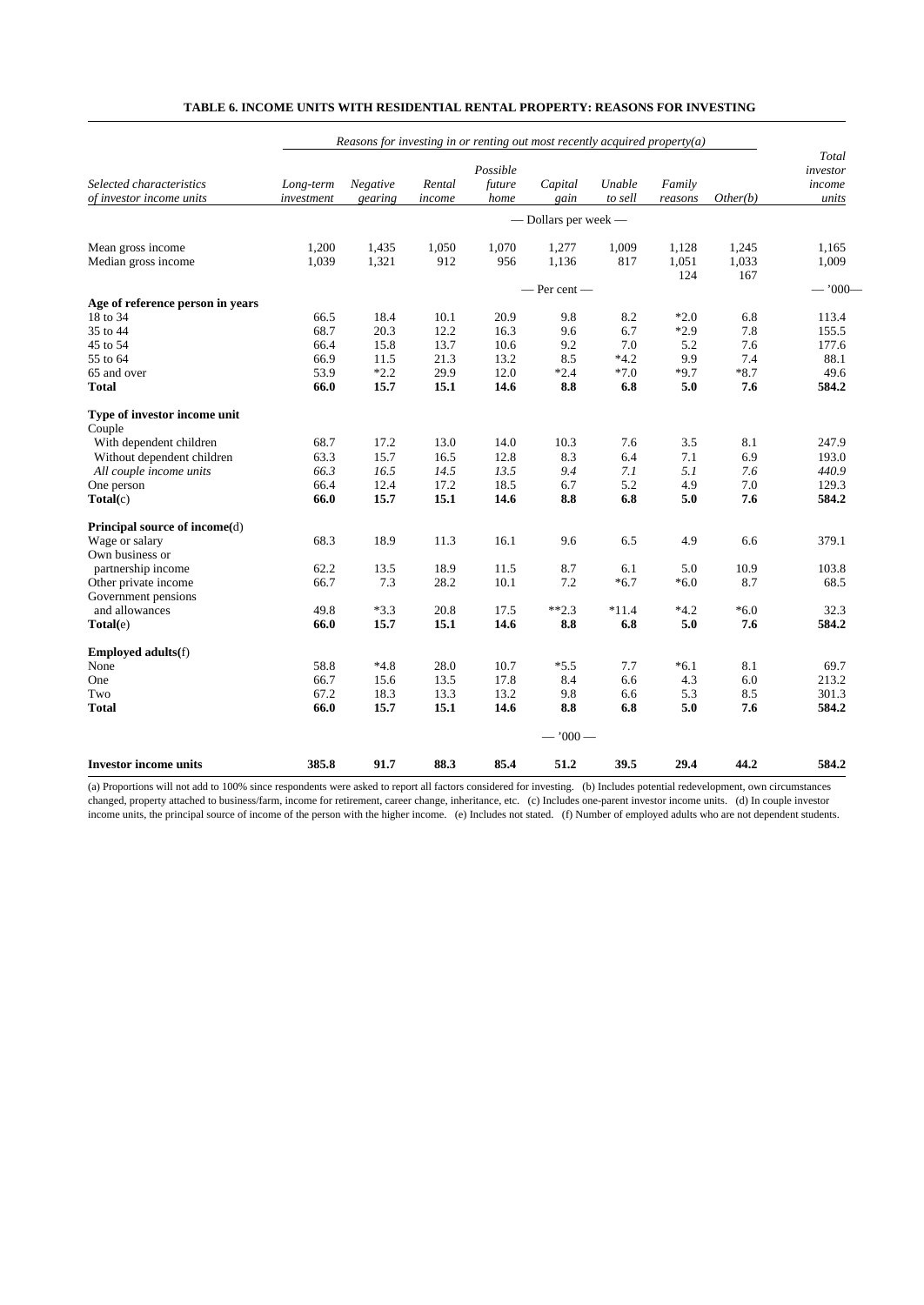| TABLE 7. INCOME UNITS WITH RESIDENTIAL RENTAL PROPERTY: OWNERSHIP SHARE(a) AND AGE |  |
|------------------------------------------------------------------------------------|--|
|------------------------------------------------------------------------------------|--|

|                                                              |               |               | Income units with sole ownership |                |                        |               |                          |                 |
|--------------------------------------------------------------|---------------|---------------|----------------------------------|----------------|------------------------|---------------|--------------------------|-----------------|
| Selected characteristics of                                  |               |               | Age of reference person in years |                |                        |               | Income units             | All<br>investor |
| most recently acquired<br>$residental$ rental property $(b)$ | 18 to 34      | 35 to 44      | 45 to 54                         | 55 to 64       | 65 and over            | Total         | with shared<br>ownership | income<br>units |
|                                                              |               |               |                                  |                |                        |               |                          |                 |
| Mean weekly rent of property $(\$)$                          | 154           | 175           | 170                              | 184            | 173                    | 171           | 191                      | 175             |
| Median weekly rent of property (\$)                          | 149           | 159           | 154                              | 154            | 139                    | 153           | 156                      | 154             |
| Mean value of property (\$'000)                              | 123           | 145           | 145                              | 156            | 158                    | 144           | 165                      | 148             |
| Median value of property (\$'000)                            | 112           | 126           | 129                              | 125            | 111                    | 125           | 128                      | 125             |
|                                                              |               |               |                                  |                |                        |               |                          |                 |
| Value of property                                            |               |               |                                  |                | $-$ Per cent $-$       |               |                          |                 |
| Less than \$100,000                                          | 36.4          | 26.1          | 29.3                             | 29.8           | 33.4                   | 30.0          | 23.5                     | 28.9            |
| \$100,000 to \$124,999                                       | 20.1          | 20.6          | 14.0                             | 15.9           | 16.2                   | 17.4          | 21.3                     | 18.0            |
| \$125,000 to \$149,999                                       | 14.6          | 14.9          | 13.9                             | 13.6           | $*7.2$                 | 13.7          | 13.9                     | 13.7            |
| \$150,000 to \$199,999                                       | 16.1          | 17.0          | 19.1                             | 11.1           | 14.1                   | 16.3          | 13.4                     | 15.8            |
| \$200,000 or more                                            | 8.7           | 17.7          | 17.6                             | 21.4           | 14.7                   | 16.5          | 22.6                     | 17.6            |
| Not stated                                                   | $*4.3$        | 3.8           | 6.1                              | 8.2            | 14.4                   | 6.2           | 5.3                      | 6.1             |
| <b>Total</b>                                                 | 100.0         | 100.0         | 100.0                            | 100.0          | 100.0                  | 100.0         | 100.0                    | 100.0           |
| Weekly rent of property                                      |               |               |                                  |                |                        |               |                          |                 |
| Less than \$100                                              | 6.9           | 7.1           | 9.0                              | 10.8           | 14.2                   | 8.9           | 6.6                      | 8.5             |
| \$100 to \$149                                               | 39.6          | 31.7          | 35.6                             | 35.5           | 41.5                   | 35.7          | 34.0                     | 35.4            |
| \$150 to \$199                                               | 37.0          | 35.9          | 31.6                             | 25.8           | 21.2                   | 31.9          | 35.6                     | 32.5            |
| \$200 or more<br>$\textbf{Total}(c)$                         | 16.5<br>100.0 | 25.0<br>100.0 | 23.8<br>100.0                    | 27.6<br>100.0  | 23.0<br>100.0          | 23.5<br>100.0 | 23.7<br>100.0            | 23.5<br>100.0   |
|                                                              |               |               |                                  |                |                        |               |                          |                 |
| Gross rate of return $(d)$                                   |               |               |                                  |                |                        |               |                          |                 |
| Less than 5%                                                 | $*2.4$        | 7.6           | 9.4                              | 10.0           | 14.2                   | 8.3           | 12.9                     | 9.1             |
| 5%                                                           | 14.0          | 13.1          | 12.4                             | 16.2           | $*9.3$                 | 13.2          | 14.9                     | 13.5            |
| 6%                                                           | 22.1          | 20.5          | 23.2                             | 21.0           | 13.5                   | 21.1          | 21.6                     | 21.2            |
| 7%<br>8% or more                                             | 21.4<br>35.9  | 25.7<br>29.0  | 22.1<br>26.7                     | 17.2<br>27.4   | 18.5<br>30.0           | 21.9<br>29.3  | 17.2<br>28.0             | 21.1<br>29.0    |
| Not known(e)                                                 | $*4.3$        | 4.1           | 6.1                              | 8.2            | 14.4                   | 6.3           | 5.4                      | 6.1             |
| <b>Total</b>                                                 | 100.0         | 100.0         | 100.0                            | 100.0          | 100.0                  | 100.0         | 100.0                    | 100.0           |
| <b>Dwelling structure of property</b>                        |               |               |                                  |                |                        |               |                          |                 |
| Separate house                                               | 68.6          | 67.5          | 61.8                             | 61.1           | 53.5                   | 63.7          | 64.4                     | 63.8            |
| Semi-detached/terrace house                                  | 10.7          | 11.2          | 12.6                             | 11.9           | $*8.6$                 | 11.5          | 7.6                      | 10.8            |
| Single flat/apartment                                        | 20.2          | 18.3          | 22.5                             | 20.9           | 25.8                   | 21.0          | 20.3                     | 20.9            |
| Block of flats/apartments                                    | n.p.          | $*2.8$        | $*2.8$                           | $*5.3$         | $*10.4$                | 3.5           | 7.4                      | 4.2             |
| Total(f)                                                     | 100.0         | 100.0         | 100.0                            | 100.0          | 100.0                  | 100.0         | 100.0                    | 100.0           |
| How property acquired                                        |               |               |                                  |                |                        |               |                          |                 |
| Previously own home, now rented                              | 41.6          | 33.7          | 22.8                             | 17.7           | 15.5                   | 27.5          | 16.4                     | 25.6            |
| Bought with loan/mortgage                                    | 55.6          | 60.8          | 69.2                             | 55.3           | 29.8                   | 58.9          | 61.6                     | 59.4            |
| Bought outright                                              | $*2.7$        | 4.6<br>$*0.8$ | 4.5<br>$*2.3$                    | 19.1<br>$*4.3$ | 39.1<br>13.2           | 9.6<br>2.8    | 10.4<br>8.7              | 9.7<br>3.8      |
| Inherited<br>Total(g)                                        | n.p.<br>100.0 | 100.0         | 100.0                            | 100.0          | 100.0                  | 100.0         | 100.0                    | 100.0           |
|                                                              |               |               |                                  |                |                        |               |                          |                 |
| <b>Ownership type</b>                                        |               |               |                                  |                |                        |               |                          |                 |
| Individual                                                   | 60.0          | 44.9          | 41.3                             | 42.8           | 58.4                   | 47.1          | $\sim$ .                 | 39.0            |
| With spouse/partner                                          | 39.6          | 55.1          | 58.7                             | 56.8           | 41.6                   | 52.8          | $\sim$ .                 | 43.7            |
| With other relative<br>Other(h)                              | $\sim$ .      | $\epsilon$ .  | $\ddot{\phantom{a}}$ .           | $\sim$ .       | $\ddot{\phantom{1}}$ . | $\sim$ .      | 56.8<br>43.2             | 9.8<br>7.6      |
| <b>Total</b>                                                 | n.p.<br>100.0 | 100.0         | 100.0                            | n.p.<br>100.0  | 100.0                  | n.p.<br>100.0 | 100.0                    | 100.0           |
|                                                              |               |               |                                  |                |                        |               |                          |                 |
| Year property first rented out                               |               |               |                                  |                |                        |               |                          |                 |
| Before 1988                                                  | $*2.5$        | 7.1           | 13.7                             | 19.7           | 45.2                   | 13.7          | 13.4                     | 13.7            |
| 1988 to 1991<br>1992 to 1993                                 | 7.6<br>19.1   | 11.2<br>19.8  | 14.4<br>18.3                     | 20.2<br>17.2   | 17.5                   | 13.6<br>18.5  | 15.8                     | 14.0            |
| 1994 to 1995                                                 | 32.9          | 30.0          | 29.1                             | 23.3           | 16.1<br>$*5.4$         | 27.0          | 16.4<br>26.7             | 18.1<br>26.9    |
| 1996 to June 1997                                            | 37.3          | 30.1          | 23.9                             | 18.6           | $*11.1$                | 25.8          | 24.2                     | 25.6            |
| Total(i)                                                     | 100.0         | 100.0         | 100.0                            | 100.0          | 100.0                  | 100.0         | 100.0                    | 100.0           |
|                                                              |               |               |                                  |                | $-1000-$               |               |                          |                 |
|                                                              |               |               |                                  |                |                        |               |                          |                 |
| <b>Investor income units</b>                                 | 78.8          | 136.3         | 148.1                            | 78.0           | 42.2                   | 483.4         | 100.8                    | 584.2           |

(a) Whether most recently acquired property is owned solely by the income unit, or shared with others outside the income unit. Note: income units with shared ownership are classified by the characteristics of the whole property, not the income unit's share of the property. (b) This table contains data for one property per investor income unit, i.e. their most recently acquired property. (c) Includes not stated. (d) See Glossary. (e) Unable to be calculated as one or both components were not stated. (f) Includes other (2,300 income units). (g) Includes other (8,600 income units). (h) See Glossary. (i) Includes not stated (10,200 income units).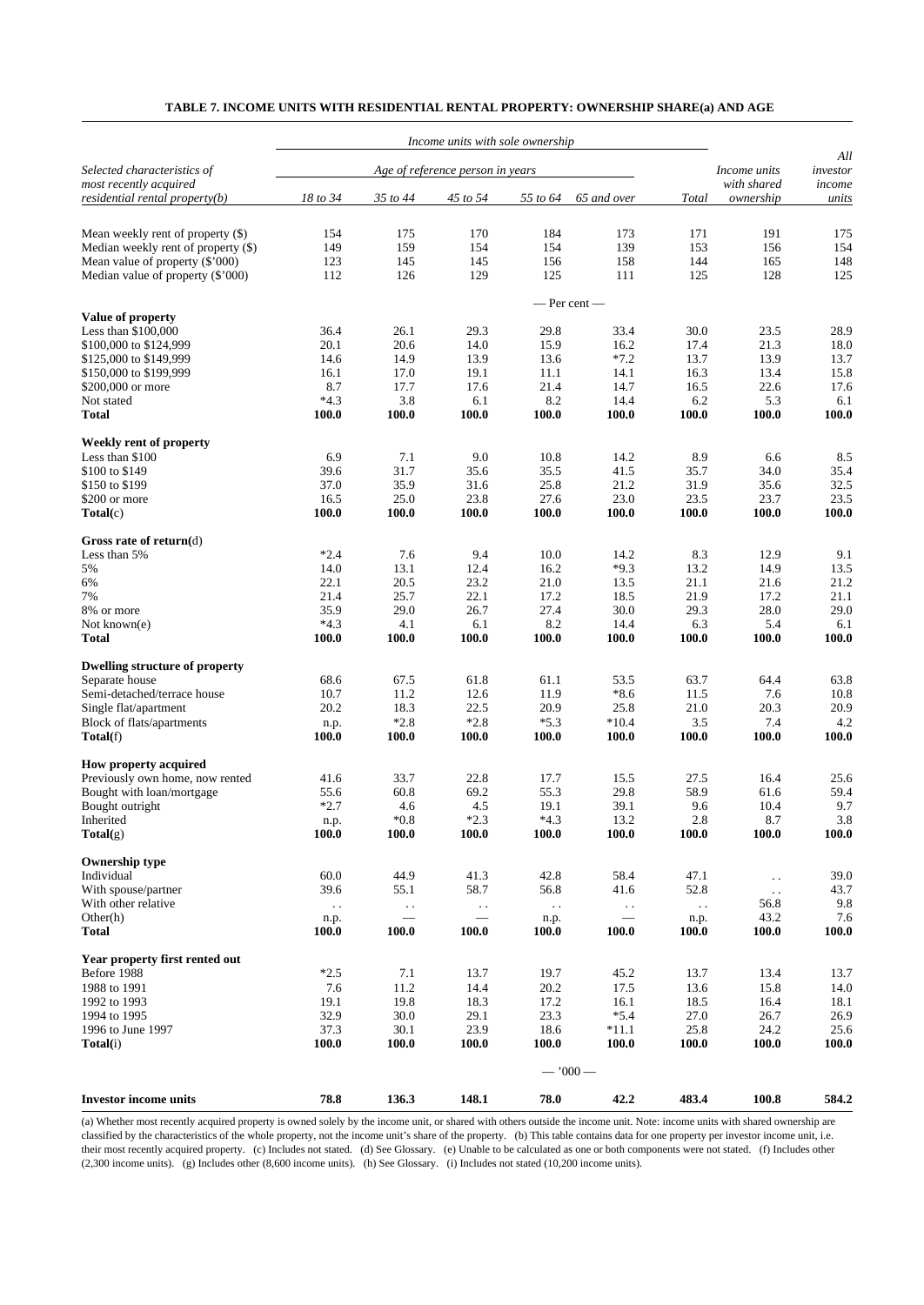# **TABLE 8. INCOME UNITS WITH RESIDENTIAL RENTAL PROPERTY: OWNERSHIP SHARE(a) AND INCOME QUINTILE**

|                                                       |                      |                                    | Income units with sole ownership |                          |                        |                          |                        |                                       |                           |
|-------------------------------------------------------|----------------------|------------------------------------|----------------------------------|--------------------------|------------------------|--------------------------|------------------------|---------------------------------------|---------------------------|
| Selected characteristics of<br>most recently acquired |                      | Gross weekly income quintile group |                                  |                          |                        |                          |                        | <i>Income</i><br>units with<br>shared | All<br>investor<br>income |
| residential rental property(b)                        | Lowest               | Second                             | <b>Third</b>                     | Fourth                   | Highest                | Not stated               | Total                  | ownership                             | units                     |
|                                                       |                      |                                    |                                  |                          |                        |                          |                        |                                       |                           |
| Mean weekly rent of property (\$)                     | 144                  | 157                                | 155                              | 173                      | 207                    | 182                      | 171                    | 191                                   | 175                       |
| Median weekly rent of property (\$)                   | 135                  | 144                                | 151                              | 154                      | 178                    | 159                      | 153                    | 156                                   | 154                       |
| Mean value of property (\$'000)                       | 121                  | 126                                | 131                              | 143                      | 181                    | 155                      | 144                    | 165                                   | 148                       |
| Median value of property (\$'000)                     | 100                  | 108                                | 122                              | 122                      | 159                    | 131                      | 125                    | 128                                   | 125                       |
|                                                       |                      |                                    |                                  |                          | $-$ Per cent $-$       |                          |                        |                                       |                           |
| Value of property                                     |                      |                                    |                                  |                          |                        |                          |                        |                                       |                           |
| Less than \$100,000                                   | 43.9                 | 41.5                               | 29.5                             | 31.1                     | 16.0                   | 23.2                     | 30.0                   | 23.5                                  | 28.9                      |
| \$100,000 to \$124,999                                | 16.4                 | 19.6                               | 21.8                             | 19.9                     | 10.7                   | 16.3                     | 17.4                   | 21.3                                  | 18.0                      |
| \$125,000 to \$149,999                                | 11.6                 | 13.7                               | 15.6                             | 15.1                     | 14.0                   | 12.5                     | 13.7                   | 13.9                                  | 13.7                      |
| \$150,000 to \$199,999                                | 12.6                 | 13.3                               | 17.0                             | 12.3                     | 24.7                   | 17.0                     | 16.3                   | 13.4                                  | 15.8                      |
| \$200,000 or more                                     | 8.4                  | 7.7                                | 12.0                             | 19.1                     | 31.9                   | 18.1                     | 16.5                   | 22.6                                  | 17.6                      |
| Not stated                                            | 7.0                  | $*4.2$                             | $*4.2$                           | $*2.4$                   | $*2.6$                 | 12.9                     | 6.2                    | 5.3                                   | 6.1                       |
| <b>Total</b>                                          | 100.0                | 100.0                              | 100.0                            | 100.0                    | 100.0                  | 100.0                    | 100.0                  | 100.0                                 | 100.0                     |
| Weekly rent of property                               |                      |                                    |                                  |                          |                        |                          |                        |                                       |                           |
| Less than \$100                                       | 13.1                 | 8.6                                | 10.8                             | 9.4                      | $*4.4$                 | 7.8                      | 8.9                    | 6.6                                   | 8.5                       |
| \$100 to \$149                                        | 48.5                 | 45.4                               | 33.4                             | 35.3                     | 21.1                   | 33.0                     | 35.7                   | 34.0                                  | 35.4                      |
| \$150 to \$199                                        | 24.2                 | 31.5                               | 38.5                             | 32.7                     | 33.3                   | 30.9                     | 31.9                   | 35.6                                  | 32.5                      |
| \$200 or more                                         | 13.6                 | 14.5                               | 17.1                             | 22.6                     | 41.2                   | 28.2                     | 23.5                   | 23.7                                  | 23.5                      |
| $\textbf{Total}(c)$                                   | 100.0                | 100.0                              | 100.0                            | 100.0                    | 100.0                  | 100.0                    | 100.0                  | 100.0                                 | <b>100.0</b>              |
| Gross rate of return $(d)$                            |                      |                                    |                                  |                          |                        |                          |                        |                                       |                           |
| Less than 5%                                          | 8.9                  | $*5.7$                             | 9.7                              | 9.4                      | 7.2                    | 8.6                      | 8.3                    | 12.9                                  | 9.1                       |
| 5%                                                    | 9.5                  | 13.8                               | 14.5                             | 12.2                     | 16.8                   | 12.7                     | 13.2                   | 14.9                                  | 13.5                      |
| 6%                                                    | 16.4                 | 22.1                               | 18.4                             | 19.9                     | 32.4                   | 18.4                     | 21.1                   | 21.6                                  | 21.2                      |
| 7%                                                    | 21.1                 | 16.6                               | 24.7                             | 25.3                     | 20.7                   | 22.3                     | 21.9                   | 17.2                                  | 21.1                      |
| 8% or more                                            | 36.7                 | 37.7                               | 28.4                             | 30.6                     | 20.2                   | 25.1                     | 29.3                   | 28.0                                  | 29.0                      |
| Unknown(e)                                            | 7.6                  | $*4.2$                             | $*4.2$                           | $*2.4$                   | $*2.6$                 | 12.9                     | 6.3                    | 5.4                                   | 6.1                       |
| Total                                                 | 100.0                | 100.0                              | 100.0                            | 100.0                    | 100.0                  | 100.0                    | 100.0                  | 100.0                                 | 100.0                     |
| <b>How property acquired</b>                          |                      |                                    |                                  |                          |                        |                          |                        |                                       |                           |
| Previously own home, now rented                       | 28.5                 | 35.2                               | 27.5                             | 24.6                     | 29.5                   | 22.8                     | 27.5                   | 16.4                                  | 25.6                      |
| Bought with loan/mortgage                             | 43.6                 | 50.5                               | 63.9                             | 66.4                     | 64.9                   | 61.4                     | 58.9                   | 61.6                                  | 59.4                      |
| Bought outright                                       | 17.8                 | 10.6                               | 7.0                              | 7.1                      | $*3.5$                 | 11.3                     | 9.6                    | 10.4                                  | 9.7                       |
| Inherited                                             | $*6.7$               | $*3.1$                             | n.p.                             | n.p.                     | n.p.                   | $*3.1$                   | 2.8                    | 8.7                                   | 3.8                       |
| $\textbf{Total}(f)$                                   | 100.0                | 100.0                              | <b>100.0</b>                     | <b>100.0</b>             | <b>100.0</b>           | 100.0                    | 100.0                  | 100.0                                 | <b>100.0</b>              |
| <b>Ownership type</b>                                 |                      |                                    |                                  |                          |                        |                          |                        |                                       |                           |
| Individual                                            | 56.6                 | 57.7                               | 48.5                             | 43.0                     | 40.2                   | 41.2                     | 47.1                   | $\ddot{\phantom{0}}$                  | 39.0                      |
| With spouse/partner                                   | 43.4                 | 42.3                               | 51.5                             | 57.0                     | 58.9                   | 58.8                     | 52.8                   | $\sim$ $\sim$                         | 43.7                      |
| With other relative                                   | $\ddot{\phantom{0}}$ | $\ddot{\phantom{0}}$               | $\ddot{\phantom{1}}$ .           | $\ddot{\phantom{1}}$ .   | $\ddot{\phantom{1}}$ . | $\ddot{\phantom{1}}$ .   | $\ddot{\phantom{1}}$ . | 56.8                                  | 9.8                       |
| Other(g)                                              |                      | $\frac{1}{2}$                      |                                  | $\overline{\phantom{0}}$ | n.p.                   | $\overline{\phantom{0}}$ | n.p.                   | 43.2                                  | 7.6                       |
| Total                                                 | 100.0                | 100.0                              | 100.0                            | $\bf 100.0$              | <b>100.0</b>           | 100.0                    | <b>100.0</b>           | <b>100.0</b>                          | <b>100.0</b>              |
| Location of property in relation to                   |                      |                                    |                                  |                          |                        |                          |                        |                                       |                           |
| location of investor                                  |                      |                                    |                                  |                          |                        |                          |                        |                                       |                           |
| Same SLA                                              | 36.9                 | 34.6                               | 23.4                             | 26.4                     | 20.6                   | 32.4                     | 29.2                   | 31.8                                  | 29.7                      |
| Same SSD                                              | 16.6                 | 17.4                               | 18.8                             | 16.5                     | 18.0                   | 19.2                     | 17.9                   | 22.3                                  | 18.6                      |
| Same SD                                               | 18.6                 | 20.2                               | 23.4                             | 22.4                     | 24.5                   | 23.3                     | 22.2                   | 25.5                                  | 22.8                      |
| Same State or Territory                               | 16.0                 | 15.9                               | 23.3                             | 21.7                     | 15.1                   | 18.6                     | 18.5                   | 11.6                                  | 17.3                      |
| Not in same State or Territory                        | 12.0                 | 11.8                               | 11.2                             | 13.0                     | 21.8                   | 6.5                      | 12.2                   | 8.8                                   | 11.6                      |
| Total                                                 | 100.0                | 100.0                              | <b>100.0</b>                     | 100.0                    | <b>100.0</b>           | 100.0                    | 100.0                  | 100.0                                 | 100.0                     |
|                                                       |                      |                                    |                                  |                          | $-1000-$               |                          |                        |                                       |                           |
| <b>Investor income units</b>                          | 69.2                 | 71.7                               | 73.7                             | 76.0                     | 74.7                   | 118.1                    | 483.4                  | 100.8                                 | 584.2                     |
|                                                       |                      |                                    |                                  |                          |                        |                          |                        |                                       |                           |

(a) Whether most recently acquired property is owned solely by the income unit, or shared with others outside the income unit. Note: income units with shared ownership are classified by the characteristics of the whole property, not the income unit's share of the property. (b) This table contains data for one property per investor income unit, i.e. their most recently acquired property. (c) Includes not stated. (d) Gross annual rent divided by the value of the property. See Glossary. (e) Unable to be calculated as one or both components were not stated. (f) Includes other. (g) See Glossary.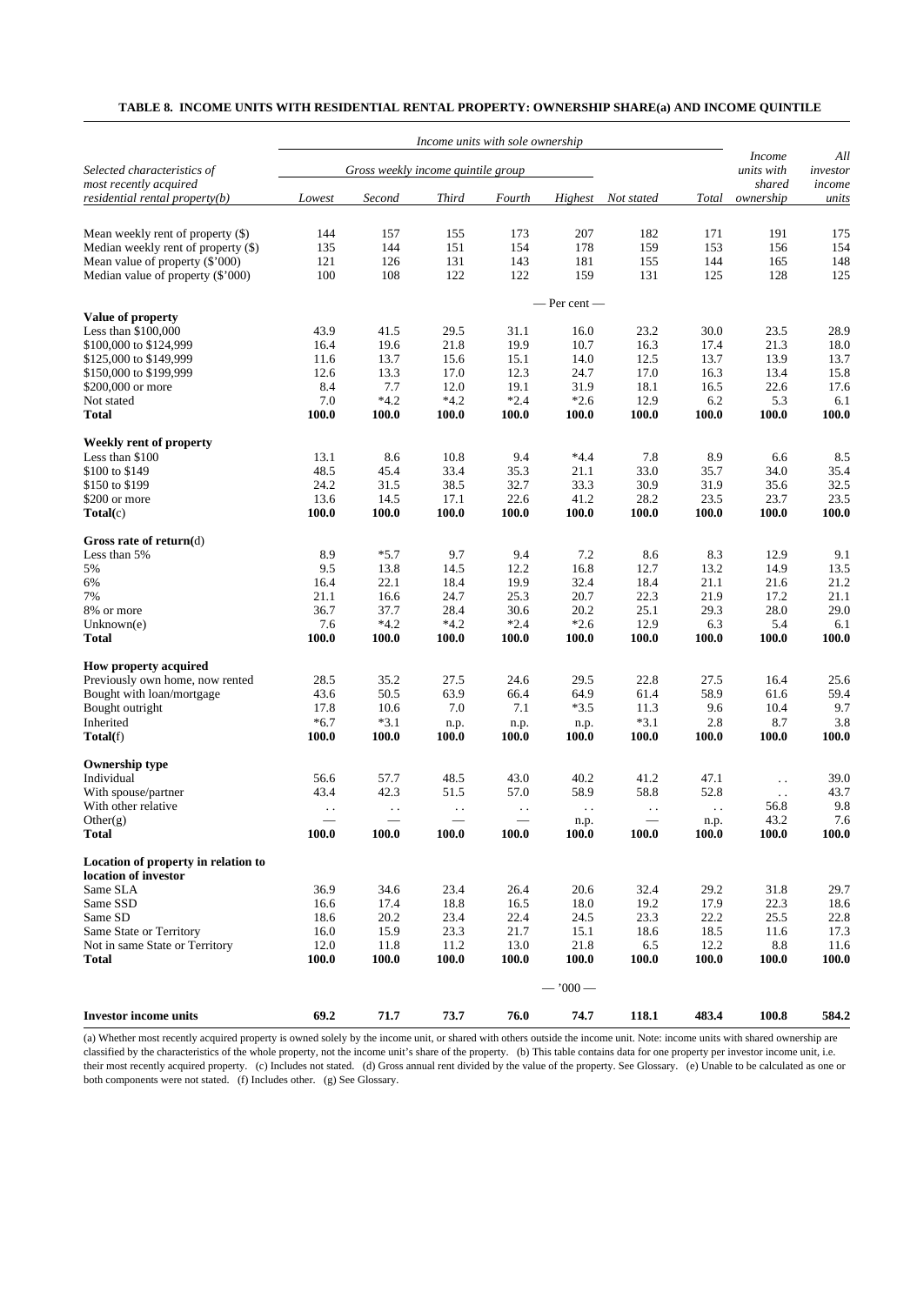| Financial characteristics of investment in<br>residential rental property | 18 to 34 | 35 to 44 | 45 to 54             | 55 to 64 | 65 and over              | Total |
|---------------------------------------------------------------------------|----------|----------|----------------------|----------|--------------------------|-------|
|                                                                           |          |          | — Dollars $('000)$ — |          |                          |       |
| Mean value of share of properties                                         | 121      | 178      | 182                  | 220      | 181                      | 174   |
| Median value of share of properties                                       | 103      | 137      | 138                  | 149      | 134                      | 131   |
| Mean amount owing on mortgages                                            | 71       | 83       | 76                   | 44       | $\overline{4}$           | 66    |
| Median amount owing on mortgages                                          | 62       | 64       | 52                   |          | $\overline{\phantom{0}}$ | 44    |
|                                                                           |          |          | $-$ Dollars $-$      |          |                          |       |
| Mean weekly rent receivable                                               | 148      | 210      | 207                  | 253      | 207                      | 203   |
| Median weekly rent receivable                                             | 137      | 170      | 161                  | 179      | 148                      | 160   |
|                                                                           |          |          | $-$ Per cent $-$     |          |                          |       |
| Value of share of properties                                              |          |          |                      |          |                          |       |
| Less than \$50,000                                                        | 15.0     | 5.2      | 5.6                  | $*4.5$   | $*7.5$                   | 7.3   |
| \$50,000 to \$99,999                                                      | 30.0     | 19.7     | 23.0                 | 21.7     | 22.4                     | 23.2  |
| \$100,000 to \$199,999                                                    | 38.9     | 42.2     | 35.9                 | 29.3     | 32.0                     | 36.8  |
| \$200,000 or more                                                         | 12.7     | 28.4     | 28.3                 | 35.9     | 23.4                     | 26.0  |
| Not stated                                                                | $*3.4$   | 4.5      | 7.2                  | 8.6      | 14.8                     | 6.6   |
| <b>Total</b>                                                              | 100.0    | 100.0    | 100.0                | 100.0    | 100.0                    | 100.0 |
| <b>Amount owing on mortgages</b>                                          |          |          |                      |          |                          |       |
| None                                                                      | 15.9     | 22.0     | 27.8                 | 50.7     | 88.1                     | 32.5  |
| \$1 to \$49,999                                                           | 21.2     | 17.1     | 14.7                 | 11.6     | $*4.2$                   | 15.3  |
| \$50,000 to \$99,999                                                      | 33.4     | 22.2     | 19.5                 | 11.9     | n.p.                     | 20.2  |
| \$100,000 to \$199,999                                                    | 16.5     | 20.1     | 18.8                 | 11.1     | n.p.                     | 16.1  |
| \$200,000 or more                                                         | 4.7      | 9.3      | 6.6                  | $*4.8$   |                          | 6.1   |
| Not stated                                                                | 8.3      | 9.4      | 12.5                 | 9.9      | $*5.4$                   | 9.9   |
| <b>Total</b>                                                              | 100.0    | 100.0    | 100.0                | 100.0    | 100.0                    | 100.0 |
| Net annual return(b)                                                      |          |          |                      |          |                          |       |
| Loss                                                                      | 42.4     | 43.4     | 39.7                 | 21.3     | 10.5                     | 35.9  |
| <b>Break</b> even                                                         | 9.8      | 8.3      | 10.6                 | 16.6     | 13.9                     | 11.0  |
| Profit                                                                    | 18.7     | 22.2     | 24.9                 | 45.5     | 63.6                     | 29.4  |
| Not stated                                                                | 9.3      | 10.5     | 10.6                 | 9.1      | $*4.3$                   | 9.5   |
| Not applicable $(c)$                                                      | 19.8     | 15.6     | 14.2                 | 7.6      | $*7.8$                   | 14.1  |
| <b>Total</b>                                                              | 100.0    | 100.0    | 100.0                | 100.0    | 100.0                    | 100.0 |
|                                                                           |          |          | $-1000-$             |          |                          |       |
| <b>Investor income units</b>                                              | 113.4    | 155.5    | 177.6                | 88.1     | 49.6                     | 584.2 |

# **TABLE 9. INCOME UNITS WITH RESIDENTIAL RENTAL PROPERTY: AGE BY INVESTMENT RETURN(a)**

(a) This table contains data for the most recently acquired properties of respondents, up to a maximum of three. Therefore for one-parent and one-person income units, data were collected for up to three properties and for couple units up to six. (b) For the financial year 1995-96. See Glossary. (c) Respondents were not asked whether they made a profit or loss in 1995-96 if their property was acquired after June 1996.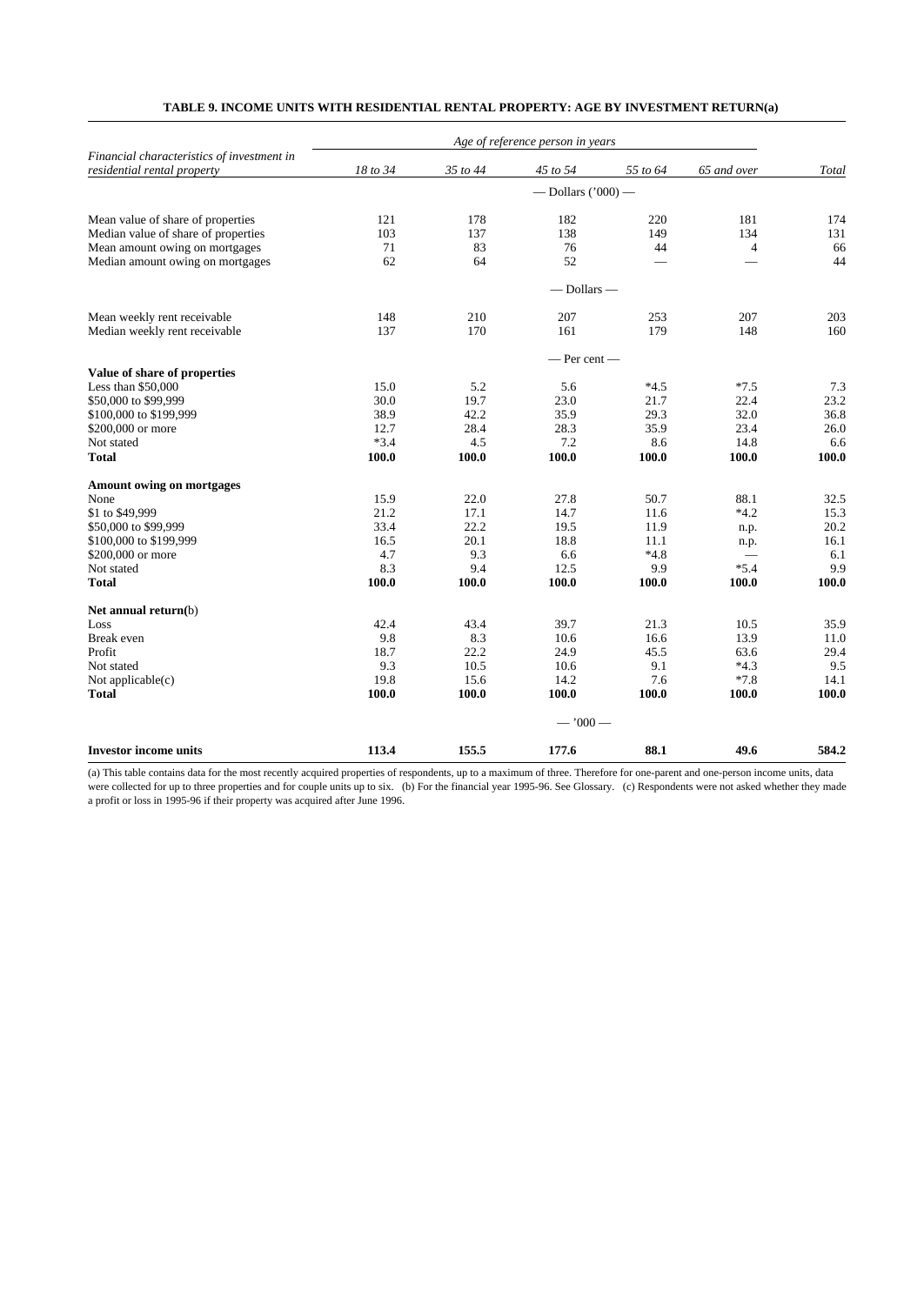| Financial characteristics of investment in<br>residential rental property | Lowest | Second | <b>Third</b> | Fourth                 | Highest | Not stated | Total |
|---------------------------------------------------------------------------|--------|--------|--------------|------------------------|---------|------------|-------|
|                                                                           |        |        |              | $-$ Dollars ('000) $-$ |         |            |       |
| Mean value of share of properties                                         | 132    | 131    | 155          | 183                    | 241     | 193        | 174   |
| Median value of share of properties                                       | 97     | 107    | 127          | 137                    | 181     | 143        | 131   |
| Mean amount owing on mortgages                                            | 30     | 46     | 66           | 82                     | 117     | 58         | 66    |
| Median amount owing on mortgages                                          |        | 32     | 46           | 66                     | 92      | 21         | 44    |
|                                                                           |        |        |              | $-$ Dollars $-$        |         |            |       |
| Mean weekly rent receivable                                               | 156    | 165    | 177          | 215                    | 267     | 226        | 203   |
| Median weekly rent receivable                                             | 130    | 144    | 155          | 173                    | 203     | 169        | 160   |
|                                                                           |        |        |              | $-$ Per cent $-$       |         |            |       |
| Value of share of properties                                              |        |        |              |                        |         |            |       |
| Less than $$50,000$                                                       | 13.1   | 9.7    | $*5.3$       | 5.9                    | $*2.7$  | 7.2        | 7.3   |
| \$50,000 to \$99,999                                                      | 33.8   | 34.7   | 24.1         | 19.6                   | 14.5    | 16.5       | 23.2  |
| \$100,000 to \$199,999                                                    | 32.9   | 37.5   | 45.2         | 38.0                   | 35.0    | 34.2       | 36.8  |
| \$200,000 or more                                                         | 14.3   | 14.1   | 20.8         | 33.6                   | 43.8    | 28.3       | 26.0  |
| Not stated                                                                | 5.9    | $*4.0$ | $*4.6$       | $*3.0$                 | $*4.1$  | 13.8       | 6.6   |
| <b>Total</b>                                                              | 100.0  | 100.0  | 100.0        | 100.0                  | 100.0   | 100.0      | 100.0 |
| <b>Amount owing on mortgages</b>                                          |        |        |              |                        |         |            |       |
| None                                                                      | 53.1   | 35.1   | 28.4         | 21.9                   | 16.9    | 36.9       | 32.5  |
| \$1 to \$49,999                                                           | 17.2   | 22.1   | 19.1         | 15.0                   | 11.3    | 9.9        | 15.3  |
| \$50,000 to \$99,999                                                      | 16.5   | 24.8   | 20.8         | 24.9                   | 20.1    | 16.3       | 20.2  |
| \$100,000 to \$199,999                                                    | 8.4    | 11.7   | 17.8         | 23.2                   | 25.5    | 12.2       | 16.1  |
| \$200,000 or more                                                         | n.p.   | $*2.0$ | 6.4          | 7.1                    | 17.0    | 4.7        | 6.1   |
| Not stated                                                                | $*4.4$ | $*4.2$ | 7.5          | 7.9                    | 9.3     | 19.9       | 9.9   |
| <b>Total</b>                                                              | 100.0  | 100.0  | 100.0        | 100.0                  | 100.0   | 100.0      | 100.0 |
| Net annual return(b)                                                      |        |        |              |                        |         |            |       |
| Loss                                                                      | 26.2   | 32.3   | 42.9         | 42.0                   | 41.8    | 32.6       | 35.9  |
| Break even                                                                | 13.5   | 15.9   | 8.9          | 7.8                    | 9.7     | 10.6       | 11.0  |
| Profit                                                                    | 39.1   | 32.2   | 30.2         | 26.2                   | 23.6    | 26.5       | 29.4  |
| Not stated                                                                | 7.0    | 7.1    | 5.8          | 9.2                    | 7.7     | 16.3       | 9.5   |
| Not applicable(c)                                                         | 14.2   | 12.5   | 12.1         | 14.9                   | 17.2    | 14.0       | 14.1  |
| <b>Total</b>                                                              | 100.0  | 100.0  | 100.0        | 100.0                  | 100.0   | 100.0      | 100.0 |
|                                                                           |        |        |              | $-7000-$               |         |            |       |
| <b>Investor income units</b>                                              | 88.8   | 89.7   | 87.6         | 88.4                   | 88.8    | 141.0      | 584.2 |

# **TABLE 10. INCOME UNITS WITH RESIDENTIAL RENTAL PROPERTY: INCOME BY INVESTMENT RETURN(a)**

(a) This table contains data for the most recently acquired properties of respondents, up to a maximum of three. Therefore for one-parent and one-person income units, data were collected for up to three properties and for couple units up to six. (b) For the financial year 1995-96. See Glossary. (c) Respondents were not asked whether they made a profit or loss in 1995-96 if their property was acquired after June 1996.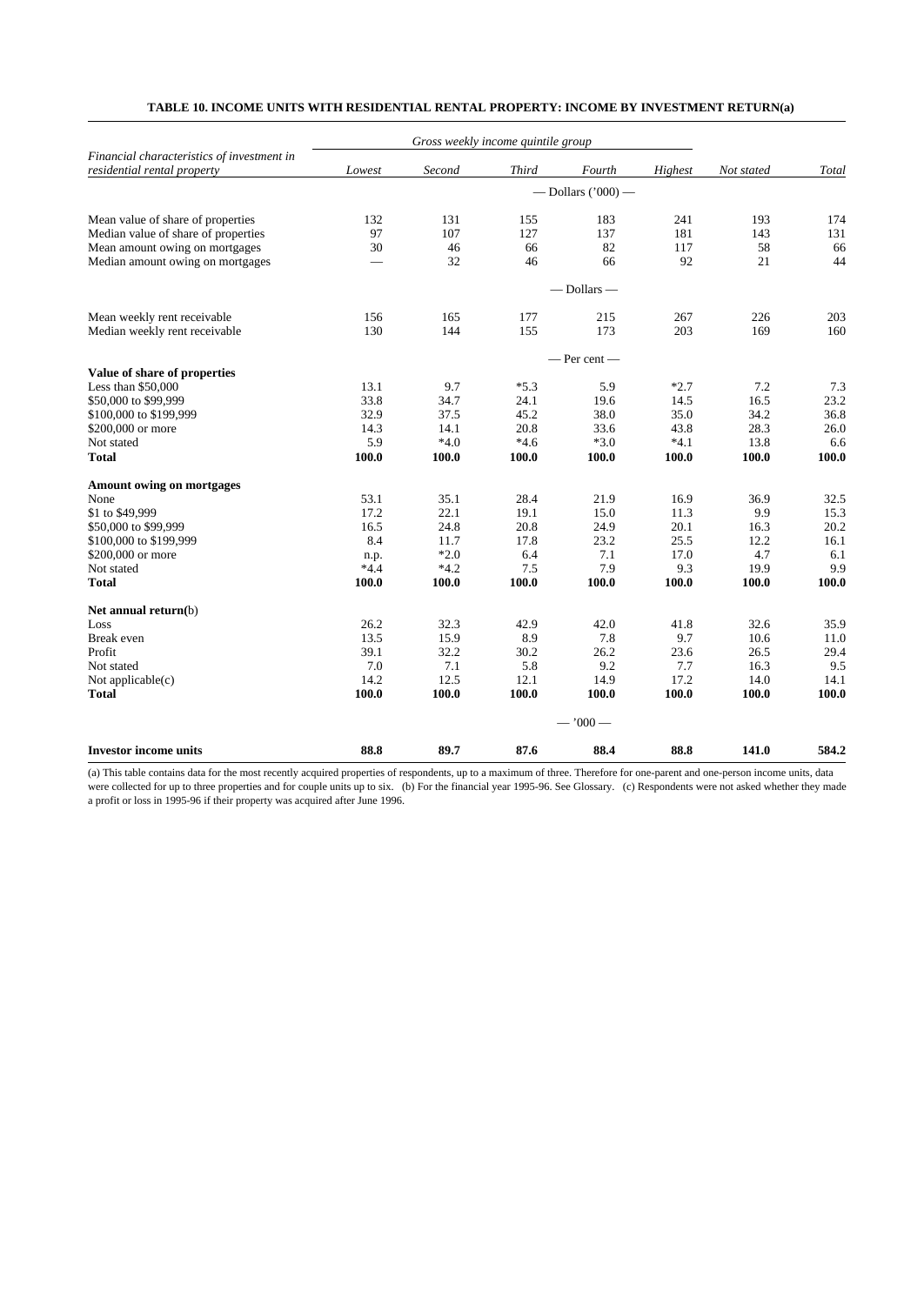# **TABLE 11. INCOME UNITS WITH RESIDENTIAL RENTAL PROPERTY: MORTGAGES BY INVESTMENT RETURN(a)**

|                                                                           |                             |                    | Amount owing on mortgages |                                       |                      |                      |       |       |  |  |
|---------------------------------------------------------------------------|-----------------------------|--------------------|---------------------------|---------------------------------------|----------------------|----------------------|-------|-------|--|--|
| Financial characteristics of investment in<br>residential rental property | N <sub>O</sub><br>mortgages | \$1 to<br>\$49,999 | \$99,999                  | \$50,000 to \$100,000 to<br>\$199,999 | \$200,000<br>or more | <b>Not</b><br>stated | Total | Total |  |  |
|                                                                           |                             |                    |                           | — Dollars $(200)$ —                   |                      |                      |       |       |  |  |
| Mean value of share of properties                                         | 161                         | 130                | 135                       | 196                                   | 370                  | 209                  | 180   | 174   |  |  |
| Median value of share of properties                                       | 124                         | 95                 | 111                       | 167                                   | 327                  | 145                  | 135   | 131   |  |  |
| Mean amount owing on mortgages                                            |                             | 29                 | 72                        | 133                                   | 305                  | $\ddot{\phantom{a}}$ | 102   | 66    |  |  |
| Median amount owing on mortgages                                          |                             | 31                 | 72                        | 129                                   | 273                  | $\ddot{\phantom{0}}$ | 81    | 44    |  |  |
|                                                                           |                             |                    |                           | $-$ Dollars $-$                       |                      |                      |       |       |  |  |
| Mean weekly rent receivable                                               | 181                         | 158                | 168                       | 230                                   | 420                  | 240                  | 214   | 203   |  |  |
| Median weekly rent receivable                                             | 144                         | 132                | 148                       | 191                                   | 385                  | 178                  | 166   | 160   |  |  |
|                                                                           |                             |                    |                           | $-$ Per cent $-$                      |                      |                      |       |       |  |  |
| Value of share of properties                                              |                             |                    |                           |                                       |                      |                      |       |       |  |  |
| Less than $$50,000$                                                       | 10.6                        | 14.9               | 4.6                       | $*1.5$                                |                      | $*4.7$               | 5.8   | 7.3   |  |  |
| \$50,000 to \$99,999                                                      | 23.6                        | 34.5               | 34.5                      | 8.6                                   | n.p.                 | 18.9                 | 23.0  | 23.2  |  |  |
| \$100,000 to \$199,999                                                    | 34.1                        | 34.6               | 40.6                      | 52.3                                  | $*10.5$              | 33.1                 | 38.2  | 36.8  |  |  |
| \$200,000 or more                                                         | 21.8                        | 12.9               | 16.3                      | 35.7                                  | 83.3                 | 28.8                 | 28.0  | 26.0  |  |  |
| Not stated                                                                | 9.9                         | $*3.1$             | 4.1                       | $*2.0$                                | $*4.8$               | 14.6                 | 5.0   | 6.6   |  |  |
| <b>Total</b>                                                              | 100.0                       | 100.0              | 100.0                     | 100.0                                 | 100.0                | 100.0                | 100.0 | 100.0 |  |  |
| Net annual return(b)                                                      |                             |                    |                           |                                       |                      |                      |       |       |  |  |
| Loss                                                                      | 10.8                        | 36.0               | 55.8                      | 54.6                                  | 51.9                 | 37.8                 | 48.0  | 35.9  |  |  |
| Break even                                                                | 12.3                        | 13.4               | 9.3                       | $*4.9$                                | $*10.4$              | 17.1                 | 10.4  | 11.0  |  |  |
| Profit                                                                    | 58.4                        | 30.6               | 10.4                      | 10.1                                  | $*12.6$              | 12.1                 | 15.4  | 29.4  |  |  |
| Not stated                                                                | 8.3                         | 7.6                | 8.5                       | 7.8                                   | $*7.0$               | 23.2                 | 10.2  | 9.5   |  |  |
| Not applicable $(c)$                                                      | 10.2                        | 12.4               | 16.0                      | 22.6                                  | 18.2                 | 9.7                  | 16.0  | 14.1  |  |  |
| <b>Total</b>                                                              | 100.0                       | 100.0              | 100.0                     | 100.0                                 | 100.0                | 100.0                | 100.0 | 100.0 |  |  |
|                                                                           |                             |                    |                           | $-7000-$                              |                      |                      |       |       |  |  |
| <b>Investor income units</b>                                              | 189.8                       | 89.2               | 118.0                     | 93.9                                  | 35.8                 | 57.6                 | 394.4 | 584.2 |  |  |

(a) This table contains data for the most recently acquired properties of respondents, up to a maximum of three. Therefore for one-parent and one-person income units, data were collected for up to three properties and for couple units up to six. (b) For the financial year 1995-96. See Glossary. (c) Respondents were not asked whether they made a profit or loss in 1995-96 if their property was acquired after June 1996.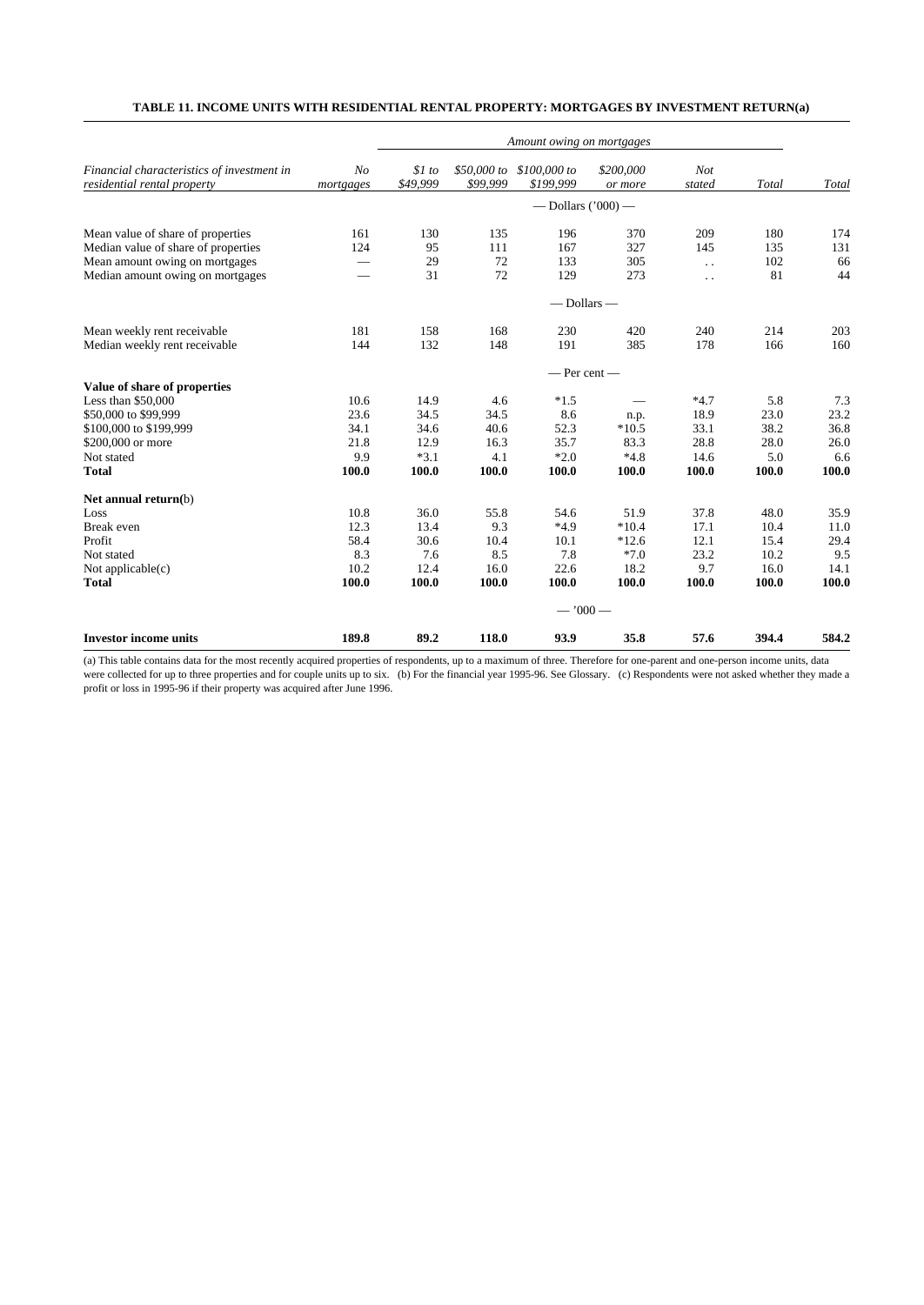| TABLE 12. RESIDENTIAL RENTAL PROPERTIES(a): GROSS RATE OF RETURN |  |  |  |
|------------------------------------------------------------------|--|--|--|
|------------------------------------------------------------------|--|--|--|

|                                         | Gross rate of return(b) |                                 |                               |                    |                                 |                          |       |  |  |  |
|-----------------------------------------|-------------------------|---------------------------------|-------------------------------|--------------------|---------------------------------|--------------------------|-------|--|--|--|
| Characteristics of                      |                         |                                 |                               |                    |                                 | Not                      |       |  |  |  |
| residential rental properties           | Less than 5%            | 5%                              | 6%                            | 7%                 | 8% or more                      | known(c)                 | Total |  |  |  |
|                                         |                         |                                 |                               |                    |                                 |                          |       |  |  |  |
| Mean weekly rent of properties (\$)     | 155                     | 187                             | 181                           | 164                | 172                             | 167                      | 172   |  |  |  |
| Median weekly rent of properties (\$)   | 135                     | 168                             | 164                           | 157                | 144                             | 144                      | 154   |  |  |  |
| Mean value of properties (\$'000)       | 248                     | 193                             | 158                           | 123                | 101                             | 76                       | 146   |  |  |  |
| Median value of properties (\$'000)     | 209                     | 175                             | 142                           | 118                | 87                              | 66                       | 125   |  |  |  |
|                                         |                         |                                 |                               | — Per cent —       |                                 |                          |       |  |  |  |
| Value of properties                     |                         |                                 |                               |                    |                                 |                          |       |  |  |  |
| Less than \$100,000                     | 7.3                     | 6.5                             | 13.0                          | 28.4               | 63.3                            | n.p.                     | 29.2  |  |  |  |
| \$100,000 to \$124,999                  | 6.6                     | 10.7                            | 17.1                          | 32.6               | 17.7                            |                          | 17.6  |  |  |  |
| \$125,000 to \$149,999                  | 7.3                     | 10.8                            | 26.4                          | 19.5               | 6.0                             | $\overline{\phantom{0}}$ | 13.3  |  |  |  |
| \$150,000 to \$199,999                  | 21.6                    | 33.9                            | 25.3                          | 13.4               | 7.3                             | $\qquad \qquad$          | 16.7  |  |  |  |
| \$200,000 or more                       | 57.2                    | 38.0                            | 18.1                          | 6.1                | 5.7                             | n.p.                     | 17.1  |  |  |  |
| Not stated                              |                         |                                 |                               |                    |                                 | 98.8                     | 6.0   |  |  |  |
| <b>Total</b>                            | $\ddotsc$<br>100.0      | $\ddot{\phantom{a}}$ .<br>100.0 | $\ddot{\phantom{a}}$<br>100.0 | $\ddotsc$<br>100.0 | $\ddot{\phantom{a}}$ .<br>100.0 | 100.0                    | 100.0 |  |  |  |
|                                         |                         |                                 |                               |                    |                                 |                          |       |  |  |  |
| <b>Weekly rent of properties</b>        |                         |                                 |                               |                    |                                 |                          |       |  |  |  |
| Less than \$100                         | 21.2                    | 6.0                             | 5.7                           | 5.3                | 9.8                             | 10.7                     | 8.6   |  |  |  |
| \$100 to \$149                          | 34.4                    | 27.0                            | 29.7                          | 35.4               | 43.2                            | 40.8                     | 35.7  |  |  |  |
| \$150 to \$199                          | 20.2                    | 31.4                            | 39.8                          | 39.5               | 26.7                            | 27.1                     | 32.1  |  |  |  |
| \$200 or more                           | 24.2                    | 35.6                            | 24.8                          | 19.8               | 20.3                            | 19.7                     | 23.5  |  |  |  |
| Total(d)                                | 100.0                   | 100.0                           | 100.0                         | 100.0              | 100.0                           | 100.0                    | 100.0 |  |  |  |
| <b>Dwelling structure of properties</b> |                         |                                 |                               |                    |                                 |                          |       |  |  |  |
| Separate house                          | 68.3                    | 68.4                            | 60.8                          | 63.1               | 59.6                            | 50.6                     | 62.0  |  |  |  |
| Semi-detached/terrace house             | 8.8                     | 11.5                            | 13.3                          | 11.4               | 10.6                            | 15.0                     | 11.5  |  |  |  |
| Single flat/apartment                   | 18.8                    | 19.1                            | 23.4                          | 23.2               | 21.0                            | 25.8                     | 21.7  |  |  |  |
| Block of flats/apartments               | $*4.1$                  | $*1.0$                          | $*2.3$                        | $*2.0$             | 7.9                             | $*7.8$                   | 4.3   |  |  |  |
| Total(e)                                | 100.0                   | 100.0                           | 100.0                         | 100.0              | 100.0                           | 100.0                    | 100.0 |  |  |  |
|                                         |                         |                                 |                               |                    |                                 |                          |       |  |  |  |
| <b>Manager of properties</b>            |                         |                                 |                               |                    |                                 |                          |       |  |  |  |
| Self/spouse/partner                     | 54.3                    | 40.6                            | 33.0                          | 31.8               | 32.2                            | 38.2                     | 35.8  |  |  |  |
| Real estate agent                       | 40.8                    | 56.2                            | 63.4                          | 63.8               | 62.8                            | 55.7                     | 59.7  |  |  |  |
| Other                                   | $*4.9$                  | $*3.3$                          | 3.6                           | 4.4                | 5.0                             | $*6.1$                   | 4.4   |  |  |  |
| <b>Total</b>                            | 100.0                   | 100.0                           | 100.0                         | 100.0              | 100.0                           | 100.0                    | 100.0 |  |  |  |
| Average age of properties (years)       | 34                      | 32                              | 26                            | 23                 | 26                              | 31                       | 27    |  |  |  |
| Average weeks vacant (no.)              | 3.0                     | 2.0                             | 2.0                           | 2.3                | 4.0                             | 2.4                      | 2.8   |  |  |  |
| Average number of bedrooms (no.)        | 2.7                     | 2.7                             | 2.7                           | 2.6                | 2.5                             | 2.4                      | 2.6   |  |  |  |
| Residential rental properties ('000)    | 64.0                    | 93.8                            | 140.3                         | 141.7              | 207.9                           | 41.7                     | 689.4 |  |  |  |

(a) Each respondent provided data for a maximum of three properties. This table contains data for all those properties. (b) Gross annual rent divided by the value of the property. See Glossary. (c) Unable to be calculated as one or both components were not stated. (d) Includes not stated. (e) Includes other dwelling (2,800 properties).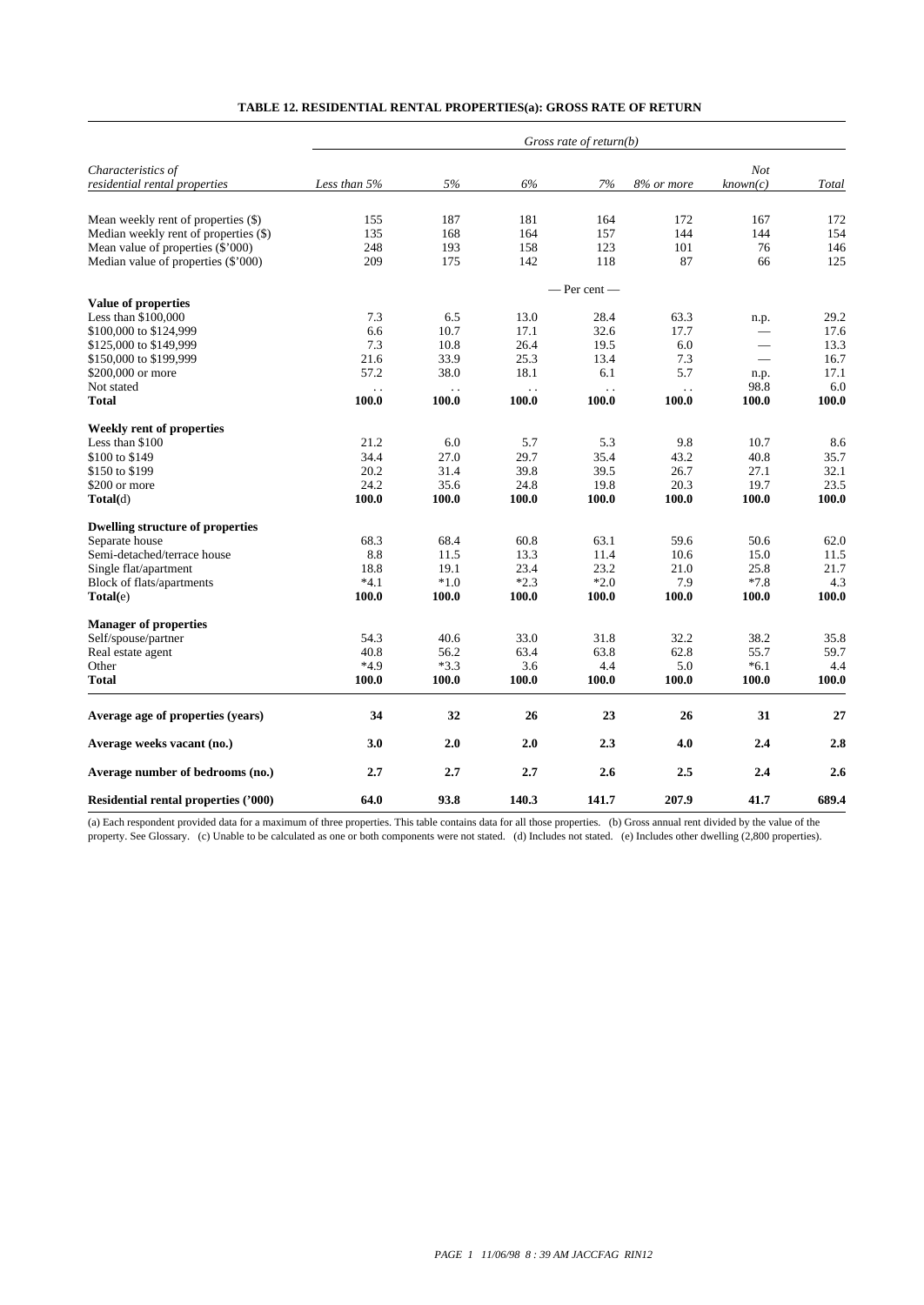| Characteristics of                                 |              |              |              |                |                |                  |                          |                  |              |
|----------------------------------------------------|--------------|--------------|--------------|----------------|----------------|------------------|--------------------------|------------------|--------------|
| residential rental properties                      | NSW          | Vic.         | <i>Old</i>   | SA             | WA             | Tas.             | NT                       | ACT              | Aust.        |
| Mean weekly rent of properties (\$)                | 205          | 163          | 167          | 139            | 154            | 139              | 230                      | 193              | 172          |
| Median weekly rent of properties (\$)              | 176          | 145          | 155          | 130            | 134            | 127              | 208                      | 173              | 154          |
| Mean value of properties (\$'000)                  | 190          | 131          | 138          | 106            | 137            | 94               | 164                      | 147              | 146          |
| Median value of properties (\$'000)                | 158          | 105          | 125          | 94             | 125            | 82               | 153                      | 137              | 125          |
|                                                    |              |              |              |                | — Per cent —   |                  |                          |                  |              |
| Gross rate of return $(b)$                         |              |              |              |                |                |                  |                          |                  |              |
| Less than 5%                                       | 12.1         | 7.8          | 8.5          | 5.9            | 13.3           | $*5.1$           | n.p.                     | $*2.1$           | 9.3          |
| 5%<br>6%                                           | 20.3<br>22.4 | 8.1<br>17.7  | 11.6<br>21.6 | 9.1<br>19.7    | 21.7<br>21.3   | $*9.0$<br>10.4   | $**6.4$<br>$*15.1$       | $*6.1$<br>20.5   | 13.6<br>20.4 |
| 7%                                                 | 18.1         | 21.6         | 23.4         | 17.9           | 17.8           | 17.5             | $*12.8$                  | 33.4             | 20.6         |
| 8% or more                                         | 20.0         | 37.1         | 30.5         | 39.6           | 22.2           | 52.5             | 59.9                     | 33.2             | 30.2         |
| Not known(c)                                       | 7.2          | 7.7          | 4.3          | 7.8            | $*3.8$         | $*5.3$           | n.p.                     | $*4.7$           | 6.1          |
| Total                                              | 100.0        | 100.0        | 100.0        | 100.0          | 100.0          | 100.0            | 100.0                    | 100.0            | 100.0        |
| Value of properties                                |              |              |              |                |                |                  |                          |                  |              |
| Less than $$100,000$                               | 16.4         | 36.3         | 26.4         | 48.9           | 32.6           | 66.1             | $*15.6$                  | 9.6              | 29.2         |
| \$100,000 to \$124,999                             | 11.8         | 20.2         | 21.8         | 17.6           | 16.1           | 11.1             | $*10.7$                  | 23.4             | 17.6         |
| \$125,000 to \$149,999                             | 12.1         | 10.2         | 16.2         | 10.8           | 15.5           | $*8.3$           | $*21.1$                  | 25.4             | 13.3         |
| \$150,000 to \$199,999                             | 18.5         | 12.4         | 19.2         | 10.7           | 18.9           | $*5.6$           | $*38.6$                  | 24.5             | 16.7         |
| \$200,000 or more<br>Not stated                    | 34.1<br>7.2  | 13.2<br>7.7  | 12.1<br>4.3  | $*4.5$<br>7.4  | 13.3<br>$*3.6$ | $*3.5$<br>$*5.3$ | $*13.0$                  | 13.2<br>$**3.9$  | 17.1<br>6.0  |
| <b>Total</b>                                       | 100.0        | 100.0        | 100.0        | 100.0          | 100.0          | 100.0            | n.p.<br>100.0            | 100.0            | 100.0        |
| Weekly rent of properties                          |              |              |              |                |                |                  |                          |                  |              |
| Less than \$100                                    | 6.0          | 10.2         | 6.1          | 16.5           | 12.5           | 13.7             |                          | n.p.             | 8.6          |
| \$100 to \$149                                     | 19.3         | 41.8         | 35.7         | 52.6           | 48.4           | 63.5             | $*11.0$                  | 13.0             | 35.7         |
| \$150 to \$199                                     | 35.8         | 26.6         | 40.2         | 21.4           | 22.4           | 15.9             | $*27.0$                  | 54.1             | 32.1         |
| \$200 or more                                      | 38.9         | 21.4         | 18.0         | 9.3            | 16.2           | $*6.9$           | 62.0                     | 29.1             | 23.5         |
| Total(d)                                           | 100.0        | 100.0        | 100.0        | 100.0          | 100.0          | 100.0            | 100.0                    | 100.0            | 100.0        |
| <b>Dwelling structure of properties</b>            |              |              |              |                |                |                  |                          |                  |              |
| Separate house                                     | 53.9         | 59.7         | 69.4         | 64.8           | 66.7           | 80.0             | $*40.7$                  | 46.8             | 62.0         |
| Semi-detached/terrace house                        | 10.9         | 12.0         | 8.7          | 14.3           | 15.6           | $*5.7$           | $**4.4$                  | 26.8             | 11.5         |
| Single flat/apartment<br>Block of flats/apartments | 29.9<br>4.7  | 23.9<br>3.3  | 15.8<br>6.1  | 17.2<br>$*3.4$ | 16.0<br>$*1.7$ | $*9.7$<br>$*4.6$ | 51.0<br>n.p.             | 23.8<br>$***2.7$ | 21.7<br>4.3  |
| Total(e)                                           | 100.0        | 100.0        | 100.0        | 100.0          | 100.0          | 100.0            | 100.0                    | 100.0            | 100.0        |
| How properties acquired                            |              |              |              |                |                |                  |                          |                  |              |
| Previously own home, now rented                    | 25.6         | 28.0         | 21.1         | 27.7           | 22.9           | 37.2             | $*28.7$                  | 26.0             | 25.1         |
| Bought with loan/mortgage                          | 55.7         | 52.8         | 67.1         | 59.8           | 64.5           | 47.6             | 66.1                     | 58.8             | 59.4         |
| Bought outright                                    | 11.5         | 12.3         | 8.8          | 8.6            | 8.5            | $*10.7$          | n.p.                     | $*13.7$          | 10.4         |
| Inherited                                          | 5.6          | 4.8          | 1.9          | $*3.5$         | $*2.4$         | $**3.2$          | $\overline{\phantom{0}}$ | n.p.             | 3.7          |
| $\textbf{Total}(f)$                                | 100.0        | 100.0        | <b>100.0</b> | 100.0          | 100.0          | 100.0            | 100.0                    | 100.0            | <b>100.0</b> |
| Location of properties in relation to              |              |              |              |                |                |                  |                          |                  |              |
| location of investor                               |              |              |              |                |                |                  |                          |                  |              |
| Same SLA<br>Same SSD                               | 34.2<br>12.4 | 32.4<br>11.8 | 21.1<br>28.3 | 36.1<br>17.8   | 31.1<br>18.3   | 44.5<br>21.3     | $*19.2$<br>$*34.5$       | $*6.0$<br>28.7   | 29.5<br>18.5 |
| Same SD                                            | 28.9         | 33.4         | 14.0         | 15.9           | 16.4           | $*8.0$           | n.p.                     | 38.0             | 22.9         |
| Same State or Territory                            | 14.5         | 13.9         | 23.1         | 14.6           | 26.8           | $*8.5$           | $*17.9$                  |                  | 17.6         |
| Not in same State or Territory                     | 9.9          | 8.5          | 13.6         | 15.6           | 7.3            | $*17.7$          | $*23.4$                  | $*27.3$          | 11.5         |
| <b>Total</b>                                       | 100.0        | 100.0        | 100.0        | 100.0          | 100.0          | 100.0            | 100.0                    | <b>100.0</b>     | 100.0        |
| Average gross rate of return of                    |              |              |              |                |                |                  |                          |                  |              |
| properties                                         | 6.3          | 7.1          | 6.9          | 7.5            | 6.4            | 8.1              | 7.6                      | 7.0              | 6.8          |
| Average age of properties (years)                  | 32           | 29           | 22           | 31             | 22             | 31               | 13                       | 15               | 27           |
| Average weeks vacant (no.)                         | 2.2          | 2.3          | 3.6          | 3.5            | 2.4            | 5.0              | $1.4\,$                  | 2.8              | 2.8          |
| Average number of bedrooms (no.)                   | 2.5          | 2.5          | 2.7          | 2.6            | 2.8            | 2.7              | 2.5                      | 2.7              | 2.6          |
| Capital city properties ('000)                     | 110.4        | 118.5        | 83.2         | 45.7           | 56.4           | 7.1              | 5.0                      | 15.9             | 442.1        |
| <b>Balance of State properties ('000)</b>          | 62.7         | 38.2         | 102.8        | 14.2           | 17.8           | 9.2              | 2.3                      |                  | 247.3        |
| <b>Residential rental properties ('000)</b>        | 173.1        | 156.7        | 186.0        | 59.8           | 74.2           | 16.3             | 7.3                      | 15.9             | 689.4        |
| Number of dwelling units ('000)                    | 196.6        | 170.3        | 210.2        | 66.3           | 79.2           | 18.9             | 8.1                      | 16.3             | 765.9        |

# **TABLE 13. RESIDENTIAL RENTAL PROPERTIES(a): STATE OR TERRITORY OF PROPERTIES**

(a) Each respondent provided data for a maximum of three properties. This table contains data for all those properties. (b) Gross annual rent divided by the value of the property. See Glossary. (c) Unable to be calculated as one or both components were not stated. (d) Includes not stated. (e) Includes other dwelling. (f) Includes other (9,900 properties).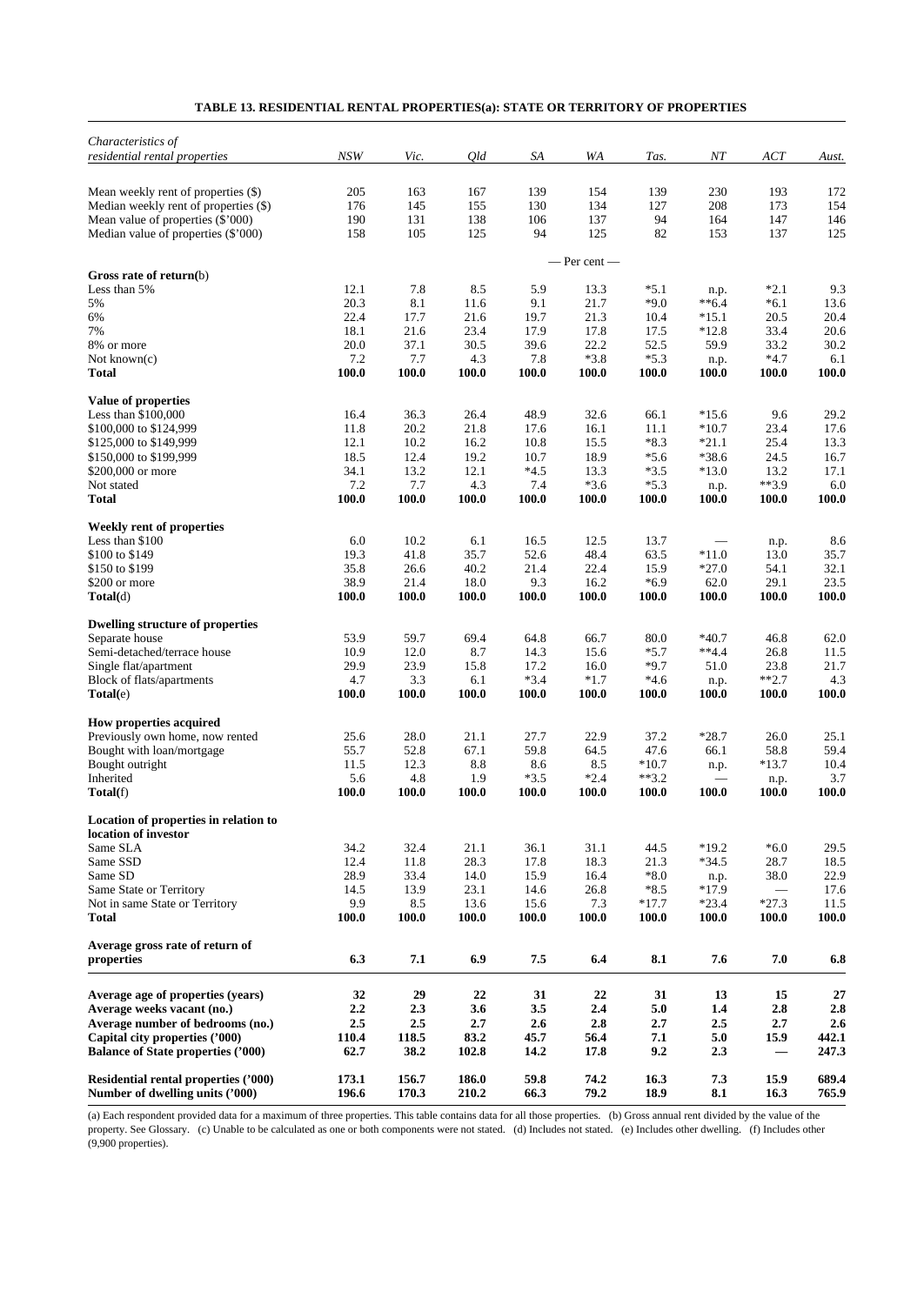|                                                      |                      |                   |                            |                                   | Main reason for selling |                      |                                        |                                         |            |                |                      |
|------------------------------------------------------|----------------------|-------------------|----------------------------|-----------------------------------|-------------------------|----------------------|----------------------------------------|-----------------------------------------|------------|----------------|----------------------|
| Selected<br>characteristics                          | <b>Need</b><br>funds | Too much<br>worry | work/ Inadequate<br>return | Could not<br>afford<br>to keep it | Capital                 |                      | Divorce/<br>gain Relocation separation | To buy<br>another<br>rental<br>property | Other(b)   | Total          | Total<br>who<br>sold |
|                                                      |                      |                   |                            |                                   |                         | — Dollars per week — |                                        |                                         |            |                |                      |
| Mean gross<br>income                                 | 1,079                | 827               | 1,009                      | 800                               | 1,371                   | 1,463                | 698                                    | 1,229                                   | 862        | 1,029          | 1,029                |
| Median gross<br>income                               | 1,013                | 669               | 937                        | 567                               | 1,022                   | 1,175                | 543                                    | 1,001                                   | 641        | 903            | 903                  |
|                                                      |                      |                   |                            |                                   |                         | $-$ Per cent $-$     |                                        |                                         |            |                | $-$ '000 $-$         |
| <b>Year sold</b><br><b>July 1992</b><br>to Dec. 1994 | 38.2                 | 11.2              | 6.4                        | 6.9                               | 8.5                     | 8.0                  | 7.6                                    | $*5.9$                                  | 7.3        | 100.0          | 75.6                 |
| Jan. 1995<br>to June 1997<br>Total                   | 29.8<br>32.9         | 18.1<br>15.5      | 10.2<br>8.8                | 9.2<br>8.3                        | 7.7<br>8.0              | 6.3<br>6.9           | 5.3<br>6.2                             | 5.5<br>5.6                              | 8.0<br>7.7 | 100.0<br>100.0 | 125.5<br>201.1       |
|                                                      |                      |                   |                            |                                   |                         | $-7000-$             |                                        |                                         |            |                |                      |
| <b>Income units</b><br>who sold                      | 66.2                 | 31.2              | 17.7                       | 16.8                              | 16.1                    | 13.9                 | 12.4                                   | 11.3                                    | 15.5       | 201.1          | 201.1                |

# **TABLE 14. INCOME UNITS WHO SOLD RESIDENTIAL RENTAL PROPERTY IN THE LAST FIVE YEARS(a)**

(a) Sales of residential rental property in the five years prior to June 1997, the survey reference date. (b) Includes personal reasons, to invest in the share market, etc.

#### **TABLE 15. INCOME UNITS INTENDING TO SELL RESIDENTIAL RENTAL PROPERTY IN THE NEXT TWO YEARS(a)**

|                                                   | Main reason for intending to sell |                            |                      |                                |                      |                        |                                         |              |                                      |  |
|---------------------------------------------------|-----------------------------------|----------------------------|----------------------|--------------------------------|----------------------|------------------------|-----------------------------------------|--------------|--------------------------------------|--|
| Selected characteristics                          | Need<br>funds                     | Too much<br>work/<br>worry | Inadequate<br>return | Cannot<br>afford<br>to keep it | Capital<br>gain      | Divorce/<br>separation | To buy<br>another<br>rental<br>property | Other        | <b>Total</b><br>intending<br>to sell |  |
|                                                   |                                   |                            |                      |                                | — Dollars per week — |                        |                                         |              |                                      |  |
| Mean gross income<br>Median gross income          | 988<br>950                        | 798<br>611                 | 1,172<br>987         | 861<br>788                     | 1,217<br>771         | $*712$<br>$*518$       | 1,121<br>881                            | 1,012<br>810 | 1,012<br>892                         |  |
| Mean weekly rent<br>receivable                    | 166                               | 172                        | 214                  | 196                            | 166                  | $*142$                 | 147                                     | 178          | 178                                  |  |
| Median weekly rent<br>receivable                  | 142                               | 130                        | 153                  | 176                            | 152                  | $*150$                 | 128                                     | 147          | 145                                  |  |
|                                                   |                                   |                            |                      |                                | $-$ Per cent $-$     |                        |                                         |              |                                      |  |
| Investor income units<br>intending to sell        | 22.6                              | 13.1                       | 18.2                 | 8.1                            | 6.8                  | $*2.8$                 | 7.1                                     | 21.2         | 100.0                                |  |
|                                                   |                                   |                            |                      |                                | $-1000-$             |                        |                                         |              |                                      |  |
| <b>Investor income units</b><br>intending to sell | 21.6                              | 12.5                       | 17.4                 | 7.7                            | 6.5                  | $*2.7$                 | 6.7                                     | 20.2         | 95.3                                 |  |

(a) Intended sales of residential rental property in the two years following June 1997, the survey reference date.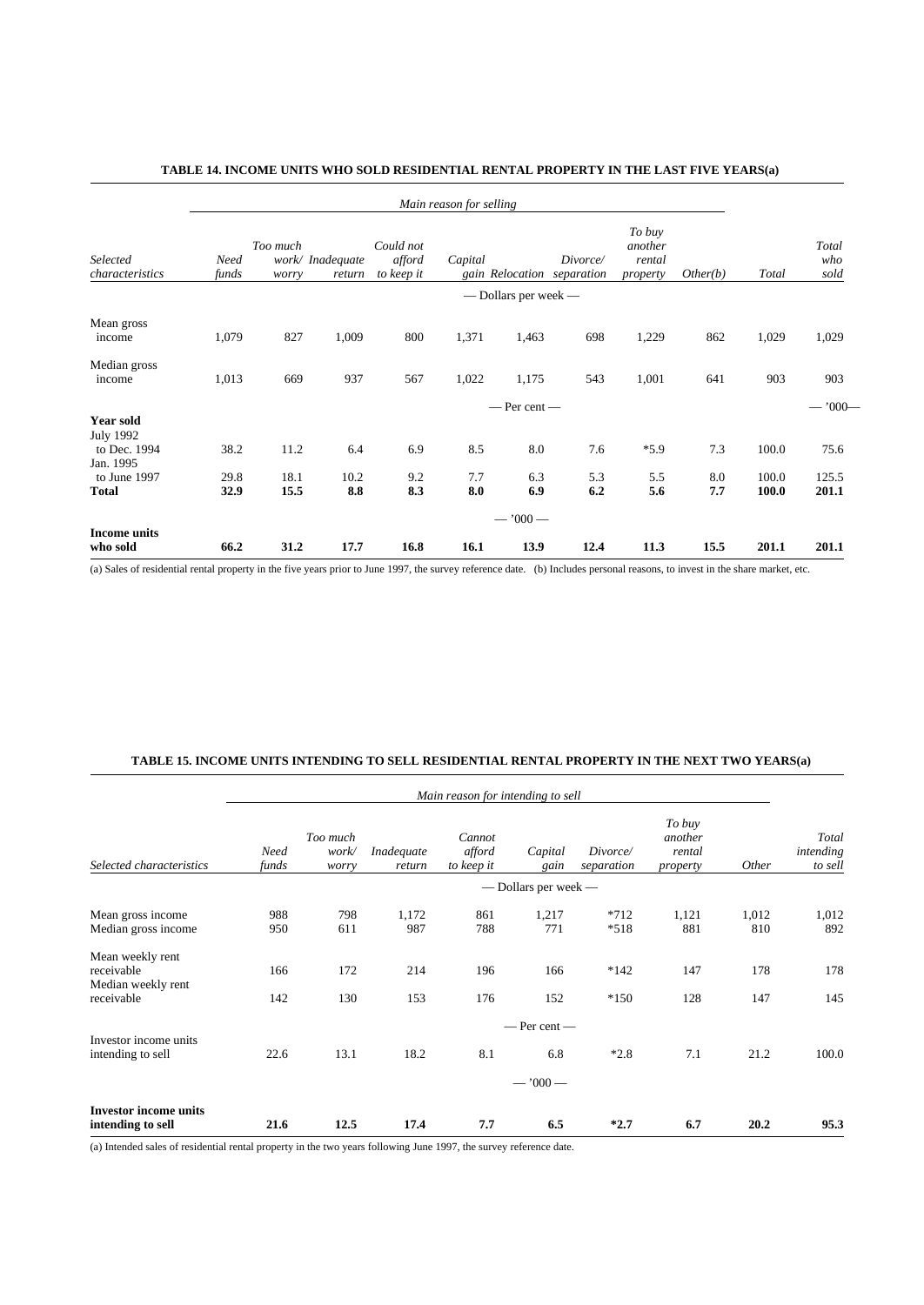|                                                | Reasons for intending to buy investment property $(b)$ |          |          |                      |         |         |              |  |  |  |
|------------------------------------------------|--------------------------------------------------------|----------|----------|----------------------|---------|---------|--------------|--|--|--|
|                                                |                                                        |          | Possible |                      |         |         | Total        |  |  |  |
|                                                | Long-term                                              | Negative | future   | Capital              | Rental  |         | intending    |  |  |  |
| Selected characteristics                       | investment                                             | gearing  | home     | gain                 | income  | Other   | to buy       |  |  |  |
|                                                |                                                        |          |          | — Dollars per week — |         |         |              |  |  |  |
| Mean gross income                              | 1.135                                                  | 1,449    | 968      | 1,409                | 1.144   | 1,231   | 1.171        |  |  |  |
| Median gross income                            | 939                                                    | 1,226    | 763      | 1,117                | 1,012   | 1,042   | 949          |  |  |  |
|                                                |                                                        |          |          | $-$ Per cent $-$     |         |         | $-$ '000 $-$ |  |  |  |
| Age of reference person in years               |                                                        |          |          |                      |         |         |              |  |  |  |
| 18 to 34                                       | 81.4                                                   | 25.9     | 16.3     | 12.2                 | 12.6    | $*5.0$  | 92.5         |  |  |  |
| 35 to 44                                       | 81.6                                                   | 23.6     | 11.3     | 11.9                 | *4.9    | $*7.4$  | 62.4         |  |  |  |
| 45 to 54                                       | 77.2                                                   | 19.9     | $*8.6$   | $*9.6$               | $*6.6$  | 19.8    | 37.7         |  |  |  |
| 55 and over                                    | 65.6                                                   | n.p.     | $**7.5$  | n.p.                 | $*19.5$ | $*27.9$ | 11.3         |  |  |  |
| Total                                          | 79.8                                                   | 23.1     | 12.8     | 11.3                 | 9.6     | 9.8     | 203.9        |  |  |  |
| Type of income unit<br>Couple                  |                                                        |          |          |                      |         |         |              |  |  |  |
| With dependent children                        | 77.0                                                   | 26.7     | 10.3     | 12.9                 | 8.4     | 10.2    | 72.4         |  |  |  |
| Without dependent children                     | 79.6                                                   | 24.0     | $*8.5$   | 11.0                 | 14.0    | 13.5    | 49.8         |  |  |  |
| All couple income units                        | 78.1                                                   | 25.6     | 9.6      | 12.1                 | 10.6    | 11.5    | 122.2        |  |  |  |
| One person                                     | 82.1                                                   | 19.5     | 18.5     | 10.2                 | 8.4     | 6.7     | 77.0         |  |  |  |
| $\textbf{Total}(c)$                            | 79.8                                                   | 23.1     | 12.8     | 11.3                 | 9.6     | 9.8     | 203.9        |  |  |  |
| Principal source of income(d)                  |                                                        |          |          |                      |         |         |              |  |  |  |
| Wage or salary                                 | 80.0                                                   | 23.3     | 13.0     | 11.3                 | 8.7     | 9.1     | 165.4        |  |  |  |
| Own business or                                |                                                        |          |          |                      |         |         |              |  |  |  |
| partnership income                             | 78.9                                                   | 25.3     | $*10.4$  | $*12.3$              | $*12.2$ | $*13.9$ | 27.0         |  |  |  |
| Other                                          | 79.5                                                   | $*10.9$  | $*19.2$  | $**7.2$              | $*18.1$ | n.p.    | 9.7          |  |  |  |
| Total(e)                                       | 79.8                                                   | 23.1     | 12.8     | 11.3                 | 9.6     | 9.8     | 203.9        |  |  |  |
| <b>Employed adults</b> (f)                     |                                                        |          |          |                      |         |         |              |  |  |  |
| None                                           | 83.8                                                   | n.p.     | $*18.4$  | n.p.                 | $**9.4$ | n.p.    | 8.3          |  |  |  |
| One                                            | 79.9                                                   | 21.5     | 15.0     | 8.8                  | 8.0     | 8.0     | 104.3        |  |  |  |
| Two                                            | 79.2                                                   | 26.4     | 9.8      | 14.4                 | 11.3    | 12.0    | 91.4         |  |  |  |
| Total                                          | 79.8                                                   | 23.1     | 12.8     | 11.3                 | 9.6     | 9.8     | 203.9        |  |  |  |
| <b>Intending investors</b><br>With residential |                                                        |          |          |                      |         |         |              |  |  |  |
| rental property                                | 80.3                                                   | 26.1     | $*5.1$   | 18.7                 | $*8.7$  | 12.7    | 50.3         |  |  |  |
| Without residential                            |                                                        |          |          |                      |         |         |              |  |  |  |
| rental property                                | 79.6                                                   | 22.1     | 15.4     | 8.8                  | 9.8     | 8.8     | 153.6        |  |  |  |
| Total                                          | 79.8                                                   | 23.1     | 12.8     | 11.3                 | 9.6     | 9.8     | 203.9        |  |  |  |
|                                                |                                                        |          |          | $-1000-$             |         |         |              |  |  |  |
| <b>Intending investors with</b>                |                                                        |          |          |                      |         |         |              |  |  |  |
| residential rental property                    | 40.4                                                   | 13.1     | 2.6      | 9.4                  | 4.4     | 6.4     | 50.3         |  |  |  |
| <b>Intending investors without</b>             |                                                        |          |          |                      |         |         |              |  |  |  |
| residential rental property                    | 122.3                                                  | 33.9     | 23.6     | 13.6                 | 15.1    | 13.5    | 153.6        |  |  |  |
| <b>Income units</b>                            |                                                        |          |          |                      |         |         |              |  |  |  |
| intending to buy                               | 162.7                                                  | 47.0     | 26.1     | 23.0                 | 19.5    | 19.9    | 203.9        |  |  |  |

# **TABLE 16. INCOME UNITS INTENDING TO BUY RESIDENTIAL RENTAL PROPERTY IN THE NEXT TWO YEARS(a)**

(a) Intended purchases in the two years following June 1997, the survey reference date. (b) Proportions will not add to 100% since respondents were asked to report all factors considered for investing. (c) Includes one-parent income units (4,700 income units). (d) In couple income units, the principal source of income of the person with the higher income. (e) Includes not stated principal source of income (1,800 income units). (f) Number of employed adults who are not dependent students.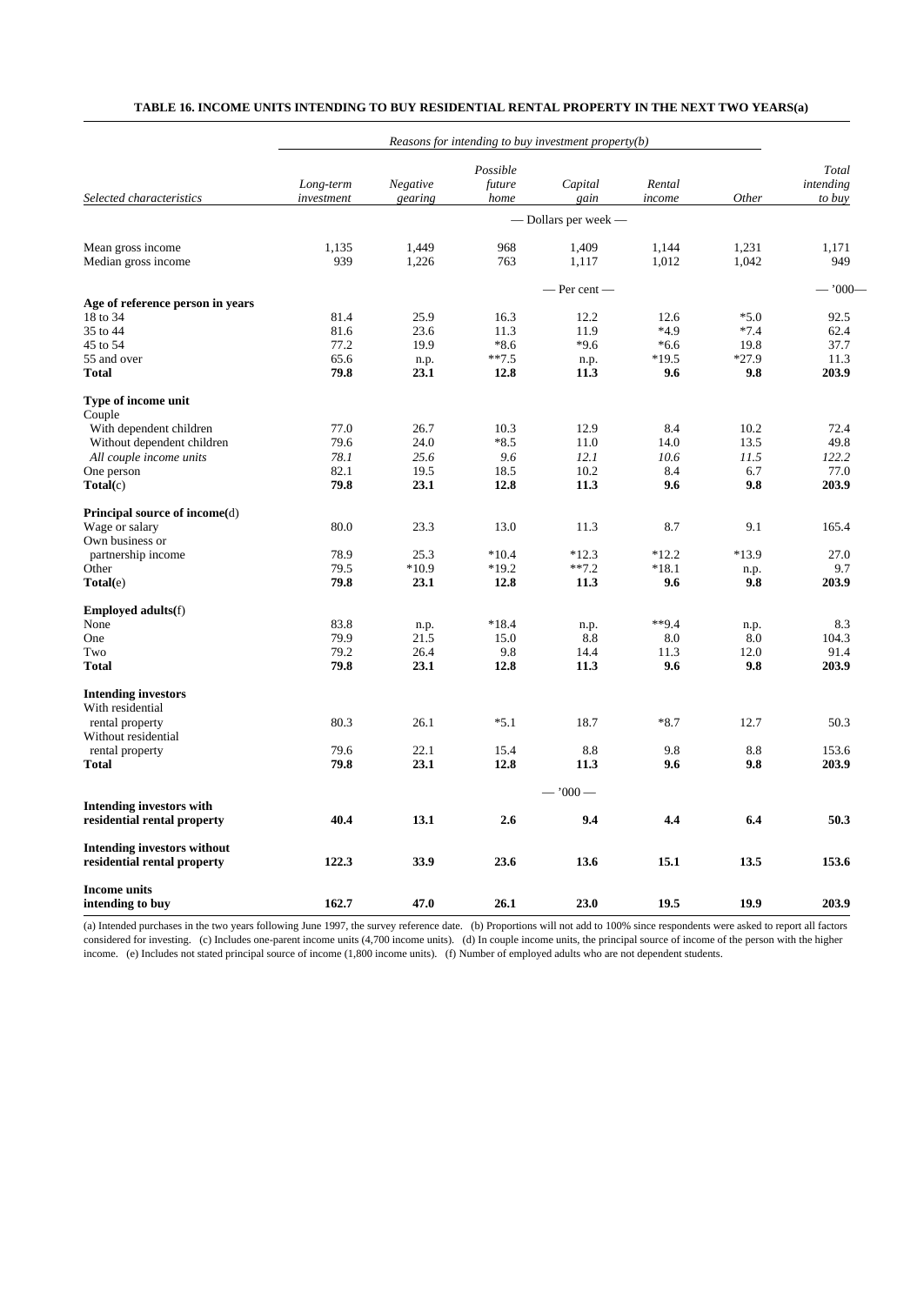# EXPLANATORY NOTES

#### INTRODUCTION

1 The Rental Investors Survey was conducted in June 1997 as a supplementary topic in the ABS Monthly Population Survey (MPS). The MPS is a monthly survey of approximately 30,000 households across Australia which is best known for collecting the data used to calculate national employment and unemployment rates.

This supplement identified the following four sub-populations:

- 584,200 income units who currently own residential property for rent in Australia (current investors);
- 201,100 income units who sold residential rental property in Australia within the five years to June 1997;
- 95,300 income units who intend to sell residential rental property in the two years following June 1997; and
- 203,900 income units who intend to invest in residential rental property in Australia in the two years following June 1997. (Intending investors also includes income units who are current investors.)

2 Demographic and financial data, such as sex, age, marital status and income were collected for all these populations. For current investors, data were collected on the number of investment properties rented out by them and the characteristics of their most recently acquired properties. These characteristics include reasons for investing in residential property, how investors acquired their property, and financial data relating to the property.

3 For persons who were investors, data were collected for their most recently acquired properties, up to a maximum of three properties. Therefore, for one-parent and one-person income units, data were collected for up to three properties. For couple income units, data were collected for up to six properties.

4 For income units who sold property, intended to sell or intended to buy rental investment property, data were collected on their reasons for selling, intending to sell or intending to buy.

5 The survey was not intended to provide estimates of the total stock of rental dwellings. Rental properties owned by persons overseas, the corporate sector and other institutions such as universities and private non-profit organisations were outside the scope of the survey.

6 The residential rental properties in this survey comprised single dwelling units such as a separate house, or multiple dwelling units such as a block of flats.

7 While most properties were owned solely by one income unit, 7.6% of properties were owned by two or more income units i.e. the income units owned only a share of a property. This has implications for the estimation of the number of residential rental properties (see paragraph 24).

#### Comparability with previous survey

8 These data are broadly comparable with data from the 1993 Rental Investors Survey. However, in 1993, estimates were only compiled for persons. Therefore, where a property was owned jointly by a couple, both persons were counted as investors. Similarly, details of their rental properties were also counted twice. In this publication, data are presented for income units to reflect more closely the unit making the decision to invest and the likely sharing of income from rental properties between partners in couple families. The Appendix (page 32) shows comparable person level data from both the 1993 and 1997 surveys.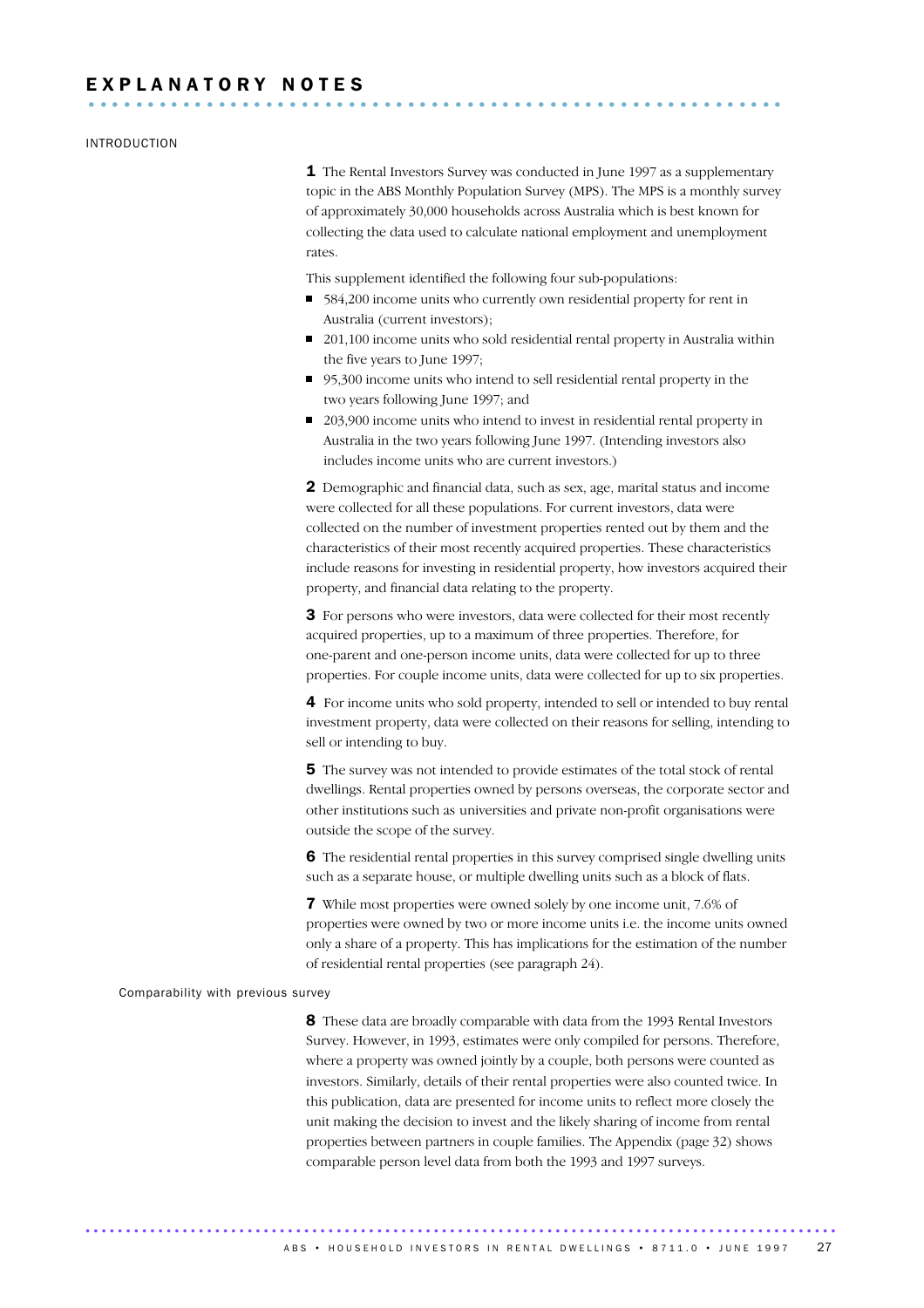### SURVEY METHODOLOGY

| Scope                                         |                                                                                                                                                                                                                                                                                                                                                                                                                                                                                                                                                                                                                                                       |
|-----------------------------------------------|-------------------------------------------------------------------------------------------------------------------------------------------------------------------------------------------------------------------------------------------------------------------------------------------------------------------------------------------------------------------------------------------------------------------------------------------------------------------------------------------------------------------------------------------------------------------------------------------------------------------------------------------------------|
|                                               | 9 The survey was conducted across urban and rural areas in all States and<br>Territories. Approximately 28,520 private dwellings (houses, flats, home units,<br>etc.) were selected in the sample.                                                                                                                                                                                                                                                                                                                                                                                                                                                    |
|                                               | <b>10</b> Certain groups of persons were excluded from the scope of the survey.<br>These were non-Australian diplomatic personnel (and non-Australian members of<br>their households), persons from overseas holidaying in Australia, members of<br>non-Australian defence forces (and their dependants stationed in Australia),<br>persons aged less than 18 and persons in special dwellings (including hotels,<br>boarding houses, etc).                                                                                                                                                                                                           |
|                                               | <b>11</b> Also excluded were some 175,000 persons living in remote and sparsely<br>settled parts of Australia. The exclusion of these persons will have a minor impact<br>on any aggregate estimates that are produced for individual States and<br>Territories, with the exception of the Northern Territory where such persons<br>account for over 20% of the population.                                                                                                                                                                                                                                                                           |
|                                               | <b>12</b> Members of the permanent Australian defence forces and visitors to private<br>dwellings were also excluded from the survey.                                                                                                                                                                                                                                                                                                                                                                                                                                                                                                                 |
| Interviewing                                  |                                                                                                                                                                                                                                                                                                                                                                                                                                                                                                                                                                                                                                                       |
|                                               | 13 Most households selected in the Rental Investors Survey were interviewed by<br>telephone. Trained interviewers collected information from all persons in each<br>household.                                                                                                                                                                                                                                                                                                                                                                                                                                                                        |
| SURVEY DESIGN AND ESTIMATION                  |                                                                                                                                                                                                                                                                                                                                                                                                                                                                                                                                                                                                                                                       |
| Sample design                                 |                                                                                                                                                                                                                                                                                                                                                                                                                                                                                                                                                                                                                                                       |
|                                               | <b>14</b> The sample for the Rental Investors Survey was a sub-sample of the<br>multi-stage area sample of private dwellings included in the MPS. The sample is<br>suitable for producing reliable estimates at the Australian level for rental investors<br>in private dwellings, classified by different population groups based on income<br>unit composition, levels and sources of income. Estimates at the State and<br>Territory level for broad aggregates are generally reliable although some<br>estimates for Tasmania, the Northern Territory and the Australian Capital<br>Territory should be used with caution. (See Technical Notes.) |
|                                               | 15 The final sample for the Rental Investors Survey June 1997 was 28,520 private<br>dwellings. Fully responding households for the Rental Investors Survey<br>numbered 25,337, a response rate of 89%.                                                                                                                                                                                                                                                                                                                                                                                                                                                |
| Fully and partially non-responding households |                                                                                                                                                                                                                                                                                                                                                                                                                                                                                                                                                                                                                                                       |
|                                               | 16 Not all of the households selected in the sample contributed to the<br>estimates. Such households included:<br>those affected by death or illness of a household member;<br>those in which more than half of the persons over 15 in the household did not<br>respond either because they could not be contacted, had language problems<br>or refused to participate; and<br>those in which some key items of data in a schedule were missing because a<br>person was unable or unwilling to provide the data.                                                                                                                                      |
|                                               | 17 In cases where only a small number of items were missing from schedules,<br>every effort was made to impute for those items so that the information reported<br>contributed to the estimates.                                                                                                                                                                                                                                                                                                                                                                                                                                                      |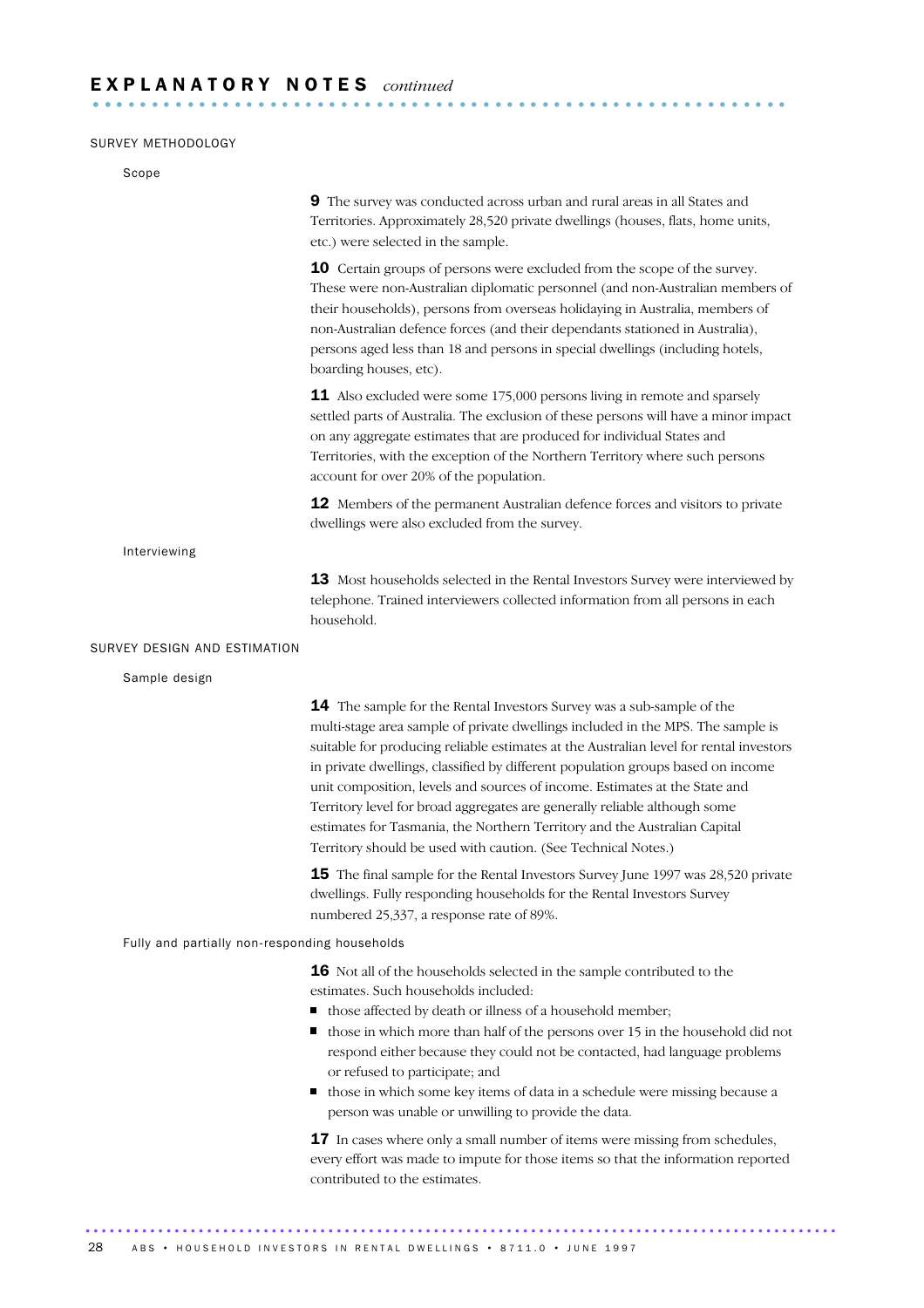Fully and partially non-responding households *continued*

**18** The following tables show the total number of households in the sample, and the number of respondents in the sample who were current investors, across States and Territories.

| State or Territory | Capital city | Balance<br>of State | Total   |
|--------------------|--------------|---------------------|---------|
|                    |              |                     |         |
| <b>NSW</b>         | 3 3 8 7      | 2 2 5 2             | 5 639   |
| Vic.               | 3751         | 1437                | 5 1 8 8 |
| Qld                | 2 1 3 7      | 2 4 5 7             | 4 5 9 4 |
| SA                 | 2376         | 787                 | 3 1 6 3 |
| <b>WA</b>          | 2542         | 804                 | 3 3 4 6 |
| Tas.               | 755          | 1086                | 1841    |
| NT(a)              | 442          |                     | 442     |
| ACT(a)             | 1 1 2 4      |                     | 1 1 2 4 |
| Aust.              | 16514        | 8823                | 25 337  |
|                    |              |                     |         |

#### Number of households in final sample

..........................................

(a) Separate numbers for capital city and balance of State are not available.

# Final sample of current investors<br>..............................

| State or Territory | Number of<br>investor income units |
|--------------------|------------------------------------|
|                    |                                    |
| <b>NSW</b>         | 394                                |
| Vic.               | 413                                |
| Qld                | 528                                |
| <b>SA</b>          | 254                                |
| WA                 | 317                                |
| Tas.               | 113                                |
| ΝT                 | 71                                 |
| <b>ACT</b>         | 159                                |
| Aust.              | 2 2 4 9                            |

..............................

#### Weighting

19 Estimates of numbers of persons and income units with particular characteristics were derived from the survey by a complex estimation procedure. This procedure ensured that the survey estimates conformed to person and household benchmarks. These benchmarks are produced from estimates of the resident population derived independently of the survey.

20 Expansion factors, or weights, are values by which information for the sample is multiplied to produce estimates for the whole population. Weights were calculated so that each person and income unit in a household had the same weight as the household and that weight was also used for properties.

21 The Rental Investors Survey weights were calculated through an iterative procedure. The inverse of the selection probability of being in the MPS was used for each household as the initial household weight. An adjusted household weight was then calculated which adjusted the weight for the probability of selection in the Rental Investors Survey, and for non-response.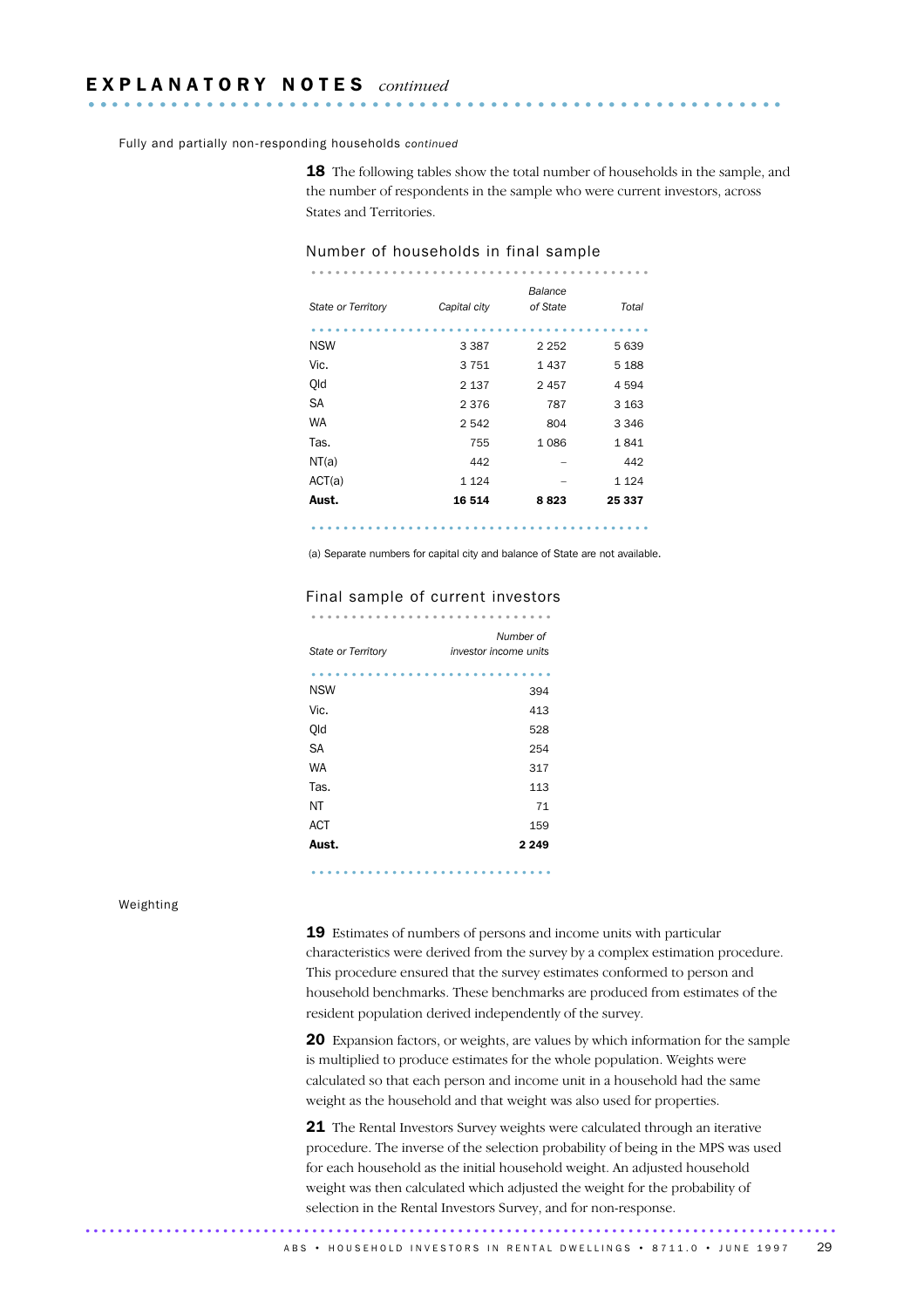# Benchmarking

**22** The weight common to the household, person and income unit was then calculated by calibrating the adjusted initial weights against both person and household benchmarks. Person benchmarks are estimates of the number of people in each State, by part of State (metropolitan and ex-metropolitan), by age (12 groups), by sex. Household benchmarks for six household compositions (based on the number of adults and children) were used for each of the States.

23 The person and household benchmarks are based on estimates of numbers of persons and households in Australia. The benchmarks are adjusted to include persons and households residing in private dwellings only and therefore do not, and are not intended to, match estimates of the Australian resident population published in other ABS publications.

24 A residential rental property has the same weight as the income unit who owns that property. However, where an income unit only owns a share of a property, multiplying by the weight would result in double counting of such properties. Therefore, for estimating the number of residential rental properties, and their attributes and characteristics, the survey weights were multiplied by the income unit's ownership share. For example, if an income unit owned a 50% share in a property and the weight for that income unit was 240, then the selected income unit represents 240 income units with a 50% share in a residential rental property and, therefore, only 120 properties (240 x 0.5). This methodology applies to tables 12–13 which are compiled in respect of properties, but not to table 1 which is compiled in respect of income units. (The number of residential properties data in table 1 refers to all properties in which the income unit has an ownership interest, irrespective of whether or not ownership is shared.)

#### RELIABILITY OF ESTIMATES

Non-sampling error

25 Non-sampling error can occur whether the estimates are derived from a sample or from a complete collection. Three major sources of non-sampling error are:

- $\blacksquare$  response bias through the inability to obtain data from all households included in the sample. Adjustments are made for non-response, but some bias may remain. These errors arise because of differences which exist between characteristics of respondents and non-respondents. For example, Australian Defence Force personnel, who are excluded from the survey, are more likely to own rental dwellings than the population as a whole (because they are often posted away from the home which they own and therefore rent it out);
- errors in reporting on the part of both respondents and interviewers. These reporting errors may arise through inappropriate wording of questions, misunderstanding of what data are required, inability or unwillingness to provide accurate information and mistakes in answers to questions; and
- errors arising during processing of the survey data. These processing errors may arise through mistakes in coding and data recording.

26 Non-sampling errors are difficult to measure in any collection. However, every effort is made to minimise these errors. In particular, the effect of the reporting and processing errors described above is minimised by careful questionnaire design, intensive training and supervision of interviewers, asking respondents to refer to records whenever possible and by extensive editing and quality control checking at all stages of data processing.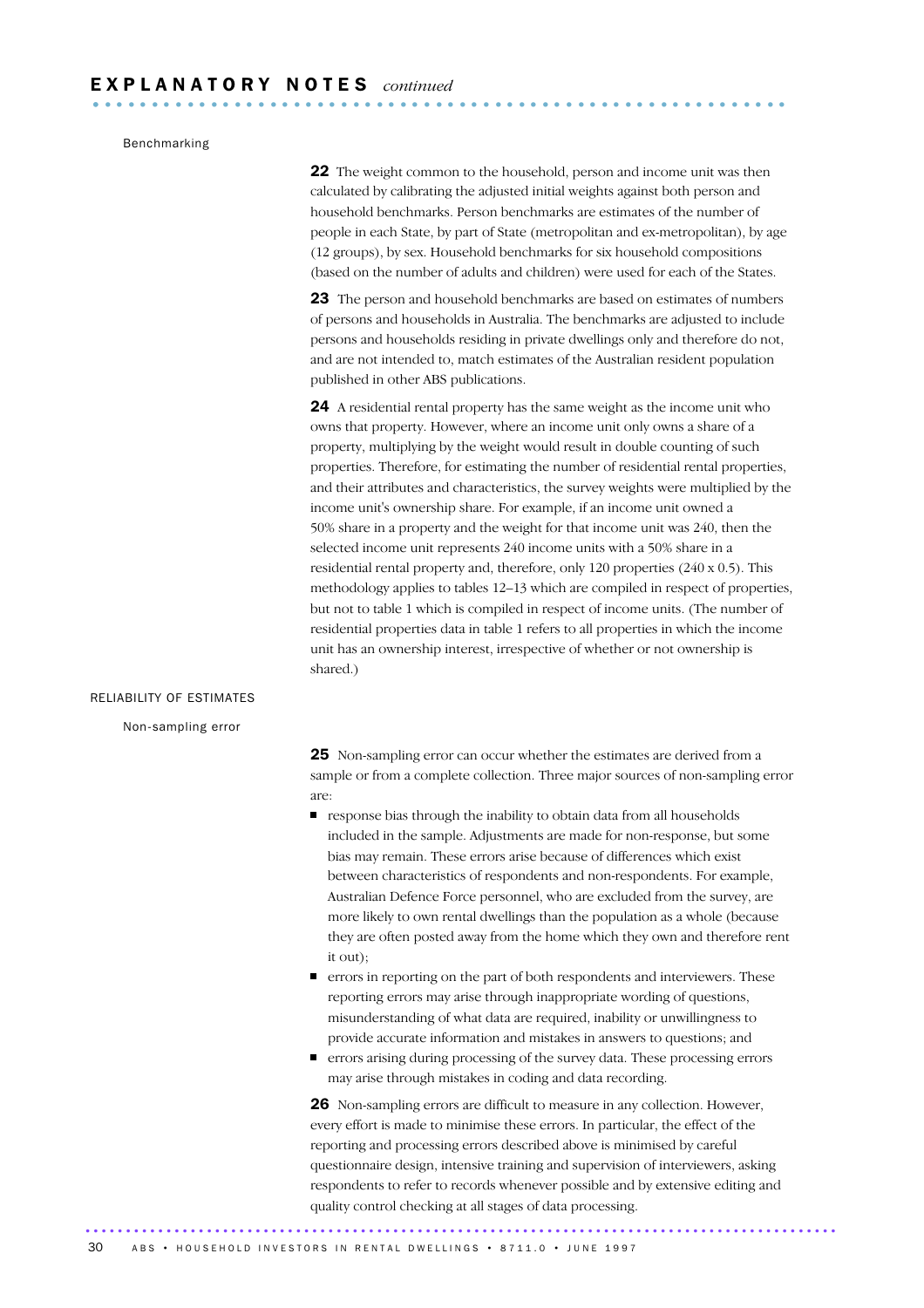# E X P L A N A T O R Y N O T E S *continued* ........................................................... ....

| Non-sampling error continued |                                                                                                                                                                                                                                                                                                                                                                                                                                                                                                             |
|------------------------------|-------------------------------------------------------------------------------------------------------------------------------------------------------------------------------------------------------------------------------------------------------------------------------------------------------------------------------------------------------------------------------------------------------------------------------------------------------------------------------------------------------------|
|                              | 27 The error due to incomplete response is minimised by:<br>call-backs to all initially non-responding households in order to explain the<br>importance of their cooperation to the project; and<br>adjustment to the weights allocated to the respondent households, in order to<br>allow for households with similar characteristics from which comprehensive<br>data are not obtained.                                                                                                                   |
| Sampling error               |                                                                                                                                                                                                                                                                                                                                                                                                                                                                                                             |
|                              | 28 The estimates are based on a sample of possible observations. Hence, they<br>are subject to sampling variability and estimates may differ from the figures that<br>would have been produced if information had been collected for all households.<br>A measure of the sampling error for a given estimate is provided by the standard<br>error (SE) expressed as a percentage of the estimate (relative standard error<br>(RSE)). Further information on sampling error is given in the Technical Notes. |
| ACKNOWLEDGMENT               |                                                                                                                                                                                                                                                                                                                                                                                                                                                                                                             |
|                              | 29 ABS publications draw extensively on information provided freely by<br>individuals, businesses, governments and other organisations. Their continued<br>cooperation is very much appreciated; without it, the wide range of statistics<br>published by the ABS would not be available. Information received by the ABS is<br>treated in strict confidence as required by the Census and Statistics Act 1905.                                                                                             |
| RELATED PUBLICATIONS         |                                                                                                                                                                                                                                                                                                                                                                                                                                                                                                             |
|                              | <b>30</b> Users may wish to refer to the following publications:                                                                                                                                                                                                                                                                                                                                                                                                                                            |
|                              | Housing Occupancy and Costs, Australia, 1995-96 (Cat. no. 4130.0)                                                                                                                                                                                                                                                                                                                                                                                                                                           |
|                              | Income Distribution, Australia, 1995-96 (Cat. no. 6523.0)                                                                                                                                                                                                                                                                                                                                                                                                                                                   |
|                              | Investors in Rental Dwellings, Australia, July 1993 (Cat. no. 8711.0)                                                                                                                                                                                                                                                                                                                                                                                                                                       |
| EFFECTS OF ROUNDING          |                                                                                                                                                                                                                                                                                                                                                                                                                                                                                                             |
|                              | <b>31</b> Where figures have been rounded, discrepancies may occur between sums<br>of the component items and totals. Published percentages are calculated prior to<br>rounding of the figures and therefore some discrepancy may exist between these<br>percentages and those that could be calculated from the rounded figures.                                                                                                                                                                           |
| UNPUBLISHED DATA             |                                                                                                                                                                                                                                                                                                                                                                                                                                                                                                             |
|                              | 32 There is a large volume of information available which is not included in this<br>publication. Additional tables showing more detail and data items not included in<br>this publication may be available on request. However, users should be aware<br>that as the level of detail or disaggregation increases, the number of respondents<br>contributing to data cells decreases, and so sample error increases.                                                                                        |
|                              | 33 A confidentialised unit record file on floppy disk, Rental Investors Survey:<br>Confidentialised Unit Record File on Floppy Disk (Cat. no. 8711.0.15.001), will<br>also be available from the Rental Investors Survey in September 1998.                                                                                                                                                                                                                                                                 |
|                              | 34 For further information please telephone Margaret Ning in the Housing<br>Statistics Unit, Australian Bureau of Statistics, on Canberra 02 6252 7374.                                                                                                                                                                                                                                                                                                                                                     |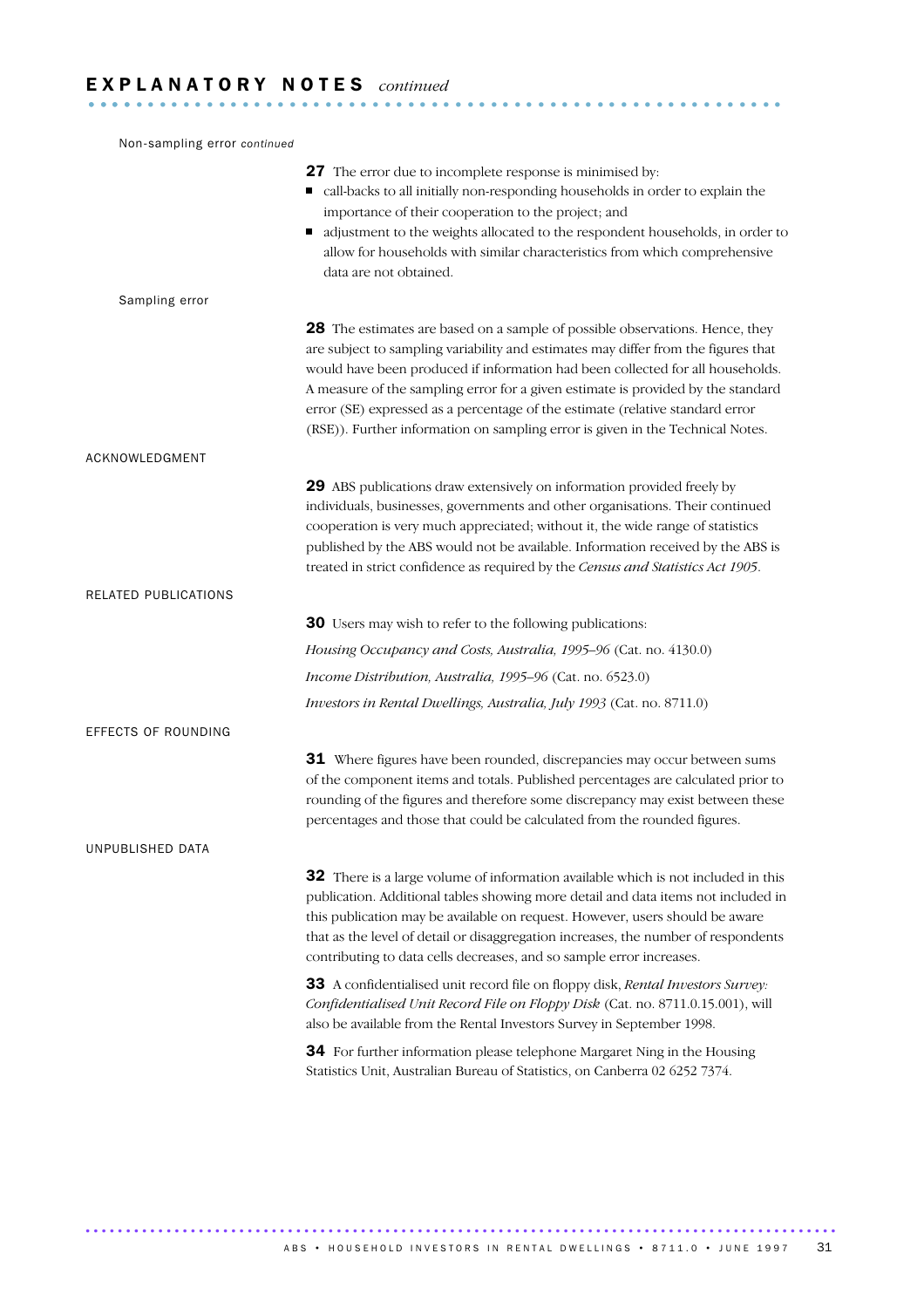### COMPARABILITY BETWEEN 1997 AND 1993 SURVEYS

The first major survey of household investors in rental dwellings was conducted in July 1993. Comparability in the concepts, classifications and methodology has been maintained where possible between the 1993 and 1997 surveys. The 1997 survey collected extra data to allow for the analysis of rental investors at the income unit level rather than just the person level. This extension in the data collected recognises that the benefits of income and rental property ownership are often shared between partners in couple families.

Results of the surveys can be used to analyse changes in the numbers and characteristics of persons who own, or have a share in, residential rental property. The tables in this appendix provide comparable data on owners of residential rental properties in July 1993 and June 1997.

Between July 1993 and June 1997, the number of persons who owned residential rental properties increased by 18%, from 752,100 to 889,900. The proportion of all persons in private dwellings who owned residential rental properties increased from 6% in July 1993 to 7% in June 1997.

There was also a change in the age profile of owners of residential rental property in this period. The proportion who were aged less than 35 declined from 23% in July 1993 to 19% in June 1997. Owners of residential rental property were more concentrated in the prime working ages of 35–54 in 1997 — 59% of all owners compared with 54% in 1993.



#### Proportion of investors by age group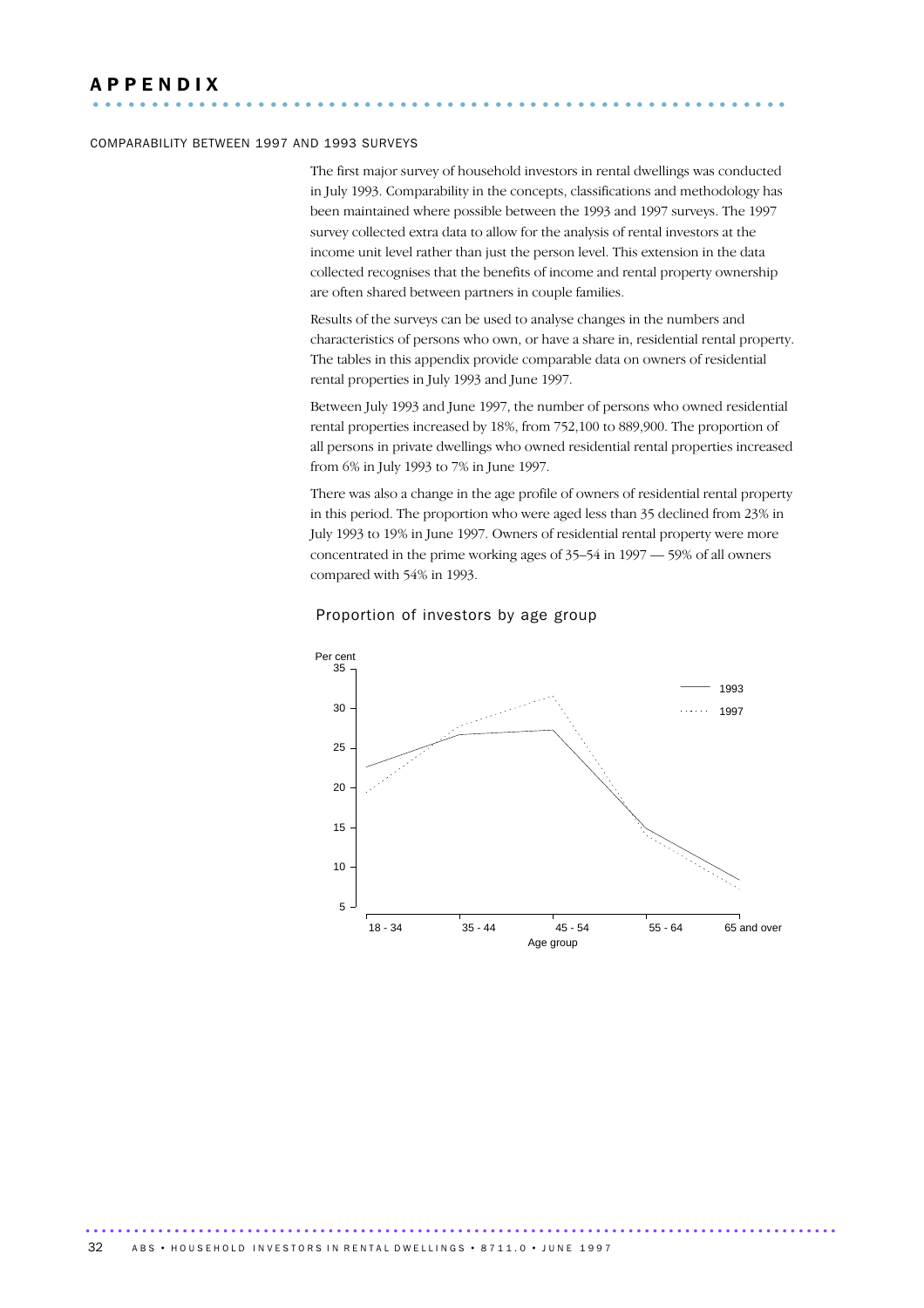# A P P E N D I X *continued*  ........................................................... .

| Persons with residential rental property by State or Territory, July 1993 |            |             |         |           |             |        |       |            |          |
|---------------------------------------------------------------------------|------------|-------------|---------|-----------|-------------|--------|-------|------------|----------|
|                                                                           |            |             |         |           |             |        |       |            |          |
|                                                                           | <b>NSW</b> | Vic.        | Old.    | <b>SA</b> | <b>WA</b>   | Tas.   | NT    | <b>ACT</b> | Aust.    |
|                                                                           |            |             |         |           |             |        |       |            |          |
|                                                                           | %          | %           | %       | %         | %           | %      | %     | %          | %        |
| Age                                                                       |            |             |         |           |             |        |       |            |          |
| $18 - 34$                                                                 | 20.6       | 24.6        | 21.4    | 22.1      | 25.3        | 16.1   | 42.0  | 24.4       | 22.6     |
| $35 - 44$                                                                 | 27.5       | 23.0        | 29.1    | 24.8      | 28.2        | 29.6   | 32.1  | 31.0       | 26.7     |
| $45 - 54$                                                                 | 26.5       | 27.3        | 26.0    | 31.2      | 28.6        | 33.9   | 21.9  | 27.7       | 27.3     |
| $55 - 64$                                                                 | 14.9       | 16.1        | 14.7    | 17.3      | 12.4        | 15.9   | n.p.  | 10.2       | 14.9     |
| 65 and over                                                               | 10.6       | 9.0         | 8.8     | 4.7       | 5.4         | $*4.5$ |       | 6.6        | 8.4      |
| <b>Total</b>                                                              | 100.0      | 100.0       | 100.0   | 100.0     | 100.0       | 100.0  | 100.0 | 100.0      | 100.0    |
| Sex                                                                       |            |             |         |           |             |        |       |            |          |
| <b>Males</b>                                                              | 55.7       | 54.3        | 52.2    | 53.1      | 57.3        | 51.9   | 56.5  | 55.4       | 54.5     |
| Females                                                                   | 44.3       | 45.7        | 47.8    | 46.9      | 42.7        | 48.1   | 43.5  | 44.6       | 45.5     |
| <b>Total</b>                                                              | 100.0      | 100.0       | 100.0   | 100.0     | 100.0       | 100.0  | 100.0 | 100.0      | 100.0    |
| Person investors as a<br>proportion of all                                |            |             |         |           |             |        |       |            |          |
| persons                                                                   | 5.1        | 5.8         | 7.2     | 5.5       | 7.1         | 4.4    | 8.7   | 8.8        | 6.0      |
|                                                                           |            |             |         |           |             |        |       |            |          |
|                                                                           | '000       | '000        | '000    | '000      | '000        | '000   | '000  | '000       | '000     |
| <b>Person investors</b>                                                   | 220.5      | 187.8       | 158.3   | 59.4      | 85.0        | 14.6   | 7.6   | 18.7       | 752.1    |
| <b>Total population</b>                                                   | 4 3 1 0.8  | 3 2 2 2 . 4 | 2 194.6 | 1 083.6   | 1 1 9 5 . 2 | 331.9  | 87.2  | 212.7      | 12 638.4 |
|                                                                           |            |             |         |           |             |        |       |            |          |

| Persons with residential rental property by State or Territory, June 1997 |            |             |             |           |           |         |         |            |          |
|---------------------------------------------------------------------------|------------|-------------|-------------|-----------|-----------|---------|---------|------------|----------|
|                                                                           |            |             |             |           |           |         |         |            |          |
|                                                                           | <b>NSW</b> | Vic.        | Old.        | <b>SA</b> | <b>WA</b> | Tas.    | NT      | <b>ACT</b> | Aust.    |
|                                                                           |            |             |             |           |           |         |         |            |          |
|                                                                           | %          | %           | $\%$        | %         | %         | %       | $\%$    | %          | %        |
| Age                                                                       |            |             |             |           |           |         |         |            |          |
| 18-34                                                                     | 16.5       | 16.7        | 22.2        | 18.8      | 25.3      | 22.4    | $*20.1$ | 19.1       | 19.4     |
| $35 - 44$                                                                 | 25.9       | 26.1        | 28.9        | 30.9      | 28.2      | 31.0    | 42.5    | 28.3       | 27.8     |
| $45 - 54$                                                                 | 32.6       | 32.7        | 31.0        | 30.8      | 29.5      | 25.7    | $*29.7$ | 34.1       | 31.6     |
| $55 - 64$                                                                 | 17.5       | 15.6        | 11.4        | 12.2      | 11.8      | $*12.9$ | $**4.7$ | $*13.1$    | 14.0     |
| 65 and over                                                               | 7.5        | 8.9         | 6.5         | 7.3       | $*5.2$    | $*8.0$  | n.p.    | $*5.4$     | 7.2      |
| <b>Total</b>                                                              | 100.0      | 100.0       | 100.0       | 100.0     | 100.0     | 100.0   | 100.0   | 100.0      | 100.0    |
| <b>Sex</b>                                                                |            |             |             |           |           |         |         |            |          |
| <b>Males</b>                                                              | 51.1       | 51.9        | 53.2        | 53.2      | 54.3      | 54.7    | 55.5    | 54.5       | 52.6     |
| Females                                                                   | 48.9       | 48.1        | 46.8        | 46.8      | 45.7      | 45.3    | 44.5    | 45.5       | 47.4     |
| <b>Total</b>                                                              | 100.0      | 100.0       | 100.0       | 100.0     | 100.0     | 100.0   | 100.0   | 100.0      | 100.0    |
| Person investors as a<br>proportion of all                                |            |             |             |           |           |         |         |            |          |
| persons                                                                   | 5.3        | 6.1         | 9.4         | 6.5       | 8.0       | 5.4     | 14.0    | 10.8       | 6.8      |
|                                                                           |            |             |             |           |           |         |         |            |          |
|                                                                           | '000       | '000        | '000        | '000      | '000      | '000    | '000    | '000       | '000     |
| <b>Person investors</b>                                                   | 237.6      | 200.4       | 225.3       | 70.0      | 101.3     | 18.2    | 14.2    | 22.8       | 889.9    |
| <b>Total population</b>                                                   | 4 4 5 6.7  | 3 2 8 9 . 9 | 2 3 9 3 . 3 | 1073.2    | 1 270.3   | 337.8   | 101.4   | 210.2      | 13 132.6 |
|                                                                           |            |             |             |           |           |         |         |            |          |

............................................................................................. ABS • HOUSEHOLD INVESTORS IN RENTAL DWELLINGS • 8711.0 • JUNE 1997 33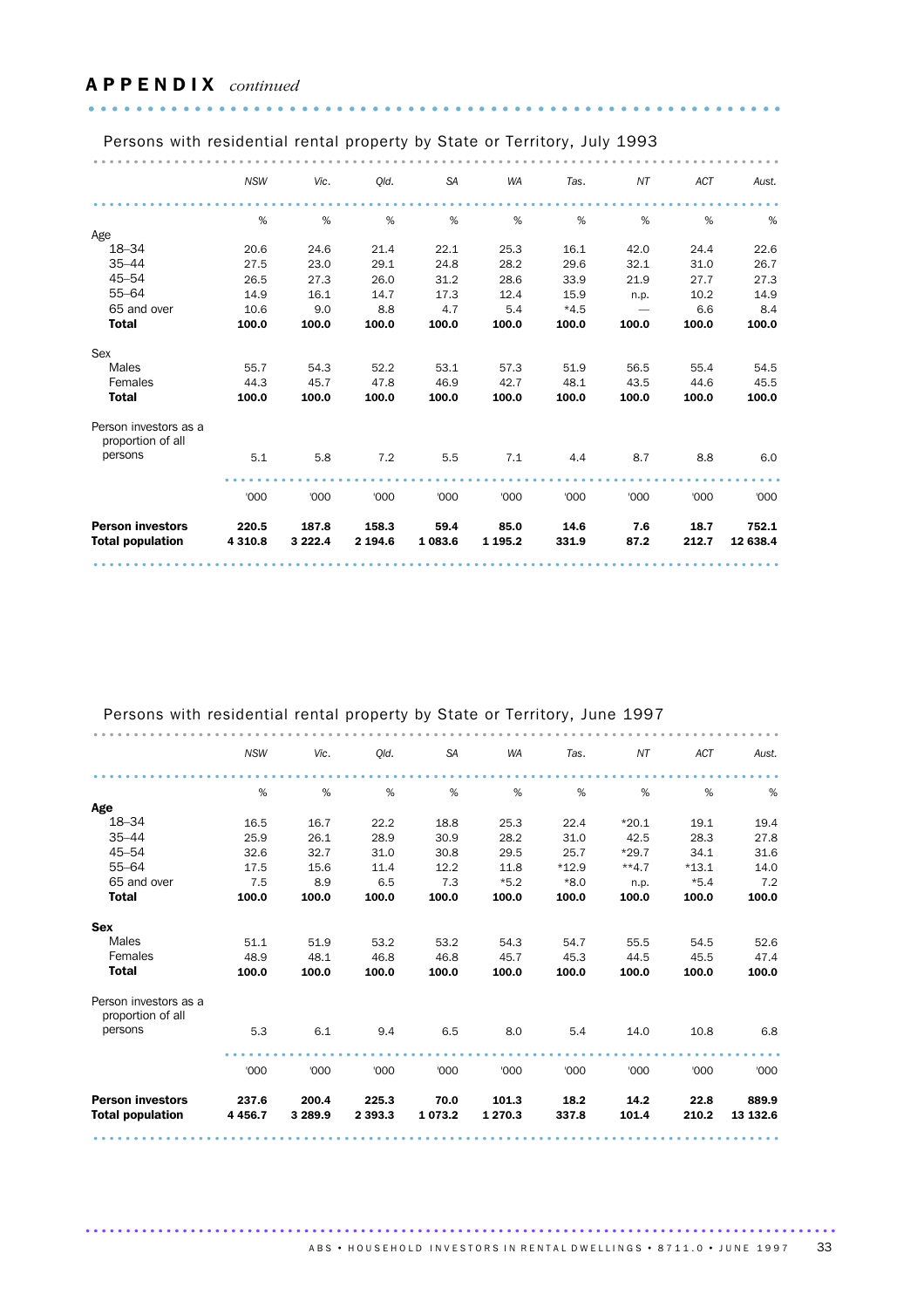# T E C H N I C A L N O T E S ...........................................................

### SAMPLING VARIABILITY

Estimates derived from the survey are based on information obtained from occupants from a sample of dwellings, hence they are subject to sampling variability. That is, they may differ from the figures that would have been obtained if all dwellings had been included in the survey. One measure of the likely difference is given by the standard error (SE) which indicates the extent to which an estimate might have varied by chance because only a sample of dwellings was included. There are about two chances in three that the sample estimate will differ by less than one SE from the figure that would have been obtained if all dwellings had been included, and about 19 chances in 20 that the difference will be less than two SEs. Another measure of the likely difference is the relative standard error (RSE) which is obtained by expressing the SE as a percentage of the estimate.

For estimates of population sizes, the size of the SE increases with the level of the estimate, so that the larger the estimate the larger the SE. However, it should be noted that the larger the sampling estimate the smaller the SE in percentage terms. Thus, larger sample estimates will be relatively more reliable than smaller estimates.

As the standard errors in table A in this Appendix show, the smaller the estimates the higher the RSE. Very small estimates are subject to such high SEs (relative to the size of the estimate) as to detract seriously from their value for most reasonable uses. Only estimates with RSEs less than 25% are considered sufficiently reliable for most statistical purposes. In this publication, estimates with a RSE of 25% to 50% are preceded by an asterisk (\*) and those with a RSE greater than 50% are preceded by a double asterisk (\*\*) to indicate that caution should be exercised in their use.

#### CALCULATING STANDARD ERRORS FOR POPULATION ESTIMATES

Space does not allow for the separate indication of the SE of the estimates in this publication. SEs of estimates of population numbers (i.e. income units) can be obtained from table A.

An example of the calculation and use of SEs is given below. Table 1 shows that the estimated number of investor income units in the 65 and over age group was 49,600. The SE for this size of estimate is calculated as follows.

- The size of the estimate lies between 40,000 and 50,000. The corresponding SEs for these two numbers in table A are 3,580 and 4,000.
- $\blacksquare$  The SE for 49,600 is calculated by interpolation using the following formula:
	- $SE =$  lower  $SE + ((size of estimate lower size)/(upper size lower size))$  x (upper SE – lower SE)
		- $=$  3,580 + ((49,600 40,000)/(50,000 40,000)) x (4,000 3,580)
		- $=$  3,983, or approximately 4,000.

.............................................................................................

Therefore, if all dwellings were included in the survey, there are about two chances in three that the size of the estimate would have fallen within the range 45,600 to 53,600 and about 19 chances in 20 that the value would have fallen within the range 41,600 to 57,600.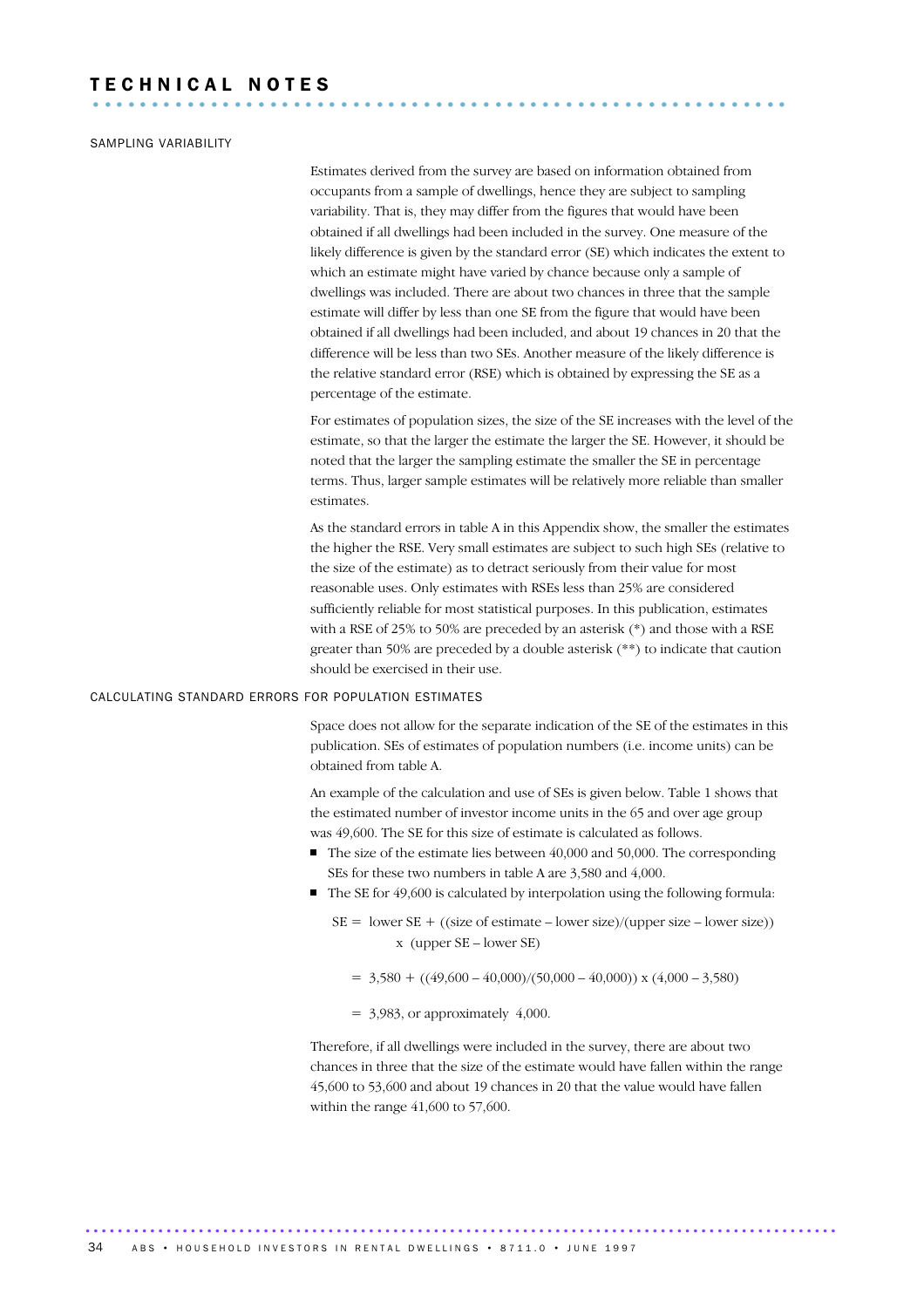#### CALCULATING STANDARD ERRORS FOR PROPORTIONS AND PERCENTAGES

Proportions and percentages, which are formed from the ratio of two estimates, are also subject to sampling errors. The size of the error depends on the accuracy of both the numerator and the denominator.

For proportions, the denominator is an estimate of the number of income units in a grouping, while the numerator is the number of income units in a sub-group of the denominator group. The formula for the RSE is given below.

$$
RSE\% \left(\frac{x}{y}\right) = \sqrt{[RSE\% (x)]^2 - [RSE\% (y)]^2}
$$

For example, from table 4, 10.2% of couple investor income units are in the lowest quintile. Since the estimate for all couple investor units is 440,900, the estimate of couple units in the lowest quintile must have been 44,972. Hence, the estimate of 10.2% will have a RSE of

$$
RSE\% \left(\frac{x}{y}\right) = \sqrt{[RSE\% (44, 972)]^2 - [RSE\% (440, 900)]^2}
$$

$$
= \sqrt{(8.4)^2 - (2.6)^2}
$$

$$
= 8.0
$$

giving a SE of 0.8 percentage points. Thus, if all dwellings had been included in the survey, there are two chances in three that the percentage that would have been obtained is in the range 9.4% to 11.0% and about 19 chances in 20 that it is in the range 8.6% to 11.8%.

#### CALCULATION OF STANDARD ERRORS FOR DIFFERENCES OF ESTIMATES

The difference between survey estimates is also an estimate and is, therefore, subject to sampling variability. The SE of the difference between two survey estimates depends on the SEs of the original estimates and on the relationship (correlation) between the two original estimates. An approximate SE of the difference between two estimates (x–y) may be calculated by the formula

$$
SE(x - y) = \sqrt{[SE(x)]^{2} + [SE(y)]^{2}}
$$

While this formula will only be exact for differences between separate and uncorrelated (unrelated) characteristics or sub-populations, it is expected to provide a good approximation for all differences likely to be of interest.

From table 4, for example, there are 247,900 couple income units with dependent children, and 49,000 one-person income units with the reference person aged under 35 years. The difference between the two estimates is 198,900 which will have a SE of

$$
SE = \sqrt{(8,645)^2 + (3,958)^2}
$$
  
= 9,500 (to the nearest 100)

Thus there are about two chances in three that the difference between the two estimates is in the range 189,400 to 208,400 and 19 chances in 20 that this difference is between 179,900 and 217,900.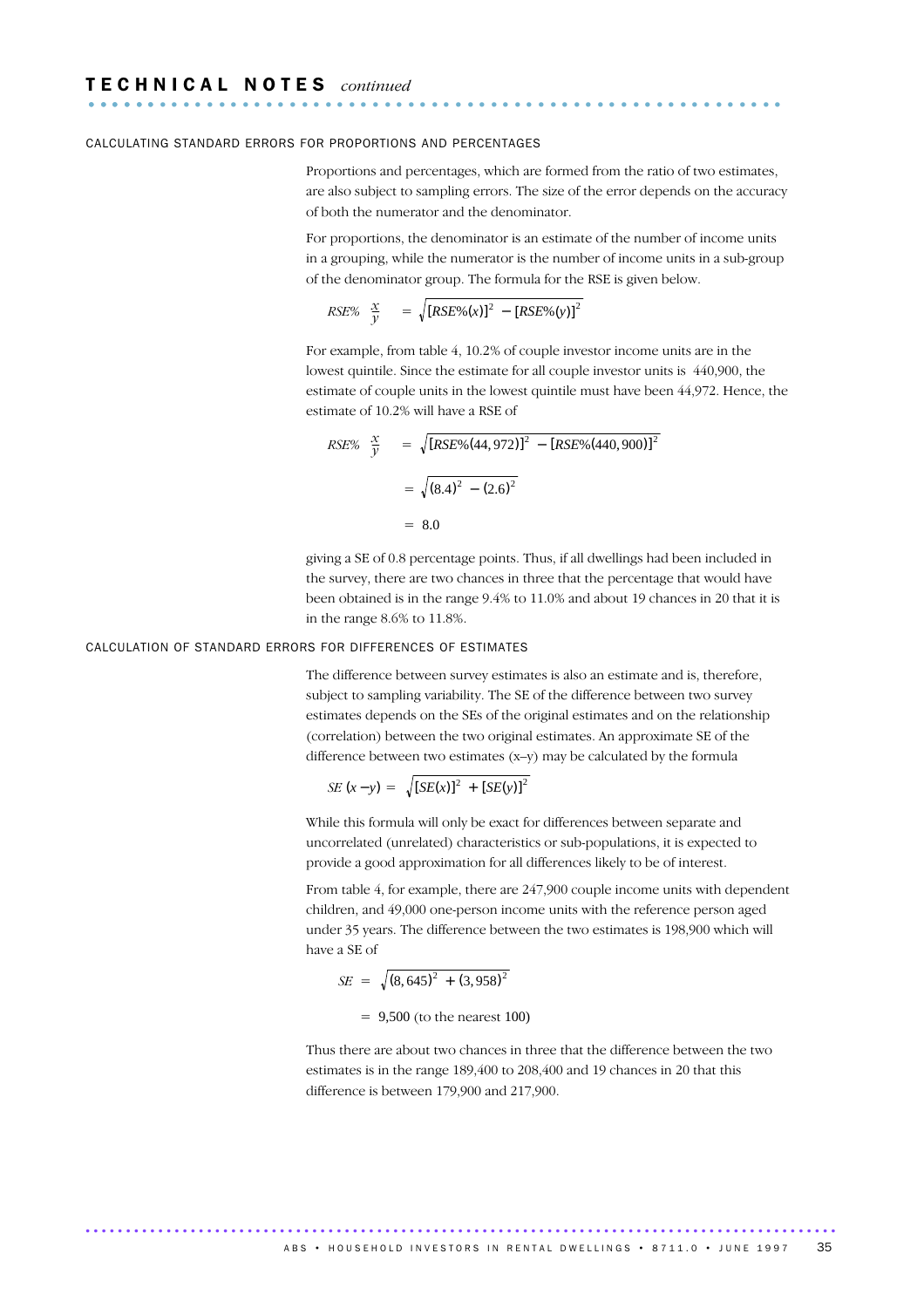# A Standard errors for estimates of number of income units

| Size of  |            |         |         |         |         |      |         |                   |         | RSE (%) for |
|----------|------------|---------|---------|---------|---------|------|---------|-------------------|---------|-------------|
| estimate | <b>NSW</b> | Vic.    | Qld     | SA      | WA      | Tas. | ΝT      | ACT               | Aust.   | Australia   |
| 100      |            |         |         | 120     | 140     | 90   | 90      | 90                | 140     | 140.0       |
| 200      |            | 240     | 230     | 180     | 200     | 130  | 150     | 130               | 200     | 100.0       |
| 300      | 340        | 300     | 280     | 230     | 250     | 170  | 200     | 160               | 260     | 86.7        |
| 400      | 400        | 340     | 320     | 270     | 290     | 190  | 240     | 190               | 310     | 77.5        |
| 500      | 440        | 390     | 360     | 310     | 330     | 220  | 280     | 210               | 350     | 70.0        |
| 600      | 490        | 430     | 390     | 340     | 360     | 240  | 310     | 230               | 380     | 63.3        |
| 700      | 530        | 460     | 420     | 370     | 390     | 260  | 340     | 250               | 420     | 60.0        |
| 800      | 560        | 500     | 450     | 400     | 410     | 280  | 370     | 270               | 450     | 56.3        |
| 900      | 600        | 530     | 480     | 430     | 440     | 300  | 400     | 290               | 480     | 53.3        |
| 1 0 0 0  | 630        | 560     | 500     | 450     | 470     | 310  | 420     | 300               | 510     | 51.0        |
| 1 100    | 660        | 590     | 520     | 470     | 490     | 330  | 440     | 320               | 540     | 49.1        |
| 1 200    | 690        | 610     | 550     | 500     | 510     | 340  | 460     | 330               | 570     | 47.5        |
| 1 300    | 720        | 640     | 570     | 520     | 530     | 360  | 480     | 350               | 590     | 45.4        |
| 1 400    | 750        | 670     | 590     | 540     | 550     | 370  | 500     | 360               | 620     | 44.3        |
| 1500     | 780        | 690     | 610     | 560     | 570     | 390  | 520     | 370               | 640     | 42.7        |
| 1600     | 800        | 710     | 630     | 580     | 590     | 400  | 540     | 380               | 660     | 41.3        |
| 1700     | 830        | 740     | 650     | 600     | 610     | 410  | 560     | 400               | 680     | 40.0        |
| 1800     | 850        | 760     | 670     | 620     | 630     | 420  | 570     | 410               | 710     | 39.4        |
| 1900     | 870        | 780     | 690     | 630     | 650     | 440  | 590     | 420               | 730     | 38.4        |
| 2 0 0 0  | 900        | 800     | 700     | 650     | 670     | 450  | 600     | 430               | 750     | 37.5        |
| 2 100    | 920        | 820     | 720     | 670     | 680     | 460  | 620     | 440               | 770     | 36.7        |
| 2 2 0 0  | 940        | 840     | 740     | 680     | 700     | 470  | 630     | 450               | 790     | 35.9        |
| 2 3 0 0  | 960        | 860     | 760     | 700     | 720     | 480  | 640     | 460               | 810     | 35.2        |
| 2 4 0 0  | 980        | 880     | 770     | 710     | 730     | 490  | 660     | 470               | 830     | 34.6        |
| 2 500    | 1 0 0 0    | 900     | 790     | 730     | 750     | 500  | 670     | 480               | 840     | 33.6        |
| 3 0 0 0  | 1 100      | 1 0 0 0 | 860     | 800     | 820     | 550  | 730     | 530               | 930     | 31.0        |
| 3500     | 1 1 9 0    | 1 0 8 0 | 930     | 860     | 890     | 600  | 780     | 570               | 1 0 1 0 | 28.9        |
| 4 0 0 0  | 1 2 7 0    | 1 1 6 0 | 1 0 0 0 | 920     | 950     | 640  | 830     | 610               | 1 0 9 0 | 27.3        |
| 4 500    | 1 3 5 0    | 1 2 3 0 | 1 0 6 0 | 980     | 1 0 1 0 | 680  | 870     | 640               | 1 1 6 0 | 25.8        |
| 5 0 0 0  | 1420       | 1 300   | 1 1 2 0 | 1 0 3 0 | 1070    | 720  | 910     | 680               | 1 2 3 0 | 24.6        |
| 6 0 0 0  | 1560       | 1 4 4 0 | 1 2 3 0 | 1 1 2 0 | 1 1 7 0 | 780  | 970     | 740               | 1 3 5 0 | 22.5        |
| 8 0 0 0  | 1800       | 1670    | 1 4 3 0 | 1 2 9 0 | 1 3 5 0 | 910  | 1 0 8 0 | 850               | 1570    | 19.6        |
| 10 000   | 2 0 1 0    | 1880    | 1610    | 1 4 3 0 | 1520    | 1010 | 1 1 7 0 | 950               | 1760    | 17.6        |
| 20 000   | 2830       | 2 7 2 0 | 2 3 3 0 | 1960    | 2 160   | 1430 |         | 1 3 3 0           | 2 5 2 0 | 12.6        |
| 30 000   | 3 4 6 0    | 3 3 7 0 | 2910    | 2 3 4 0 | 2 6 5 0 |      |         | $\qquad \qquad -$ | 3 100   | 10.3        |
| 40 000   | 3 9 8 0    | 3 9 3 0 | 3 4 1 0 | 2 6 4 0 | 3 0 7 0 |      |         | —                 | 3 5 8 0 | 9.0         |
| 50 000   | 4 4 4 0    | 4 4 3 0 | 3860    | -       | 3 4 3 0 |      |         |                   | 4 0 0 0 | 8.0         |
| 100 000  | 6 2 3 0    | 6 4 1 0 | 5 700   |         | 4860    |      |         |                   | 5 6 3 0 | 5.6         |
| 200 000  | 8720       | 9 2 8 0 | 8 5 0 0 |         | 6880    |      |         |                   | 7850    | 3.9         |
| 300 000  |            |         |         |         |         |      |         |                   | 9 5 1 0 | 3.2         |
| 400 000  |            |         |         |         |         |      |         |                   | 10 880  | 2.7         |
| 500 000  |            |         |         |         |         |      |         |                   | 12 060  | 2.4         |
| 600 000  |            |         |         |         |         |      |         |                   | 13 1 20 | 2.2         |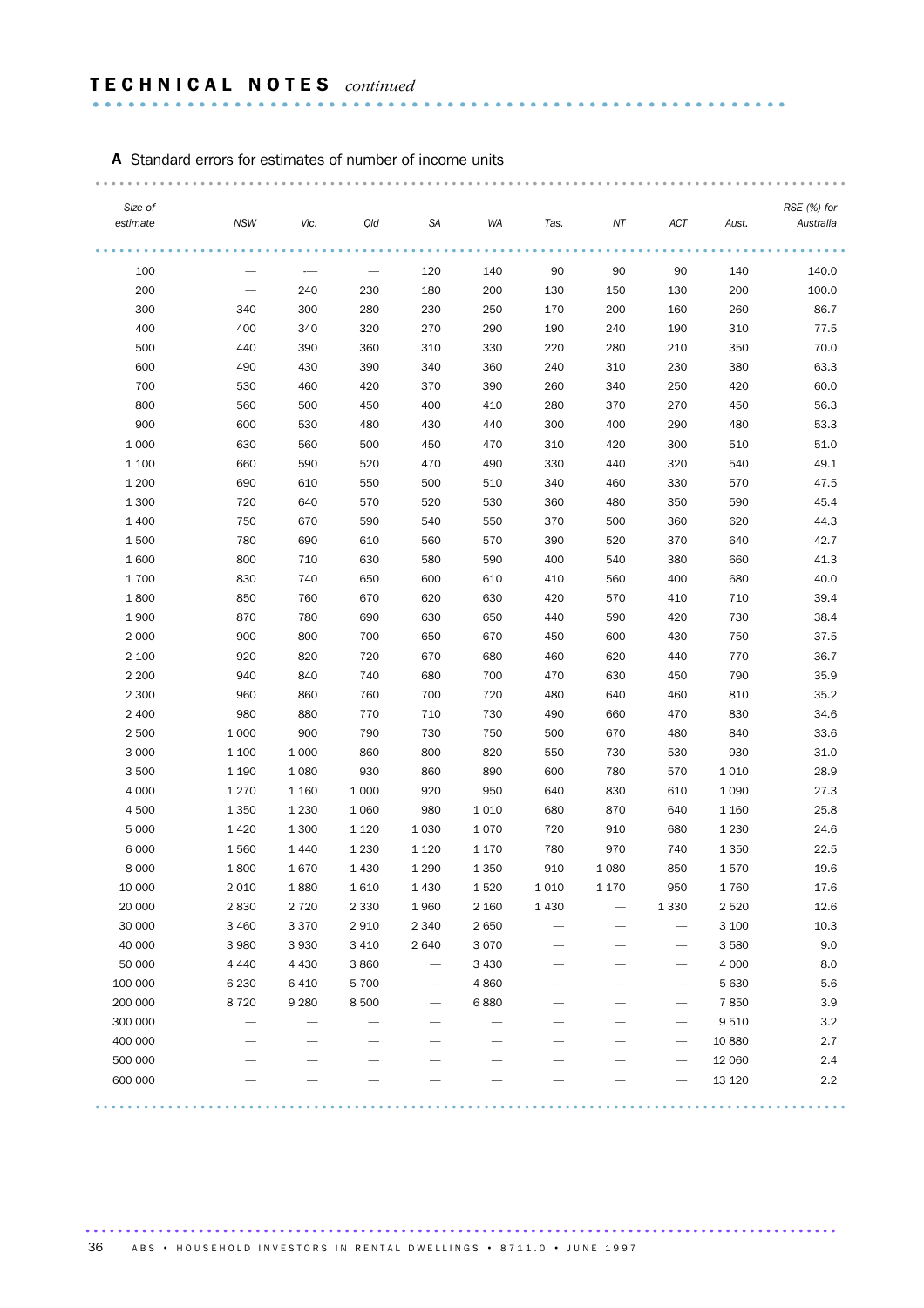# G L O S S A R Y ...........................................................

| Age of property                | Estimated by the respondents.                                                                                                                                                                                                                                                                                                                                                                                                                         |
|--------------------------------|-------------------------------------------------------------------------------------------------------------------------------------------------------------------------------------------------------------------------------------------------------------------------------------------------------------------------------------------------------------------------------------------------------------------------------------------------------|
| Age of reference person        | Age of the male partner in a couple income unit, the parent in a one-parent<br>income unit and the person in a one-person income unit.                                                                                                                                                                                                                                                                                                                |
| Average weeks vacant           | Average weeks the investment property was vacant in the twelve months prior to<br>interview.                                                                                                                                                                                                                                                                                                                                                          |
| Capital gain                   | An increase in value of property resulting from appreciation (as opposed to<br>capital improvements).                                                                                                                                                                                                                                                                                                                                                 |
| Dependent child                | Person aged under 15, or full-time student aged 15 to 24 who has a<br>parent/guardian in the household and is neither a spouse nor parent of anyone in<br>the household.                                                                                                                                                                                                                                                                              |
| Dependent student              | Full-time student aged 15 to 24 who has a parent/guardian in the household and<br>is neither a spouse nor parent of anyone in the household.                                                                                                                                                                                                                                                                                                          |
| Dwelling structure of property | Determined on the basis of the relationship of a dwelling to adjacent dwellings:<br>separate house;<br>· semi-detached/row or terrace house/townhouse;<br>single flat/apartment;<br>• block of flats/apartments; or<br>• other dwelling (includes houses or flats attached to a shop or other<br>commercial premise).                                                                                                                                 |
| Employed                       | Persons aged 18 years and over who worked during the reference week for pay,<br>profit, commission, payment in kind or without pay in a family business, or who<br>had a job but were not at work.                                                                                                                                                                                                                                                    |
| <b>Employed adults</b>         | The number of employed persons in an income unit who are not dependent<br>students.                                                                                                                                                                                                                                                                                                                                                                   |
| Gross rate of return           | Gross annual rent divided by the value of the property. (Gross annual rent is the<br>reported weekly rent multiplied by 52.) This is a property characteristic.                                                                                                                                                                                                                                                                                       |
| Gross weekly income            | Regular cash receipts before tax or other deductions are made.                                                                                                                                                                                                                                                                                                                                                                                        |
| Gross weekly income quintiles  | Groupings of twenty per cent of the estimated population when units in the<br>population are ranked in ascending order according to each unit's gross weekly<br>income. Gross weekly income quintiles for investor income units that reported<br>their income level are as follows:<br>Lowest<br>Less than or equal to \$560<br>Second<br>\$561 to \$863<br>Third<br>\$864 to \$1 174<br>Fourth<br>\$1 175 to \$1 650<br>Highest<br>More than \$1 650 |
|                                |                                                                                                                                                                                                                                                                                                                                                                                                                                                       |
| Income unit                    | One person, or a group of related persons within a household whose command<br>over income is assumed to be shared. Income sharing is assumed to take place<br>within married (registered or de facto) couples, and between parents and<br>dependent children.                                                                                                                                                                                         |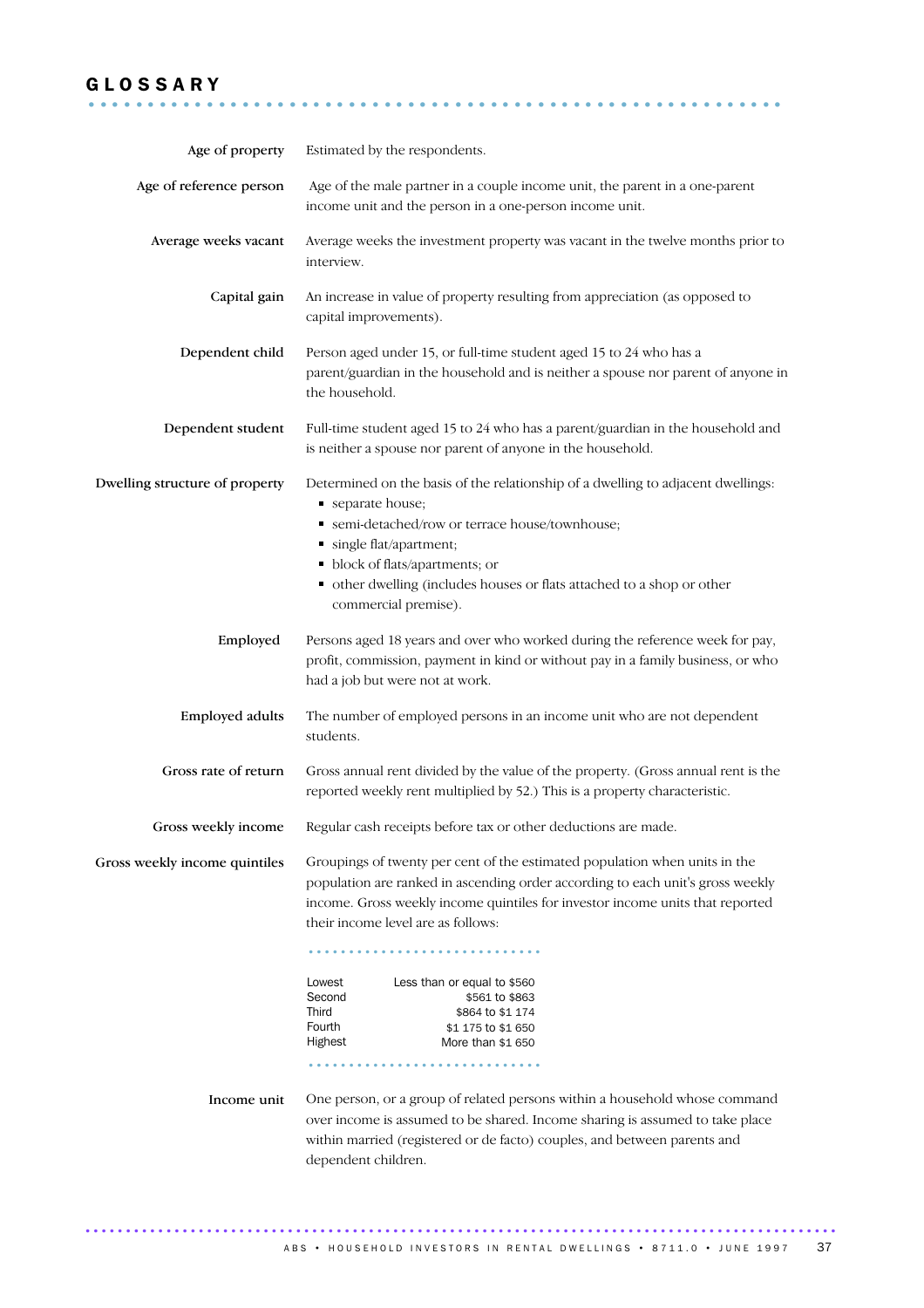# G L O S S A R Y *continued* ........................................................... ..

| Income units who<br>sold a property                      | All income units who sold a property within the five years prior to June 1997,<br>when the survey was conducted.                                                                                                                                                                                                                                                                                                                                                                                                                                                                                |  |                                                                                                                                                                                                                                                                                                                                   |  |  |  |  |
|----------------------------------------------------------|-------------------------------------------------------------------------------------------------------------------------------------------------------------------------------------------------------------------------------------------------------------------------------------------------------------------------------------------------------------------------------------------------------------------------------------------------------------------------------------------------------------------------------------------------------------------------------------------------|--|-----------------------------------------------------------------------------------------------------------------------------------------------------------------------------------------------------------------------------------------------------------------------------------------------------------------------------------|--|--|--|--|
| Intending investors                                      | Income units who intended to invest in a residential rental property in the two<br>years following June 1997. Includes income units who currently owned an<br>investment property and income units who did not currently own an investment<br>property.                                                                                                                                                                                                                                                                                                                                         |  |                                                                                                                                                                                                                                                                                                                                   |  |  |  |  |
| Investor income units                                    | Income units who in June 1997 owned, or owned a share in, a residential rental<br>property. (Also referred to as investors.)                                                                                                                                                                                                                                                                                                                                                                                                                                                                    |  |                                                                                                                                                                                                                                                                                                                                   |  |  |  |  |
| Location of property relative<br>to location of investor | Identifies how closely the residential rental properties are located to the usual<br>residence of the investor. Categories are: in the same Statistical Local Area as the<br>investor; in the same Statistical Subdivision as the investor; in the same Statistical<br>Division as the investor; in the same State or Territory as the investor; outside the<br>State or Territory of the investor; and not known. Location categories are<br>mutually exclusive and property is classified to the closest level of relationship to<br>investor location. An example of location categories is: |  |                                                                                                                                                                                                                                                                                                                                   |  |  |  |  |
|                                                          | <b>State/Territory</b><br><b>New South Wales</b><br>1<br>05<br><b>Statistical Division</b><br>Sydney<br><b>Statistical Subdivision</b><br>20<br>Canterbury-Bankstown<br>Statistical Local Area<br>0350<br>Bankstown (C)<br>Statistical Local Area<br>1550<br>Canterbury (C)                                                                                                                                                                                                                                                                                                                     |  |                                                                                                                                                                                                                                                                                                                                   |  |  |  |  |
|                                                          | Classification (Cat. no. 1216.0).                                                                                                                                                                                                                                                                                                                                                                                                                                                                                                                                                               |  | Source: Statistical Geography: Volume 1 - Australian Standard Geographical                                                                                                                                                                                                                                                        |  |  |  |  |
| Manager of property                                      | maintenance and so on.                                                                                                                                                                                                                                                                                                                                                                                                                                                                                                                                                                          |  | The person responsible for the collection of rent, letting of property, arranging                                                                                                                                                                                                                                                 |  |  |  |  |
| Mean                                                     | not stated or unknown responses.                                                                                                                                                                                                                                                                                                                                                                                                                                                                                                                                                                |  | The average obtained when all values for a particular group are divided by the<br>estimated number of units in that group. For example, mean income for investors<br>is the total income received by investor income units divided by the number of<br>investor income units. Calculation of all means excludes income units with |  |  |  |  |
| Median                                                   | The median is the point at which a population or group is divided into two equal<br>parts, with half the population having values above the median and the other half<br>having values below the median. For example, median income is that level of<br>income which divides the units in a group into two equal parts, one half having<br>incomes above the median and the other half having incomes below the median.<br>Calculation of all medians excludes income units with not stated or unknown<br>responses.                                                                            |  |                                                                                                                                                                                                                                                                                                                                   |  |  |  |  |
| Mortgage                                                 |                                                                                                                                                                                                                                                                                                                                                                                                                                                                                                                                                                                                 |  | Secured loan taken out by an investor to buy a property (including land).                                                                                                                                                                                                                                                         |  |  |  |  |
| Most recently acquired<br>property                       |                                                                                                                                                                                                                                                                                                                                                                                                                                                                                                                                                                                                 |  | Where both partners of a couple income unit have separately owned<br>properties, it was the most recently acquired property of the male partner.                                                                                                                                                                                  |  |  |  |  |
| Negative gearing                                         | to reduce the investor's taxable income.                                                                                                                                                                                                                                                                                                                                                                                                                                                                                                                                                        |  | The term used to describe situations where mortgage interest payments and<br>operating expenses exceed the income from the property. This loss is then used                                                                                                                                                                       |  |  |  |  |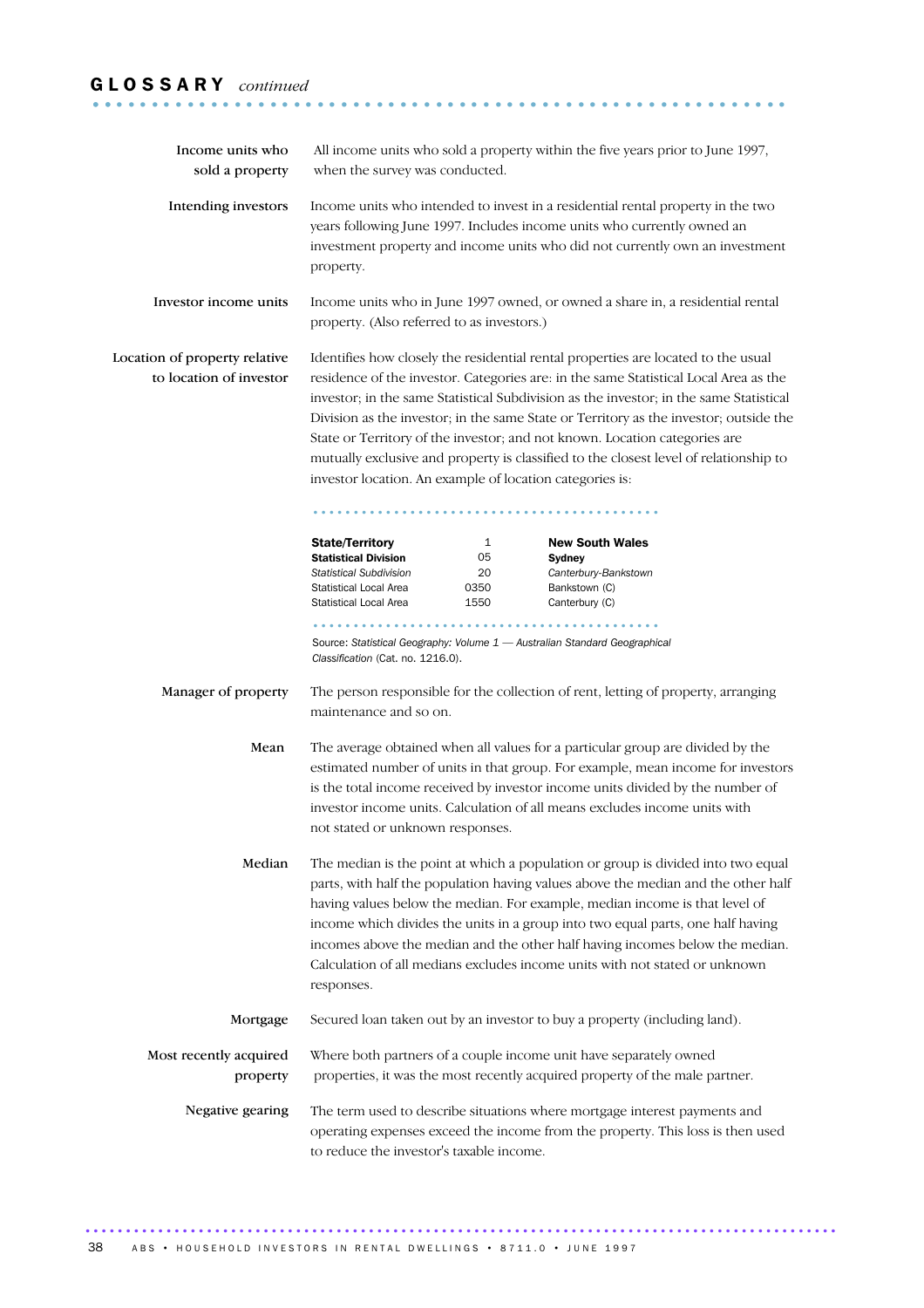# G L O S S A R Y *continued* ........................................................... .

| Net annual return                          | The net profit or loss, as reported by respondents, made on property after all<br>costs, including mortgage interest payments and depreciation but not payment of<br>principal, are taken into account. (This does not include any tax benefits or<br>capital appreciation.)                                                                                                                                                                                                                                                                                                                      |  |
|--------------------------------------------|---------------------------------------------------------------------------------------------------------------------------------------------------------------------------------------------------------------------------------------------------------------------------------------------------------------------------------------------------------------------------------------------------------------------------------------------------------------------------------------------------------------------------------------------------------------------------------------------------|--|
| Number of dwelling units                   | The number of dwellings available for rental when multiple dwelling units such as<br>blocks of flats were taken into account.                                                                                                                                                                                                                                                                                                                                                                                                                                                                     |  |
| Number of residential<br>rental properties | The number of all properties which investor income income units owned or<br>partly owned. This cannot be used to estimate the total number of residential<br>rental properties because properties partly owned by separate income units will<br>be double counted. (Note. Detailed information about the characteristics of<br>residential rental properties was collected from each respondent for a maximum<br>of three properties. See Residential rental properties.)                                                                                                                         |  |
| Ownership type                             | Identifies whether an investor owned their residential rental property solely<br>(i.e. as an individual); jointly with their spouse/partner; shared with another<br>relative; as a principal or partner in a company or trust; or in some other form of<br>shared ownership. Other shared ownership includes income units who owned a<br>residential rental property with a spouse/partner who was not a usual resident of<br>the household at the time of the survey.                                                                                                                            |  |
| Principal source of income                 | Main source of income of the person in a couple unit with the higher income.                                                                                                                                                                                                                                                                                                                                                                                                                                                                                                                      |  |
| Reference person                           | Reference person was the male partner in a couple income unit, the parent in a<br>one-parent income unit and the person in a one-person income unit.                                                                                                                                                                                                                                                                                                                                                                                                                                              |  |
| Rent of property                           | See Weekly rent of property.                                                                                                                                                                                                                                                                                                                                                                                                                                                                                                                                                                      |  |
| Renter                                     | An income unit paying rent or board for their current residence. Renters belong<br>to one of the following categories:<br>public - where the unit pays rent to a State housing commission or trust;<br>• private — where the unit pays rent to a real estate agent or to another<br>person not in the same household; or<br>• other - where the unit pays rent to a related or unrelated person in the<br>same household, the owner/manager of a caravan park, his/her employer<br>(including a government authority), or any other body not included<br>elsewhere.                               |  |
| Residential rental properties              | Properties for which respondents reported data; that is for their most recently<br>acquired properties, up to a maximum of three. Therefore, one-parent and<br>one-person income units reported data for up to three properties, and couple<br>income units reported for up to six properties. These could be single dwelling<br>units such as a separate house, or multiple dwelling units such as blocks of flats<br>which are rented out and provide long-term accommodation for the tenant.<br>Holiday and short-stay accommodation were excluded. Owner-occupied<br>dwellings were excluded. |  |
| Tenure type                                | The nature of an income unit's legal right to occupy the dwelling in which it<br>usually resides. Tenure is determined according to whether the unit owns the<br>dwelling outright, owns the dwelling but has a mortgage or loan secured against<br>it, is paying rent or board to live in the dwelling, lives rent free or has some other<br>arrangement to occupy the dwelling.                                                                                                                                                                                                                 |  |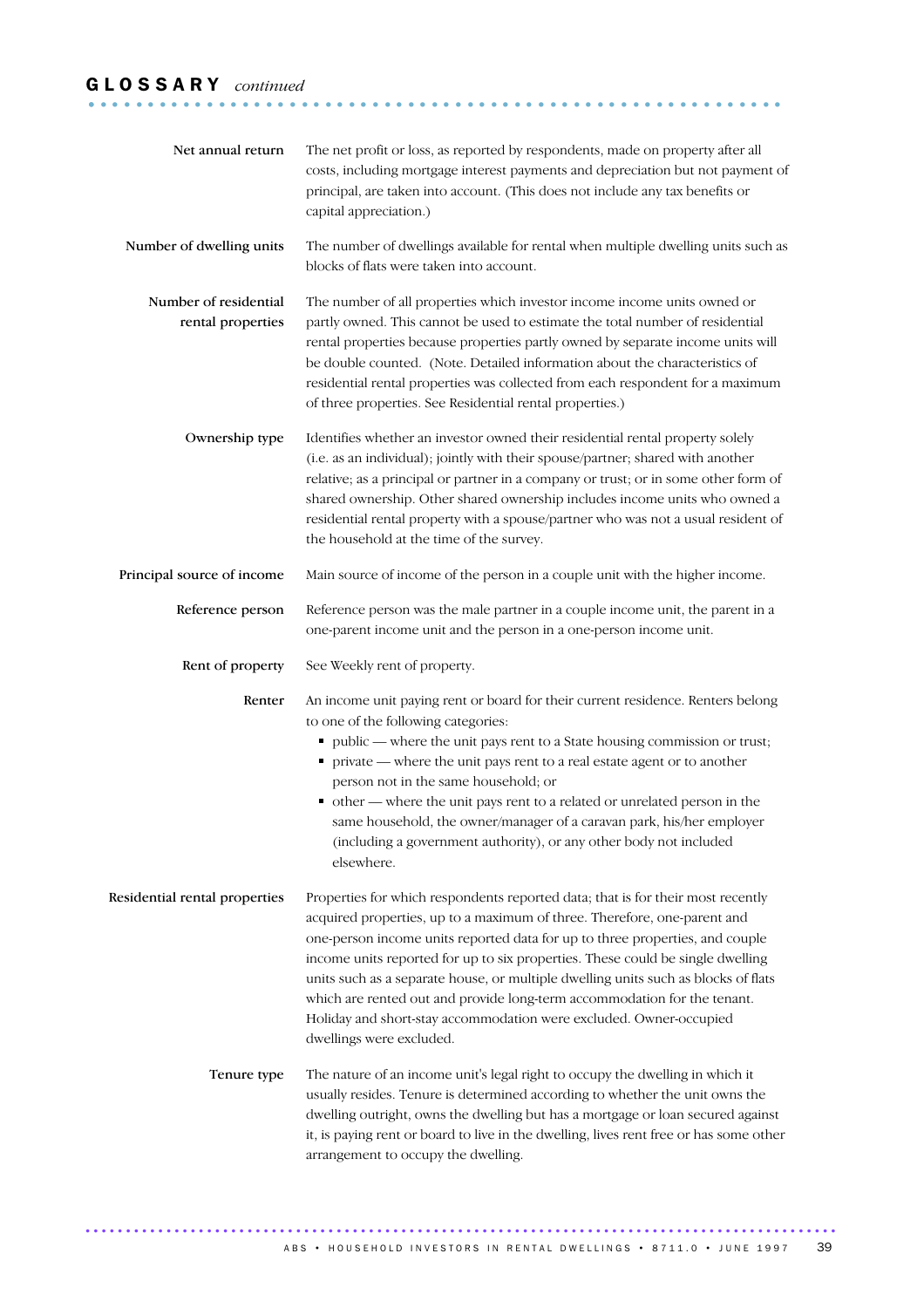# G L O S S A R Y *continued* ........................................................... .

| Usual resident             | A person who was living in their usual place of residence for the six weeks prior<br>to the survey date.                                                                                                                                                                              |
|----------------------------|---------------------------------------------------------------------------------------------------------------------------------------------------------------------------------------------------------------------------------------------------------------------------------------|
| Value of property          | The current market value of the residential rental property and its land, as<br>estimated and reported by the respondent.                                                                                                                                                             |
| Value of share of property | Value of property multiplied by the income unit's share of the property.                                                                                                                                                                                                              |
| Weekly rent of property    | Weekly rent charged for the property regardless of whether the property was<br>occupied or vacant.                                                                                                                                                                                    |
| Weekly rent receivable     | The amount of rent receivable by an investor income unit for their share of<br>investment in residential rental properties reported in the survey. That is, up to<br>three properties for one-parent and one-person income units and up to six<br>properties for couple income units. |